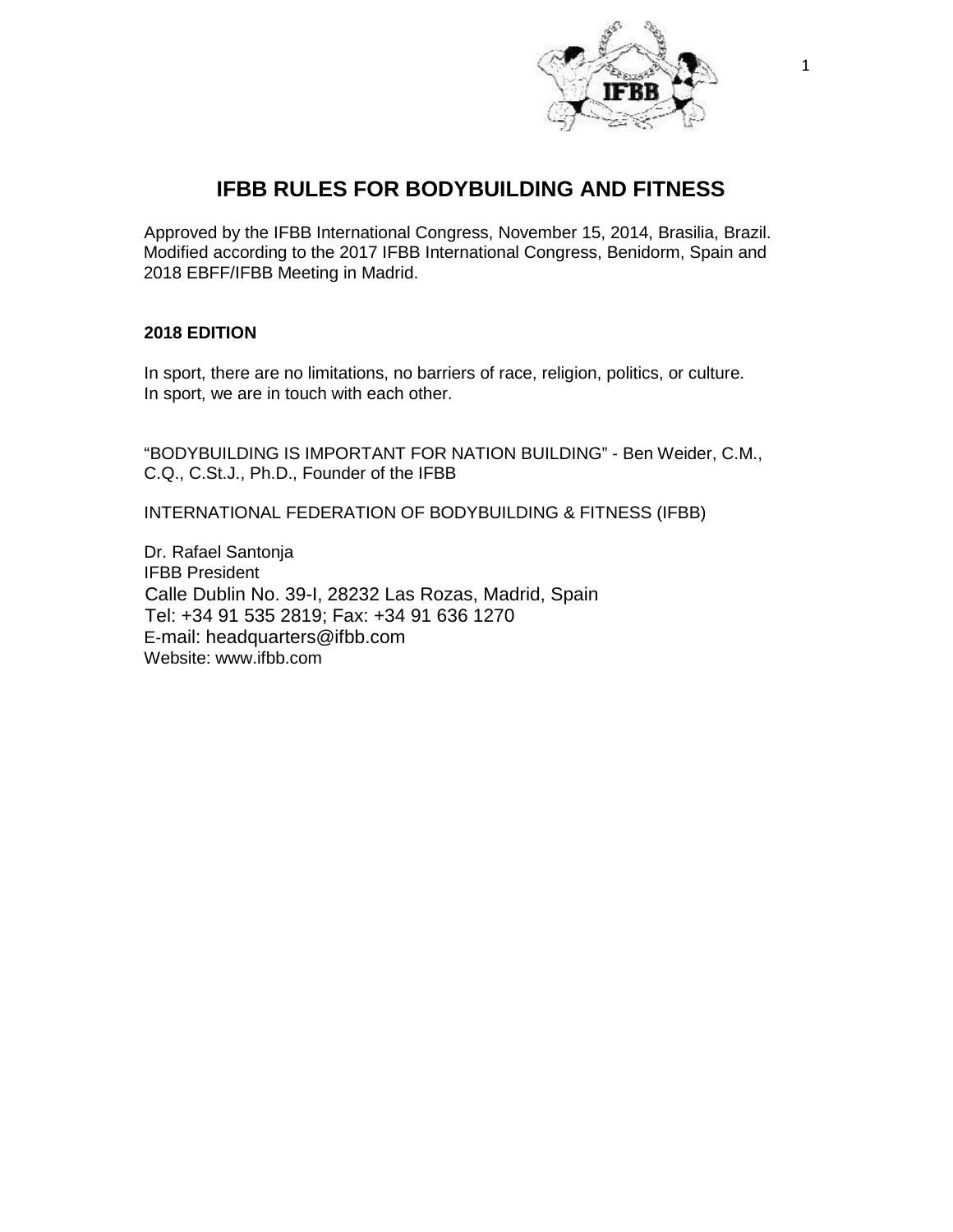# **TABLE OF CONTENTS**

SECTION 1: GENERAL RULES SECTION 2: MEN'S BODYBUILDING SECTION 3: MEN'S CLASSIC and GAMES CLASSIC BODYBUILDING SECTION 4: WOMEN'S FITNESS SECTION 5: MEN'S FITNESS SECTION 6: WOMEN'S BODYFITNESS SECTION 7: WOMEN'S BIKINI FITNESS SECTION 8: WOMEN'S PHYSIQUE SECTIION 9: MEN'S PHYSIQUE SECTION 10: CHILDREN FITNESS SECTION 11: MIXED PAIRS SECTION 12: MEN'S WHEELCHAIR BODYBUILDING SECTION 13: WOMEN'S FIT MODEL SECTION 14: MEN'S FIT MODEL SECTION 15: WOMEN'S WELLNESS FITNESS SECTION 16: MEN'S CLASSIC PHYSIQUE

# **SECTION 1: GENERAL RULES**

| Article 1: Introduction                                                   | 3              |
|---------------------------------------------------------------------------|----------------|
| Article 2: Sanctioning of International Competitions                      | 3              |
| Article 3: Liability of the IFBB                                          | 4              |
| Article 4: Sponsorship                                                    | 5              |
| Article 5: Advertising and Publicity                                      | 5              |
| Article 6: Television and Video                                           | 5              |
| Article 7: Media Accreditation                                            | 6              |
| Article 8: Qualifications for Participation in International Competitions | 6              |
| Article 9: World Championships and other International Competitions       | $\overline{7}$ |
| Article 10: Prejudging and Finals Venue Requirements                      | 14             |
| Article 11: Official Athlete Registration (Weigh-in/Height Measurement)   | 16             |
| Article 12: Doping Controls                                               | 23             |
| Article 13: Judges                                                        | 26             |
| Article 14: Judges Attire and Judging Panel                               | 28             |
| Article 15: International Competition Procedures (general concept)        | 30             |
| Article 16: Awarding Ceremony                                             | 31             |
| Article 17: Overall Category and Award                                    | 32             |
| Article 18: Teams Classification Results and Award                        | 32             |
| Article 19: Publication of the Final Results                              | 34             |
| Article 20: Cash Awards                                                   | 34             |
| Article 21: Finals: The Opening Ceremony                                  | 34             |
| Article 22: IFBB Registration Fee                                         | 35             |
| Article 23: Other Rules Pertaining to World Championships                 | 35             |
| Appendix 1: IFBB Code of Ethics                                           | 38             |
| Appendix 2: Judging Forms                                                 | 41             |
| Appendix 3: Drug Testing Consent & Waiver of Liability Form               | 41             |
| Appendix 4: Athlete Whereabouts Information Form                          | 43             |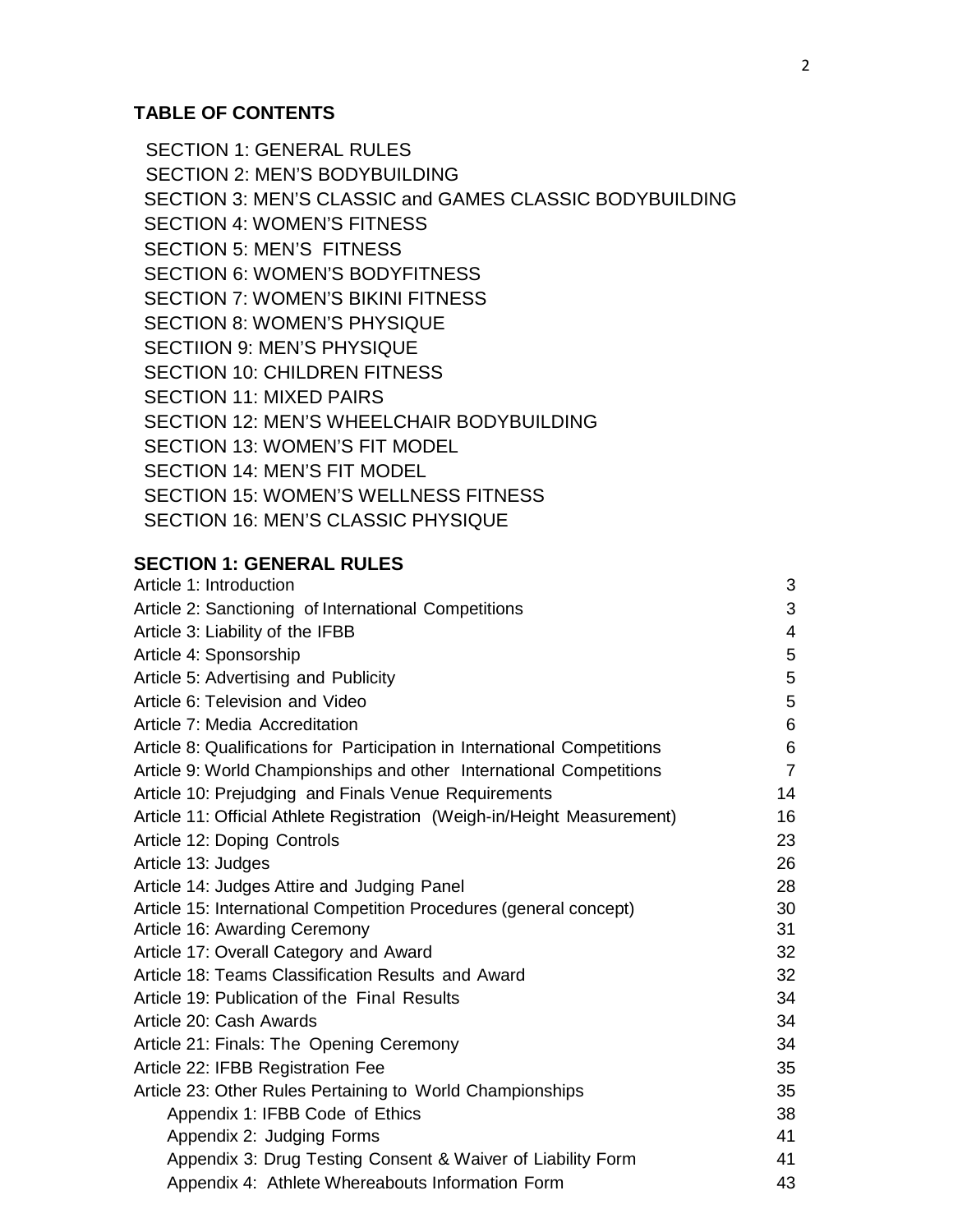### **Article 1 - Introduction**

#### 1.1 General:

The IFBB Rules for Bodybuilding and Fitness consist of regulations, policies, directives and decisions intended to guide the IFBB and its Members in the administration of all physique sports governed by the IFBB.

### 1.2 Authority and Amendments:

Constitutionally, the Executive Council has authority to prescribe and amend the Rules. Between annual meetings of the Council, this authority is delegated to the following four officers: President, Executive Assistant to the President, Executive Director and General Secretary. Any decision made by the Council, or its delegated authority, has force and effect only until the next annual general meeting of the International Congress, at which time the decision will either be ratified or rejected. In an emergency situation, where time is of the essence and it is not practical to obtain the majority consent of the Council or its delegated authority, the President shall have power to prescribe or amend a rule.

#### 1.3 Agreement:

Affiliated National, Regional and Continental Federations, their athletes, officials and others, join the IFBB of their own free will and, in so doing, agree to abide by the Constitution and Rules. In becoming a Member of the IFBB, Affiliated Federations and other Members accept that the Constitution and Rules exist for the good of the sports of Bodybuilding and Fitness. Should the Constitution and Rules be contravened by any Member, the IFBB has authority to impose disciplinary measures against that Member.

#### 1.4 Definitions:

The same definitions that are found in the Constitution also apply to the Rules. The Code of Ethics, which forms an integral part of the Constitution, also forms an integral part of the Rules and is attached as Appendix 1.

#### 1.5 Interpretation:

It is recognized that the Rules cannot encompass every possible situation wherein written guidance might be sought in the resolution of an issue. In such cases, the President has sole authority to interpret any matter arising out of the Rules, or any matter not encompassed by the Rules, said interpretation to be final and binding.

#### 1.6 Intent:

It is not intended that the Rules be considered as "cast in stone" but instead, as guidelines. Each and every issue arising out of the Rules must be judged on its own merits with the primary consideration given to that which is in the best interests of the sport of Bodybuilding.

#### **Article 2 - Sanctioning of International Competitions**

#### 2.1 Requirement for Sanction:

An International Competition is any competition involving two or more National Federations. In order to host such a competition, an Organizer must first obtain an official sanction from the IFBB. To obtain an official sanction, the Organizer must file a Request for Official Sanction with the IFBB. The request must include all of the pertinent information about the proposed competition. Official sanctions may only be issued to National Federations; not to private individuals. If the IFBB Continental Federation exists in the given area and the planned International Competition has a continental range, the Request should be sent to and the Official Sanction is issued by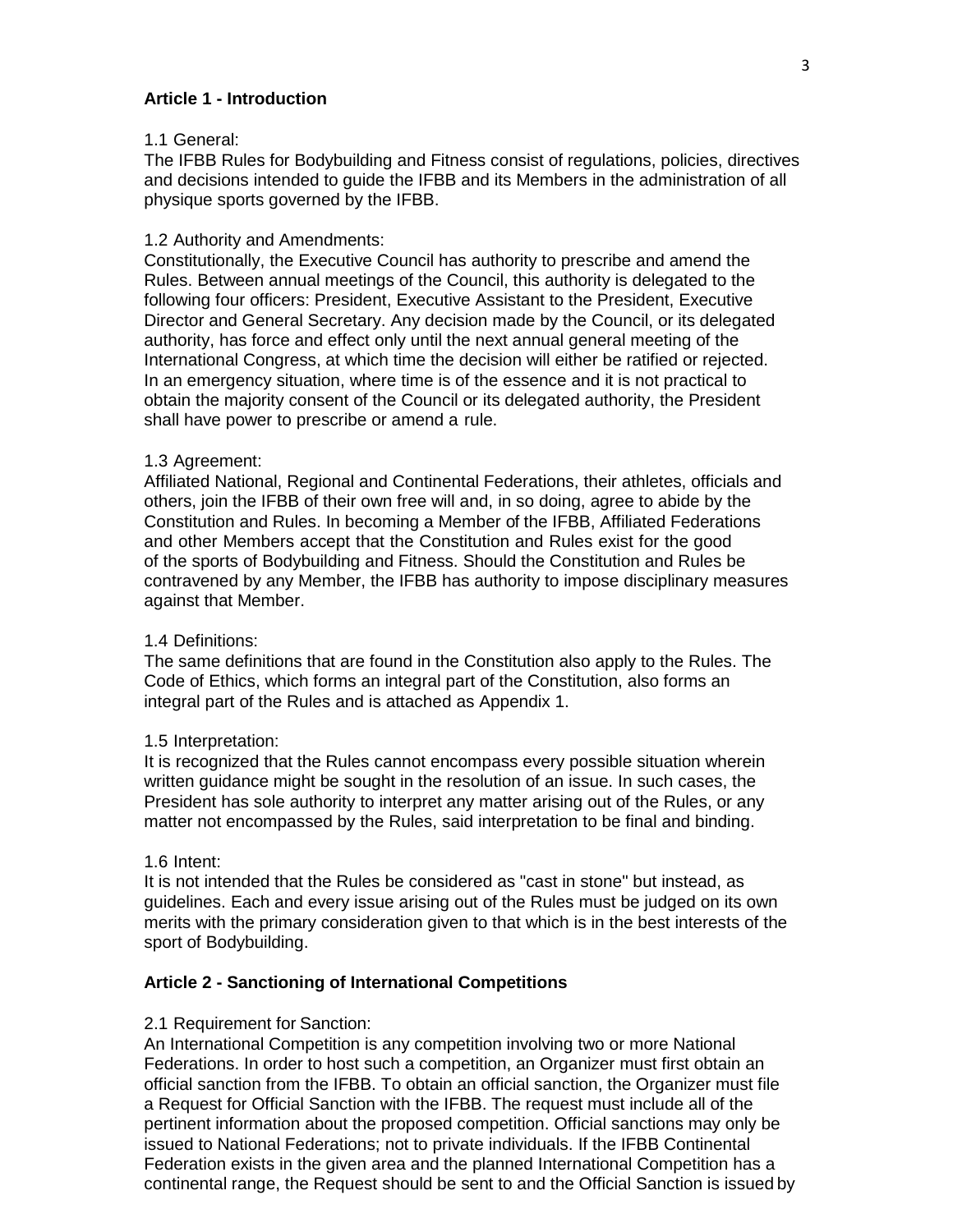that Continental Federation, according to its own rules and requirements.

#### 2.2 Contract:

Once the Request for Official Sanction is approved by the IFBB, a Contract will be forwarded to the Organizer. The Contract will outline the terms and conditions of the official sanction as well as the responsibilities of the Organizer towards the successful hosting of the competition.

### 2.3 Sanction Fee:

The Organizer will pay a sanction fee to the IFBB for the right to host the competition. The amount of the fee will be set by the IFBB. All International Competitions are the exclusive property of the IFBB. The granting of an official sanction and the payment of a sanction fee does not transfer ownership of this property to the Organizer.

### 2.4 Payment of Sanction Fee:

The sanction fee will be paid according to a fixed schedule that is agreed upon by the IFBB and Organizer. Once the Contract is signed by all parties and the sanction fee, in whole or in part, is received by the IFBB, the fee will not be returned to the Organizer should the Contract, for whatever reason, be subsequently cancelled.

### 2.5 Failure to Abide:

Once the Contract has been signed by all parties, should the Organizer, for whatever reason, subsequently fail to abide by the Constitution and Rules, or the terms and conditions of the Contract, or the directives of the President, the President may withdraw the sanction and undertake whatever measures are deemed necessary, disciplinary or otherwise, in order to protect the interests of the IFBB.

#### 2.6 Delegation of Authority:

The President may, at his discretion, delegate to a member of the Executive Council, normally the Executive Assistant to the President or the Executive Director, or the area Vice President, the authority to represent the interests of the IFBB in granting an official sanction and signing a Contract for an International Competition.

#### **Article 3 - Liability of the IFBB**

#### 3.1 General:

The organization of an International Competition will be undertaken at the sole financial risk of the Organizer. The Organizer must agree in writing to accept this condition, as well as any other terms and conditions that may be detailed within the Contract.

### 3.2 Liability Regarding Failure to Abide:

The IFBB will not be held liable for any financial or other loss, including any harm to the reputation of the Organizer or any associated parties, should the Organizer be disciplined for failing to abide by the Constitution and Rules, or the terms and conditions of the Contract, or the directives of the President.

#### 3.3 Liability Insurance:

Members of the IFBB, be they Affiliated Federations, athletes, officials and others, participate at International Competitions by their own free will and, in so doing, agree that the IFBB will not be held liable for any accident or incident arising out of the organization or hosting of the competition. The Organizer of an International Competition must agree in writing to make the necessary arrangements, either with the competition venue site or insurance agency, for their own liability insurance coverage.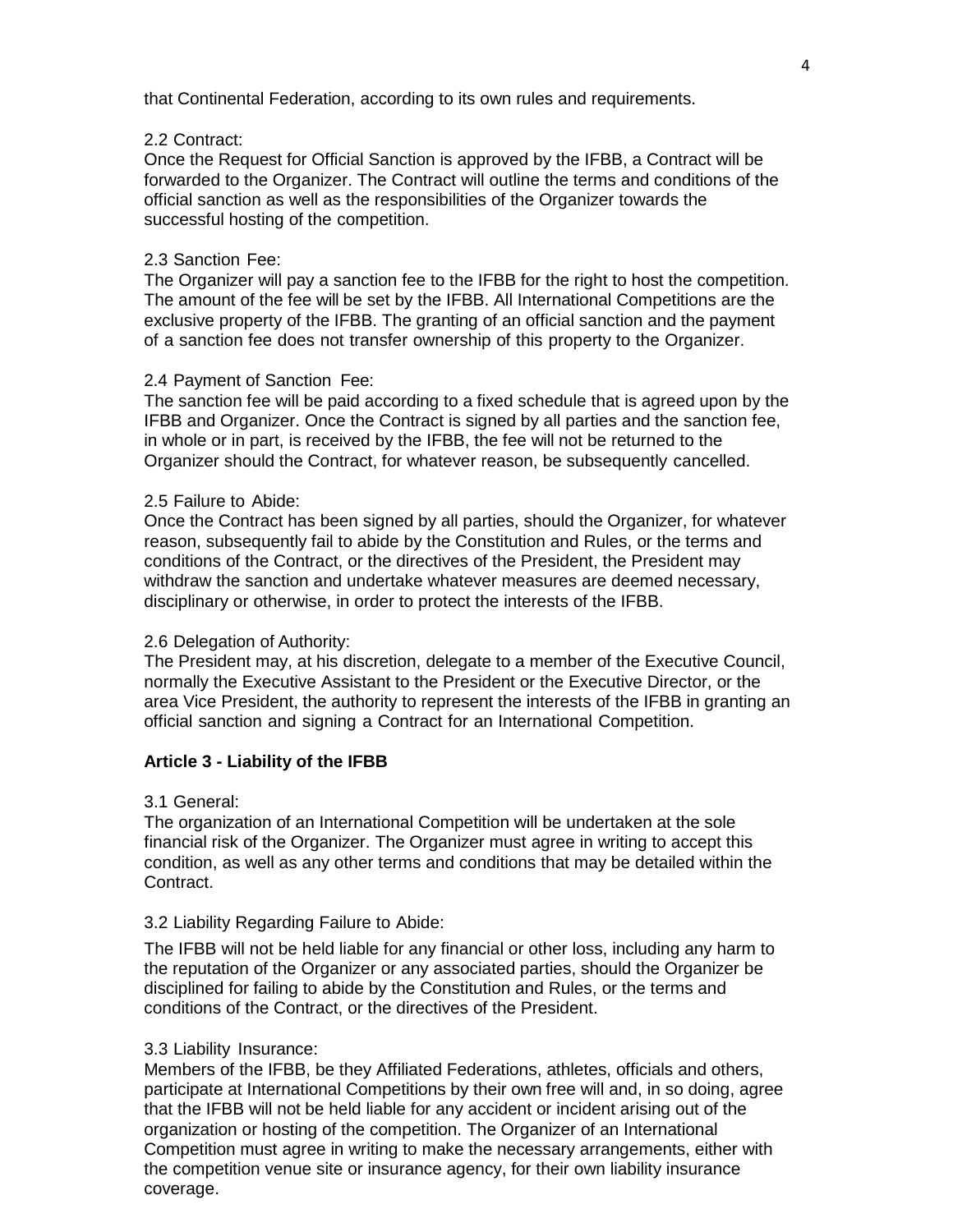### 3.4 Medical Personnel:

The Organizer of an International Competition will ensure that accredited medical personnel are on duty and that emergency transportation is made available at the competition venue site throughout the duration of the Prejudging and Finals, at no cost to the IFBB.

#### **Article 4 - Sponsorship**

#### 4.1 Sponsorship:

The Organizer of an International Competition may solicit the sponsorship of government and commercial companies; however, the sponsorship must be pre-approved by the IFBB.

#### 4.2 Exceptions:

The use of tobacco and alcohol companies for sponsorship of International Competitions is strictly prohibited.

### **Article 5 – Advertising and Publicity**

#### 5.1 Advertising:

The organizer of an International Competition may advertise at the competition by way of signage and/or banners so long as said advertising is not placed at the back centre of the stage and in such a manner as to obstruct the view of the judging panel. Signs and logos may be printed directly on the back cover of the stage or banners may be hung from the top front of the stage, on either or both sides of the stage, and/or along the front edge of the stage. Signs and logos may also be projected on the back cover of the stage or displayed on screens placed on the sides of the stage. Signs, screens and/or banners must not be placed in such a position as to be within camera-view when photographing the top six finalists.

#### 5.2 Publicity:

The Organizer will be responsible for ensuring that the competition receives maximum publicity, before, during and after the competition. The Organizer should retain the services of a Public Relations consultant to ensure maximum media coverage through newspapers, radio, internet and television. Prior to the official registration/weigh-in or immediately prior to the Prejudging the Organizer should arrange a Press Conference at which the Organizer and the IFBB Chief Official may inform the public about the competition, the IFBB activity and the sports of Bodybuilding and Fitness.

#### **Article 6 - Television and Video**

#### 6.1 Exclusive Rights:

The IFBB has the exclusive right to negotiate any and all contracts for television and/or video rights to an International Competition. Should television and/or video rights become an issue in the hosting of the competition, the Organizer is obligated to immediately advise the IFBB of this fact and will refrain from entering into any unilateral negotiations with any television and/or video agency without the expressed prior approval of the IFBB. The IFBB has "first rights" to any videotape of the event and, upon demand, the Organizer will immediately forward to the IFBB a first copy of the videotape for use as the IFBB deems appropriate.

#### 6.2 Liability:

Should the negotiations between the IFBB and the organization offering the television and/or video contract fail to produce any fees, the IFBB will not be held liable for any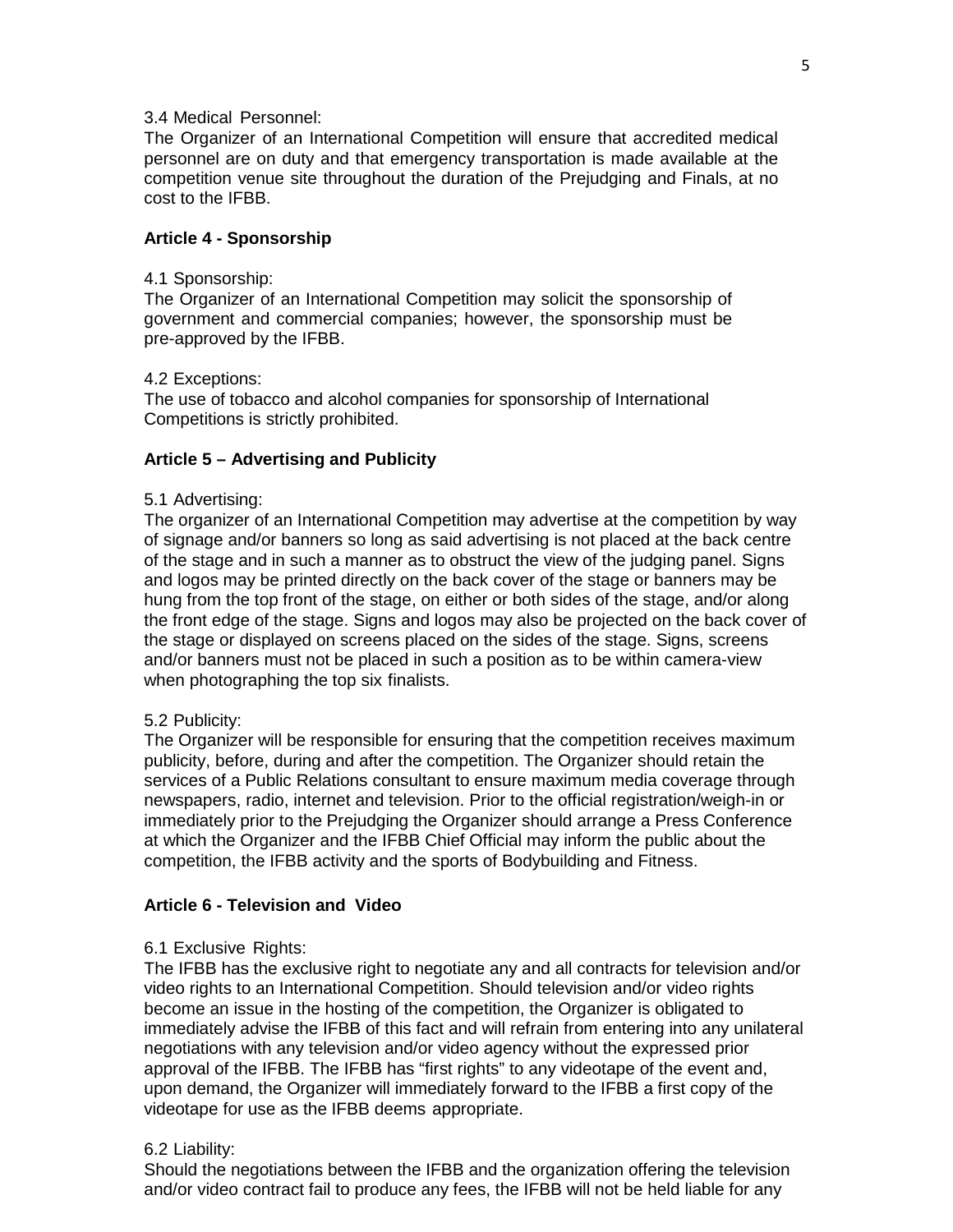resultant financial or other loss to the Organizer, or any associated parties.

# 6.3 Breakdown of Fees:

The IFBB will receive any and all fees for television and/or video and will normally apportion said fees as detailed in a separate written and signed Agreement or Contract with the Organizer.

# **Article 7 - Media Accreditation**

### 7.1 Rights:

The IFBB reserves the right to control any and all press accreditation, whether said accreditation be television, radio, website, print, photographic, or other media, at International Competitions.

### 7.2 Press Passes:

The IFBB Press Commission, and/or its appointee, is responsible for issuing press passes to selected media personnel. To obtain a press pass, a journalist or his/her employer must file a Press Accreditation Application Form with the IFBB Press Commission, which will issue the IFBB Press Accreditation to him/her. Based on this document, the Organizing Committee office will prepare a press pass for that person, which will be given after payment of the press accreditation fee, determined by the IFBB Executive Council from time to time. During the Prejudging and Finals, only those individuals in possession of valid press passes are permitted access to those seating areas that are designated for the press. The IFBB Chief Official may dismiss any individual from the press area for just cause.

### 7.3 Event Coverage:

The possession of a press pass does not entitle the bearer to cover every International Competition from the press area. Permission to cover a competition must be obtained on a competition-by-competition basis with accreditation normally being granted on a first-come, first-serve basis.

# **Article 8 - Qualifications for Participation in International Competitions**

#### 8.1 Eligibility:

Only National Federations duly affiliated to the IFBB are permitted participation at International Competitions. Any country which is not affiliated to the IFBB, or any country which is affiliated but under suspension or disqualification, or any athlete who is under suspension by either the IFBB or a National Federation, is not permitted to participate at any International Competition worldwide.

#### 8.2 Participation:

In order to qualify for participation in an International Competition, an athlete must have a valid IFBB International Card. He or she must either be a citizen, or have landed immigrant or legal resident status, in the country that the athlete intends to represent. At the official registration/weigh-in, the athlete must produce a valid passport, or landed immigrant or legal resident papers, or other documented proof of citizenship status from the current country of domicile.

#### 8.3 Dual Citizenship:

An athlete, once having been declared a citizen, or landed immigrant or legal resident, of one country may not compete for another country without written permission from the National Federation of his/her current country of domicile. No athlete is allowed to compete for two different countries in any given year.

Athlete, who already represented any country, may change the represented country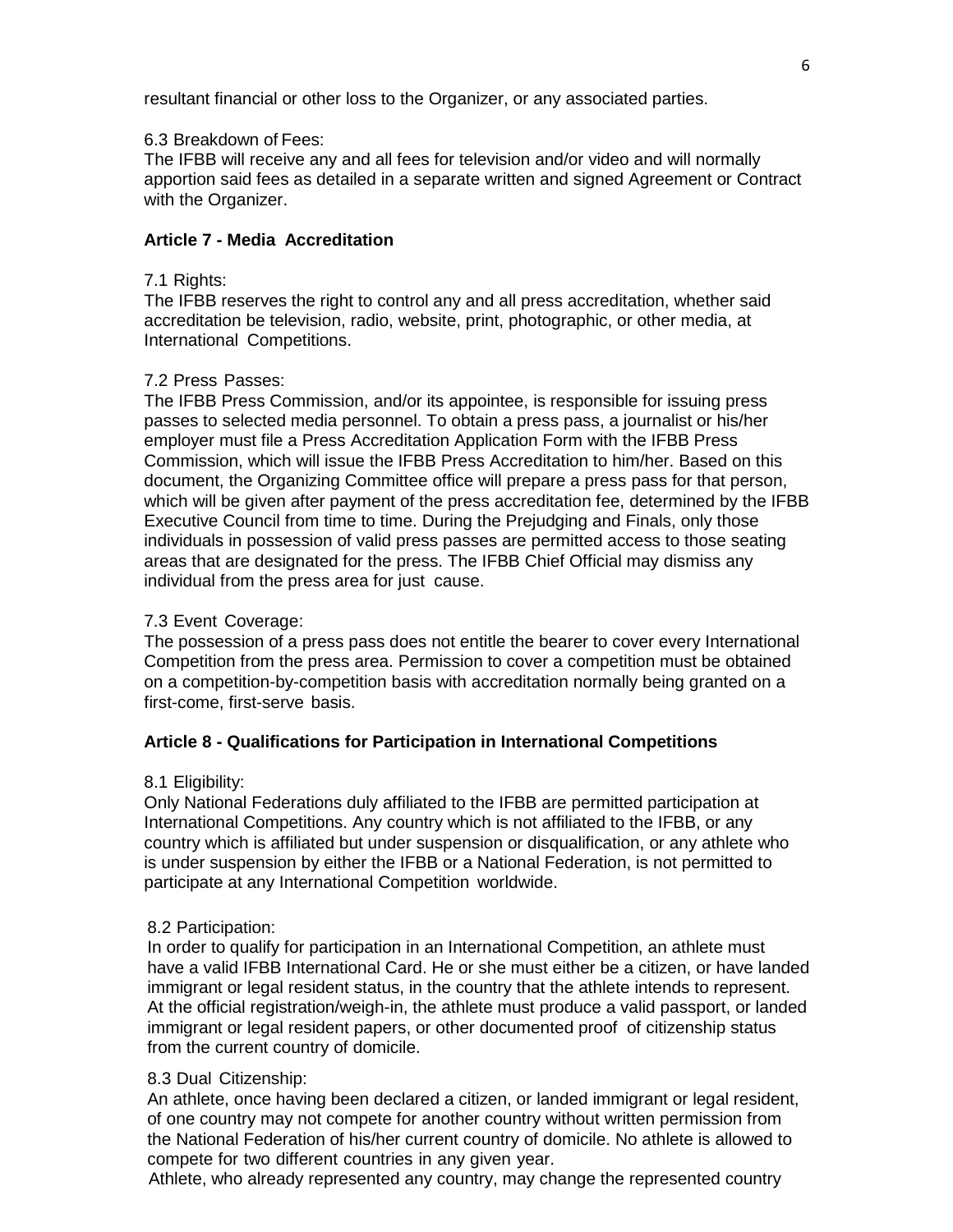one time in his/her sport career only.

#### 8.4 Invitations to Compete:

Organizers have authority to forward letters of invitation and entry forms to National Federations only. Organizers will not directly invite individual athletes from another country, or countries, to participate in an International Competition.

### 8.5 Nominations to compete:

Except where otherwise noted, an athlete may not participate at an International Competition without the prior approval of his or her National Federation. Athletes are prohibited from directly contacting the Organizer for the purpose of obtaining participant status. Nomination of athlete for participation in the International Competition must be done by his/her National Federation, by sending the Final Entry Form with the names of nominated athletes to the Organizing Committee of that competition, IFBB Head Office and IFBB Technical Committee.

# 8.6 Extraordinary and/or Exceptional Circumstances:

Where proven extraordinary and/or exceptional circumstances warrant, the IFBB may authorize the participation of individual athletes in competitions sanctioned or recognized by the IFBB when, at or around the time of the competition, the athlete's national federation is in conflict, dispute and/or debate not yet resolved by an IFBB decision with the same IFBB.

### **Article 9 – World Championships and other International Competitions**

#### 9.1 Guarantee:

Organizers of International Competitions must guarantee unconditional entry to all countries eligible to participate and to all athletes eligible to compete.

#### 9.2 Intent to Participate:

National Federations must forward their intent to participate at International Competitions immediately upon receipt of the letter of invitation and/or Preliminary Entry Form and/or Final Entry Form so as to allow the Organizer the opportunity to properly plan and budget for transportation, accommodations, meals, and other expenses.

Please be aware that it is full responsibility and obligation of the National Federation to verify if each one of the athletes to be registered on this international event are NOT suspended or fulfilling any period of ineligibility due to Anti-Doping Rule Violation or any disciplinary case at national or international level.

It is also the full obligation and responsibility of a National Federation to monitor all the athletes affiliated to this National Federation who are actually fulfilling a period of ineligibility due to Anti-Doping Rule Violation or any Disciplinary case, to make sure these athletes will not register/compete/or participate in any capacity in any event either at National or International level, Official or Invitational.

The intent to participate, if possible, should contain the names of the participating athletes, delegates and judges; however, if the National Federation does not have the actual names of the athletes and delegates at the time of receipt of the letter of invitation and/or Preliminary Entry Form, they must forward, by e-mail, and directly to the Organizer, the actual number of athletes and delegates no later than sixty days before the date fixed for the Prejudging, failing which the National Federation may be required to cover the full costs associated with their participation at the competition.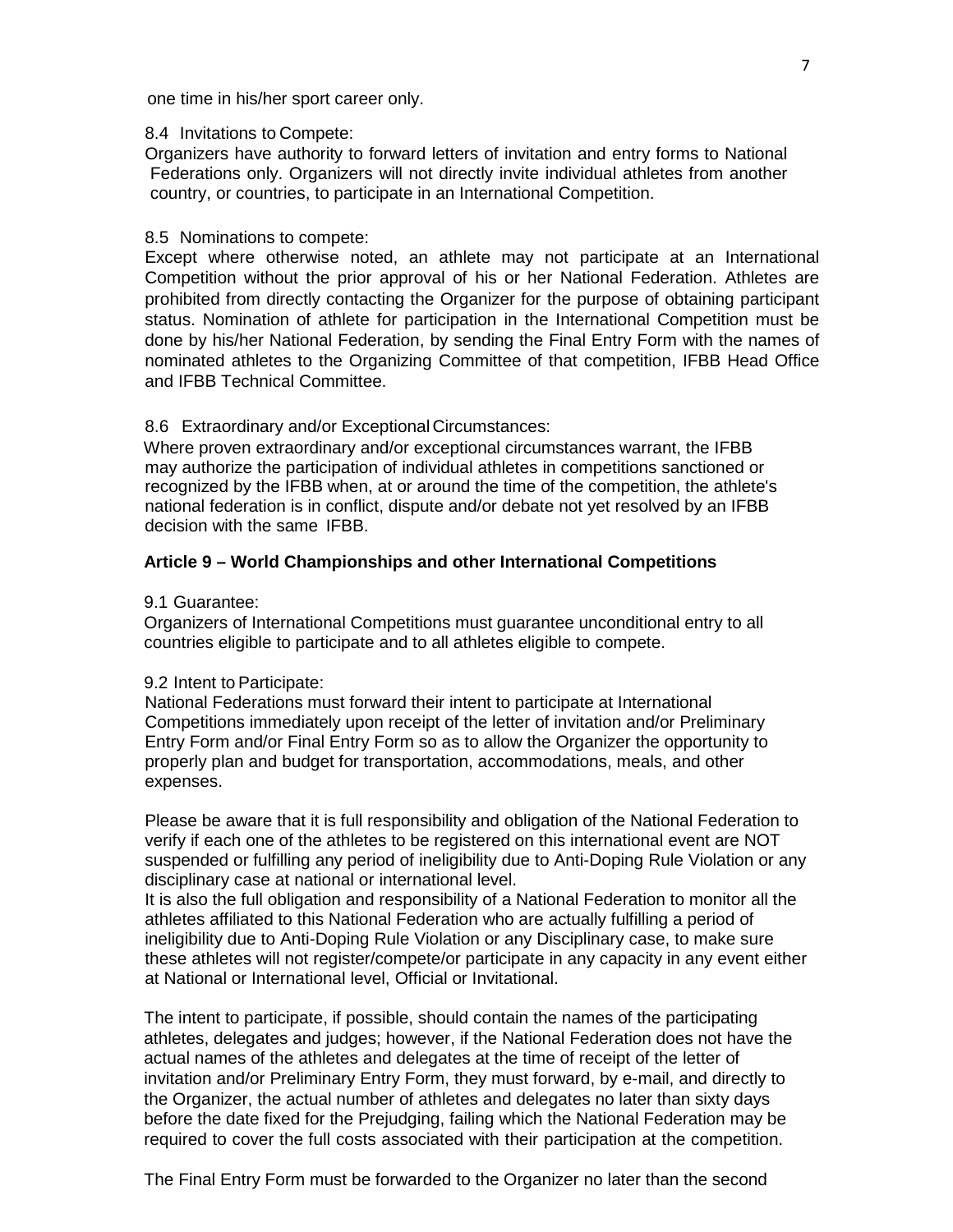Monday preceding the date fixed for the Prejudging and must contain full details of each participant. The exact date for the return of the Preliminary and Final Entry Forms will be written on the form. The Final Entry Form will contain the athlete's IFBB International Card number and athlete's Name, in English and as written on the Passport or Citizenship Identity Card, of all participating athletes, delegates and judges. National Federations that fail to meet the deadline date for the Final Entry form may be deemed ineligible for participation in the competition or may be asked to cover the cost of their participation by paying the full package rate for their athletes and officials.

#### 9.3 National Teams:

The IFBB, in cooperation with its Continental, Regional and National Federations, and in the interests of furthering the development of the sport of bodybuilding and fitness, herewith provides notice of the rules governing competitors at the World Championships.

1. A maximum allowable number of competitors participating in the World Championships per National Federation is unlimited. The maximum allowable number of delegates in the national team is as follows:

- a) Three or more competitors Two delegates
- b) One or two competitors One delegate

2. The maximum allowable number of competitors per National Federation in any one discipline is unlimited.

3. Pursuant to applicable IFBB rules, the Organizer shall provide accommodations, meals, onsite transportation, and access to the Prejudging, Finals and Farewell Banquet to all participating competitors.

4. Each National Federation shall pay a Registration Fee for each of its competitors and delegates.

5. All national team's competitors shall compete for placings and awards, including the Best National Teams Classification, according to Art. 18.

6. A National Federation must fully declare its competitors on the Final Entry Form and must register competitors upon check-in at the official hotel.

9.4 Responsibilities to the Executive Council:

The Organizer of World, Continental or other International Competitions who requires the presence of a Member or Members of the Executive Council, must undertake to cover the cost of business-class travel as well as accommodations and meal expenses for this individual, or individuals, for the duration of the event. The Organizer of the Men's World Bodybuilding Championships and International Congress will undertake to cover the cost of single-room accommodations and meals (breakfast, lunch and dinner) for the Members of the Executive Council and their spouses (where applicable) for the duration of the event.

9.5 Responsibilities to Athletes and Delegates:

The Organizer of a World Championships will undertake to cover the cost of doubleoccupancy accommodations and meals (breakfast, lunch and dinner) for athletes and delegates as follows:

9.5.1 World Bodybuilding Championships and IFBB International Congress (included Men's Bodybuilding, Men's Classic Bodybuilding, Men's Classic Physique, Men'sGames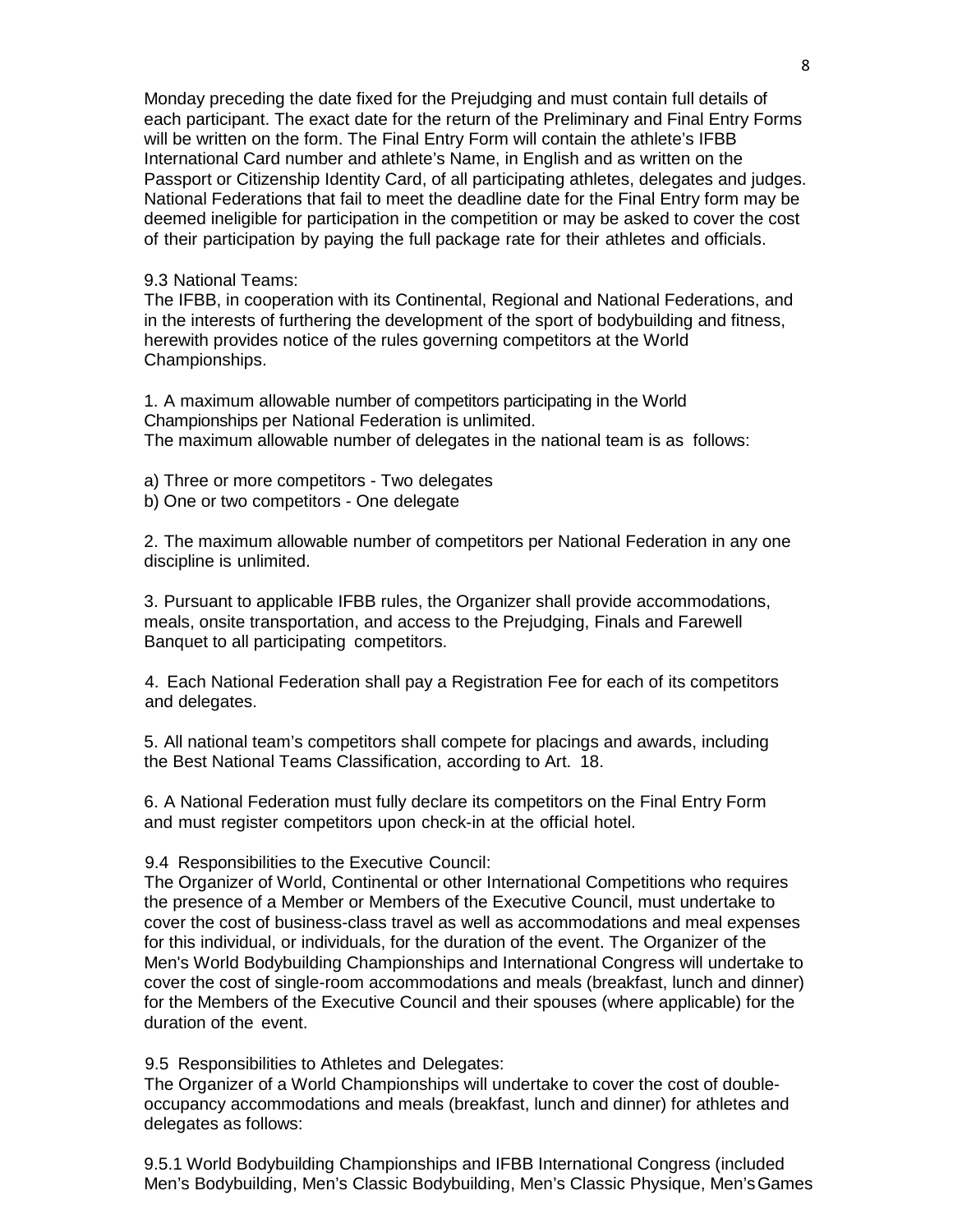Classic Bodybuilding, Men's Physique, Muscular Men's Physique): For five days (four nights) according to the following scale:

a. Three or more competitors - Two delegates

b. One or two competitors - One delegate

*Note 1: A maximum allowable number of participating competitors per National Federation is unlimited.*

*Note 2: Delegates without athletes, extra delegates and supporters will have to pay for the Full Package Special Rate.*

*Note 3: Upon agreement between the IFBB and the Organizer, one additional category may be opened for competition.*

9.5.2 World Fitness Championships (included Women's and Men's Fitness, Women's Physique, Women's Bodyfitness, Women's Bikini Fitness, Women's Wellness Fitness, Mixed Pairs):

For four days (three nights) according to the following scale:

a. Three or more competitors - Two delegates

b. One or two competitors - One delegate

*Note 1: A maximum allowable number of participating competitors per National Federation is unlimited.*

*Note 2: Delegates without athletes, extra delegates and supporters will have to pay for the Full Package Special Rate.*

*Note 3: Upon agreement between the IFBB and the Organizer, one additional category may be opened for competition.*

9.5.3 Juniors and Masters World Bodybuilding and Fitness Championships: For four days (three nights) according to the following scale:

a. Three or more competitors - Two delegates

b. One or two competitors - One delegate

*Note 1: A maximum allowable number of participating competitors per National Federation is unlimited.*

*Note 2: Delegates without athletes, extra delegates and supporters will have to pay for the Full Package Special Rate.*

*Note 3: Upon agreement between the IFBB and the Organizer, one additional category may be opened for competition.*

9.5.4 World Children Fitness Championships: For three days (two nights) according to the following scale:

a. Three or more competitors - Two delegates

b. One or two competitors - One delegate

*Note 1: A maximum allowable number of participating competitors per National Federation is unlimited.*

*Note 2: Delegates without athletes, extra delegates and supporters will have to pay for the Full Package Special Rate.*

*Note 3: Upon agreement between the IFBB and the Organizer, one additional category may be opened for competition.*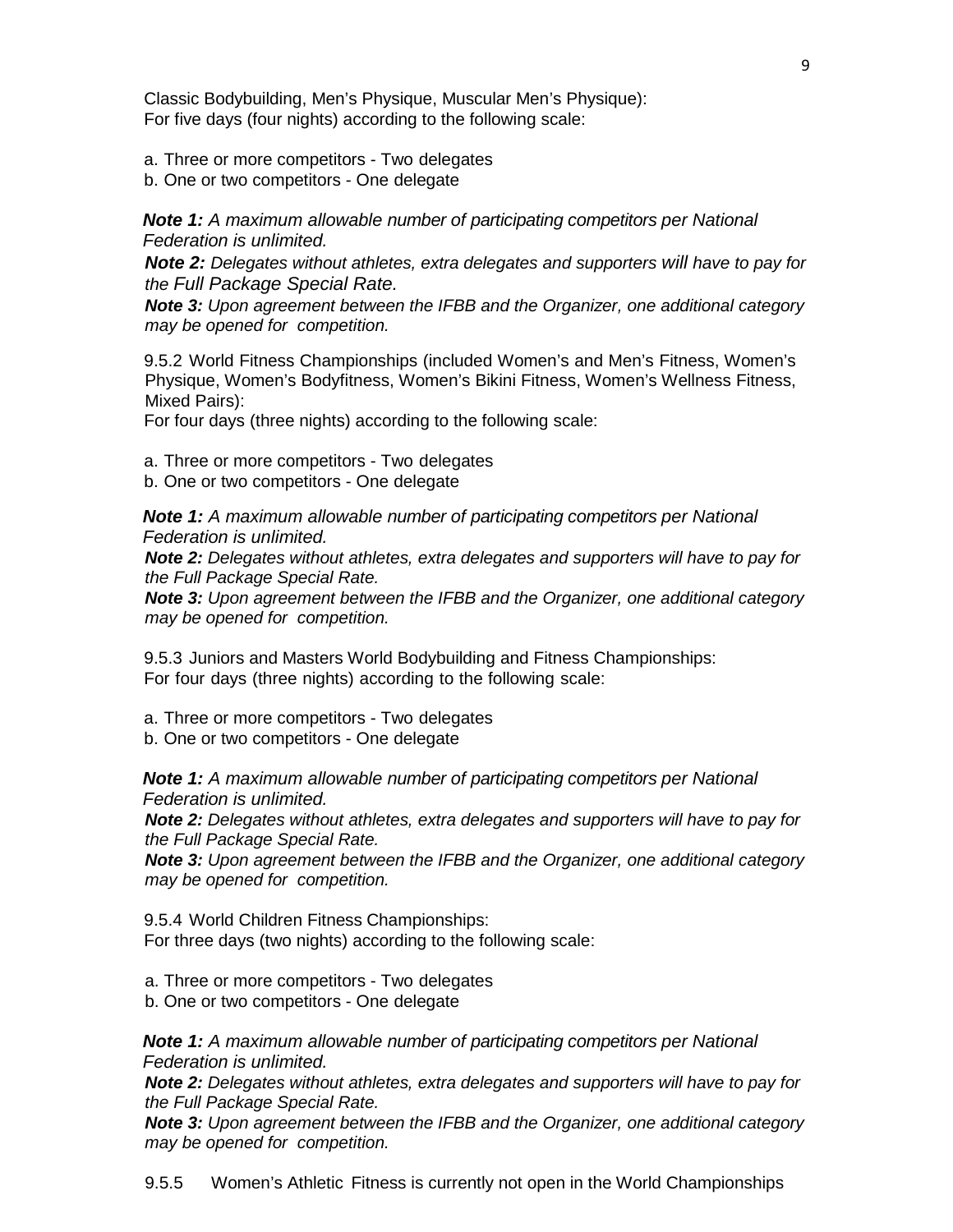level; however, National Federations may, at their own discretion, host competition in Women's Athletic Fitness.

9.5.6 Men's Athletic Fitness is currently not open in the World Championships level; however, National Federations may, at their own discretion, host competition in Men's Athletic Fitness.

9.5.7 Wheelchair Men's Bodybuilding is currently not open at the World Championships level; however, Continental and National Federations may, at their own discretion, host competition in Wheelchair Men's Bodybuilding.

9.5.8 Any extra delegates from a National Federation, whether VIPs, special guests, officials, judges, coaches, trainers, press, supporters or other individuals, in addition to those detailed in this rule, must undertake to cover all of their own expenses.

9.5 Special Package Rates:

The Event Organizer shall provide two separate Event Special Packages as follows:

9.6.1 FULL PACKAGE: accommodations, meals, onsite transportation\*, tickets to Prejudging, Finals and Farewell Banquet.

9.6.2 PARTIAL PACKAGE: onsite transportation\*, tickets to Prejudging, Finals and Farewell Banquet.

*\*Limited to transportation between the official airport and official hotel(s) upon arrival and departure; between the Competition venue site and official hotel(s) for Prejudging and Finals; and, where applicable, between the Farewell Banquet venue site and official hotel(s).*

# **Article 10 - Prejudging and Finals Venue Requirements**

# 10.1 General:

All International Competitions will take place, wherever possible, in a theatre-like venue complete with an appropriately sized stage, professional lighting and sound, and tiered seating. The Organizer must pay special attention to the following critical requirements:

# 10.1.1 Staging:

The judging should be held on a raised stage with an optimum height of 80-100 cm, width of 16-24 m and 6-8 m depth. If the venue has a large, flat seating area without tiered seats, the stage must be at an optimum height of 1.0 meter. If the stage is any higher than that, the seats for the judges must also be raised so as to give them a full view of the competitors. The top of the stage should be covered by a plain grey carpet and the front and sides by cloth, panelling or paint.

# 10.1.2 Background:

The stage background should be of a neutral, non-distracting colour, preferably dark blue or black and matt. On it must be displayed the IFBB logo, IFBB official sponsors' logos and the name of the event. The logo of the organizing federation may also be displayed in this area; however, neither should be placed in such a position as to distract the view of the judges or photographers. The Organizer must not allow signage and/or banners to be displayed in this area, however, said signage and/or banners may be hung from the top front of the stage, on either or both front sides of the stage, along the front of the posing plinth, or along the front edge of the stage, and/or in any other area that does not interfere with the judge's and photographer's view of the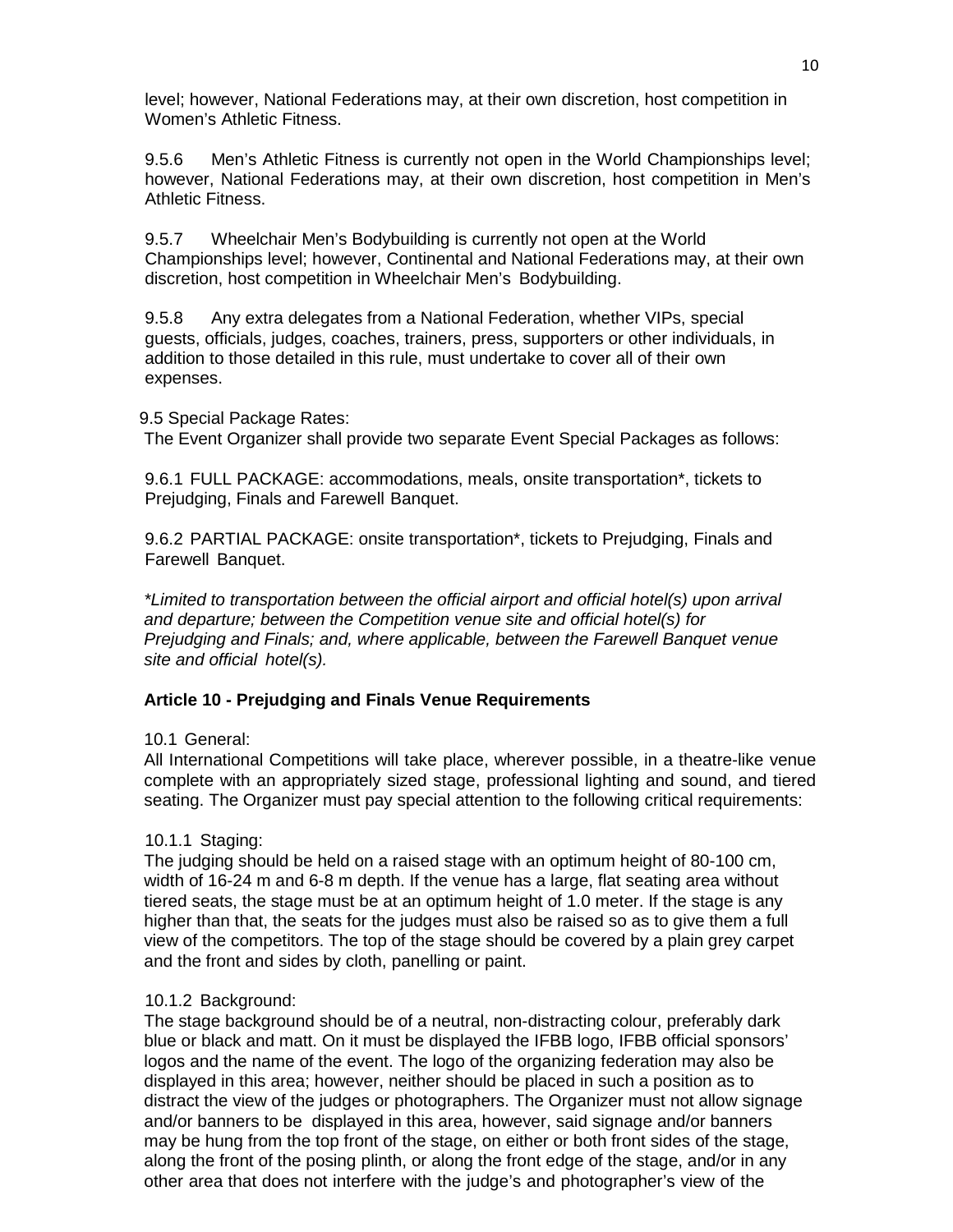#### competitors.

### 10.1.3 Sound:

The sound system will be of such quality so as to ensure that the competitor's music is reproduced in the best professional manner. The Organizer will also be responsible for ensuring that each competitor's music starts exactly where it should and on cue. Where possible, the sound system controls/soundman should be located backstage, on the same side of the stage where the competitors enter, normally stage left (when viewed from the front). Microphones must be provided for the IFBB Chief Judge, the Master of Ceremonies, and the onstage Expeditor (preferably hands-free).

# 10.1.4 Lighting:

The stage will be provided with one universal lighting system, evenly illuminating the whole stage. If this is impossible, two basic lighting set-ups are required. The first is needed to illuminate the complete line-up of all of the competitors when they are first brought before the judges. The second must be focused on the central area of the stage (10 m wide, from the front of the stage to the back wall) for the individual posing routines, comparisons, posedown and awarding ceremony. It is important to avoid the shadowed area on the stage. The average luminance on the stage should be at the level of 4500 – 5000 lux.

# 10.1.5 Seating:

The Organizer must ensure that all judges and spectators are afforded a clear and unobstructed full-figure view of all of the competitors who stand onstage. Judges and statisticians must be seated away from the spectators. Photographers and television and/or video personnel must not be allowed to obstruct the view of the judges.

# 10.1.6 Master of Ceremonies:

The Master of Ceremonies plays a significant role in the image that the IFBB wish to present to the general public at all International Competitions. For this reason, the MC should have a background in public speaking, or be comfortable in his or her role as "moderator" in front of an audience, and must be adept at handling impromptu situations. The MC should have a speaker's rostrum with a microphone, situated at the side of the stage from which the competitors enter. Competitors should enter stage left and exit stage right (when viewed from the front).

# 10.1.7 Competitor Warm-up Area:

The Organizer will provide dressing rooms and washrooms/showers for the competitors. Next to the dressing room area, and adjacent to the stage, there should be an area where the Expeditors may assemble the competitors prior to leading them onto the stage. In the marshalling area, the Organizer will also provide an adequate amount of equipment for the competitors to warm up with before performing. There should be barbells of varying weights, several pairs of dumbbells of varying weights, adjustable benches, etc. Also a couple of mirrors are needed, especially at the women's competitions and a lot of paper towels plus waste-paper baskets.

# 10.1.8 Inspection:

The IFBB Chief Judge should inspect the competition venue site prior to the commencement of Prejudging, for the purpose of ascertaining the readiness of the facility.

# 10.1.9 Communications:

The Organizer will be responsible for supplying sufficient communications equipment (i.e.: headsets/micas, walkie-talkies) for use by the backstage Expeditors.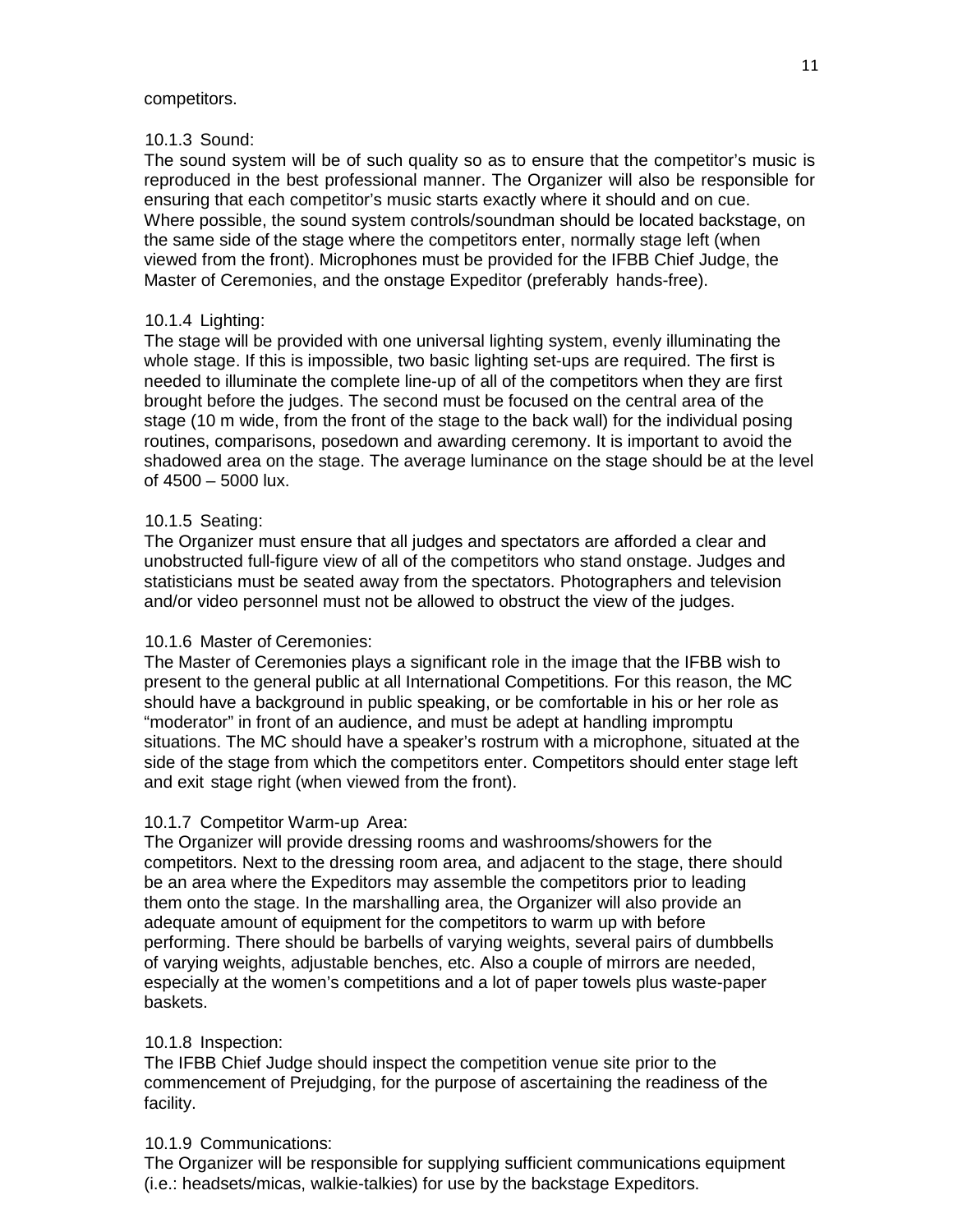# 10.1.10 Office/Photocopier:

The Organizer will be responsible for providing an office complete with computer/printer and photocopier with additional toner kept in reserve for use by the IFBB throughout the duration of the International Competition.

# 10.1.11 Water:

The Organizer will provide sufficient quantities of still (no gas) water for use backstage by the expeditors and athletes.

# 10.1.12 Medical Emergency:

The Organizer will ensure that medical personnel and emergency transportation is made available for use throughout the entire duration of the Prejudging and Finals.

# 10.1.13 Backstage Access/Dressing Room Access:

Access to the backstage area/dressing room area is strictly limited to essential personnel only. There will be no admittance given to spouses, boyfriends, girlfriends, family members or relatives. Coaches and trainers who assist athletes in the dressing room area must be of the same sex as the athlete they are assisting. Under no circumstances will a coach, trainer, or any other individual be permitted in the dressing room area to assist any competitor of the opposite sex.

# 10.1.14 Cameras/Videotapes:

Cameras and videotape devices are strictly prohibited in the backstage area/dressing room area except when used by duly recognized press personnel and, in any event, these devices are strictly prohibited in the dressing room area.

# 10.1.15 Access Control:

The IFBB reserves the right to control access to the backstage area during Prejudging and Finals. The IFBB may issue access control passes (green cards) to each National Federation. These passes will normally be distributed at the Team Manager's meeting, which takes place immediately before the Official Athlete Registration.

Precise venue requirements are provided in the "2016 IFBB Organizational Guidelines"

# **Article 11 – Official Athlete Registration: Weigh-in and/or Height Measurement**

11.1 Official Athlete Registration: Weigh-in and/or Height Measurement: The Official Athlete Registration (weigh-in and/or height measurement) at all International Competitions will be controlled by the IFBB Chief Judge and will normally proceed as follows:

11.1.1 All competitors, regardless of their category, are required to present themselves at the Official Athlete Registration which will usually take place on the day prior to the Prejudging. Any competitor who fails to attend the Official Athlete Registration at the designated time may be eliminated from the competition.

11.1.2 Each team represented at the competition, regardless of its numbers, will be accompanied to the Official Athlete Registration by its chief delegate, or other appointed representative.

11.1.3 All competitors will present themselves in the same posing attire that they will be wearing throughout the Prejudging comparison round. They must also have with them their attires to the other rounds, so that the IFBB Chief Judge may ascertain that said attires meets the accepted standards of the IFBB.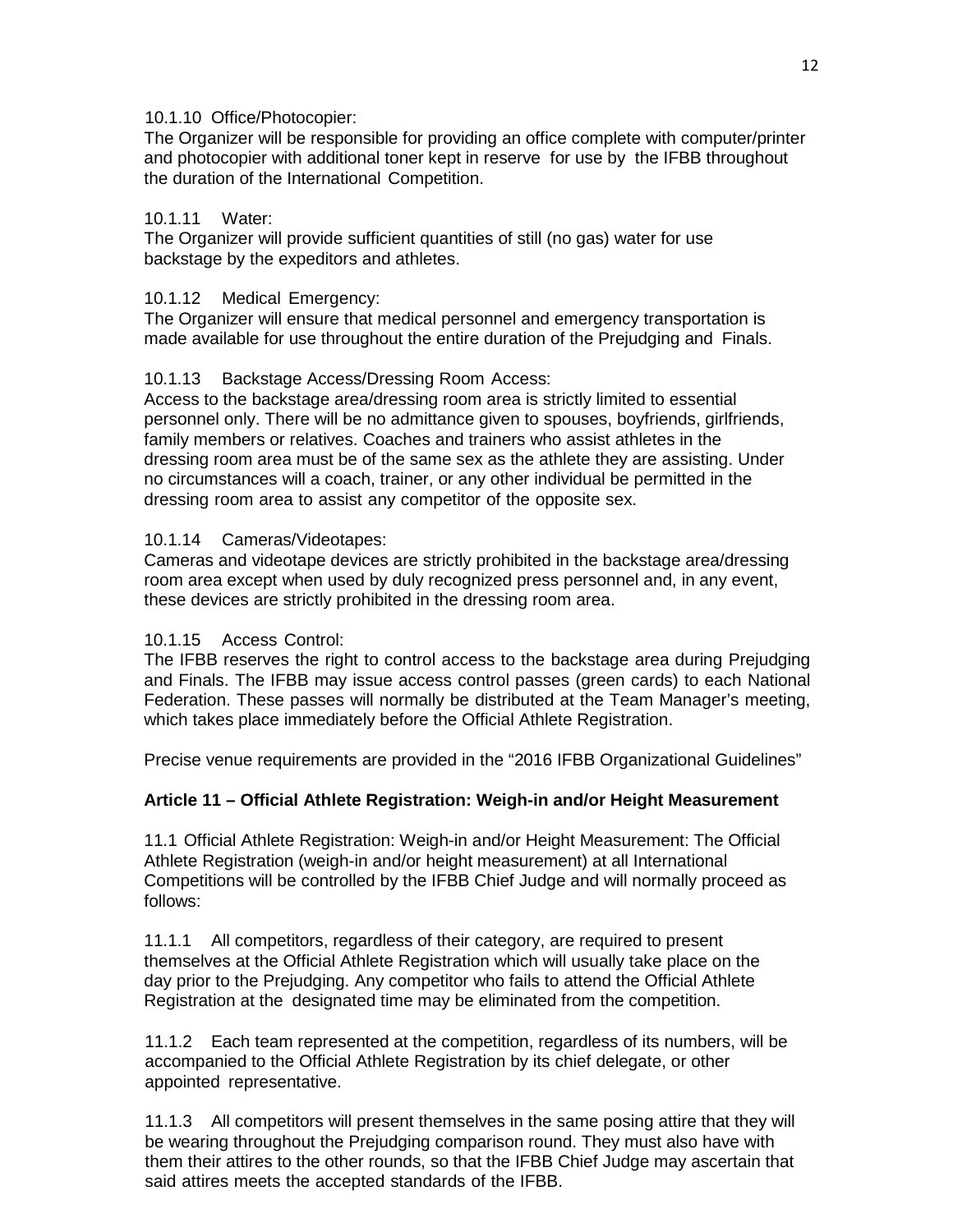11.1.4 The Organizer will provide a suitable room for the Official Athlete Registration in which there will be a certified weighing machine, calibrated in kilograms, with accuracy up to 0.1 kg, as well as one back-up weighing machine, which should be made available to the competitors prior to the Official Athlete Registration, so that they may check their weight; tables and chairs for the Judges Secretary and assistants, and a suitable number of chairs for the competitors and delegates. A measuring device, calibrated in centimeters, with accuracy up to 1 mm, will also be made available to record the body height.

11.1.5 All competitors will be required to have in their possession, at the time of the Official Athlete Registration, the following items:

- a. A valid competitor's IFBB International Card; and
- b. A valid Passport; or
- c. Citizenship Identity Card with photography; or
- d. Landed immigrant or legal resident papers with photography; and
- e. Music CD, encased in a plastic protective case with the competitor's name affixed upon the case and CD, and the music properly cued at the beginning of the song title.

*Note 1: At juniors and masters championships, if the day, month and year of birth are not indicated in the passport, or other papers, the athlete will be required to produce a legal document authenticating this information.*

*Note 2: At the biggest IFBB international contests music CD may be collected after the Prejudging, from the finalists only.*

11.2 There are nine categories in men's world-level bodybuilding competitions, currently as follows:

- a. Bantamweight: Up to and incl. 65 kg<sup>\*</sup>
- b. Lightweight: Up to and incl. 70 kg
- c. Welterweight: Up to and incl. 75 kg
- d. Middleweight: Up to and incl. 80 kg
- e. Middleweight: Up to and incl. 85 kg
- f. Light-Heavyweight: Up to and incl. 90 kg
- g. Light-Heavyweight: Up to and incl. 95 kg
- h. Heavyweight: Up to and incl. 100 kg
- i. Super-Heavyweight: Over 100 kg

*\*- open in Asia and South America only*

11.3 There are the following categories in junior men's world-level bodybuilding competition, currently as follows:

One group 16 to 23 years of age inclusive:

- a. Lightweight: Up to and incl. 75 kg
- b. Heavyweight: Over 75 kg

11.4 There are twelve categories in master men's world-level bodybuilding competitions, currently as follows:

- 40 to 44 years of age inclusive:

- a. Lightweight: Up to and incl. 70 kg
- b. Middleweight: Up to and incl. 80 kg
- c. Light-Heavyweight: Up to and incl. 90 kg
- d. Heavyweight: Over 90 kg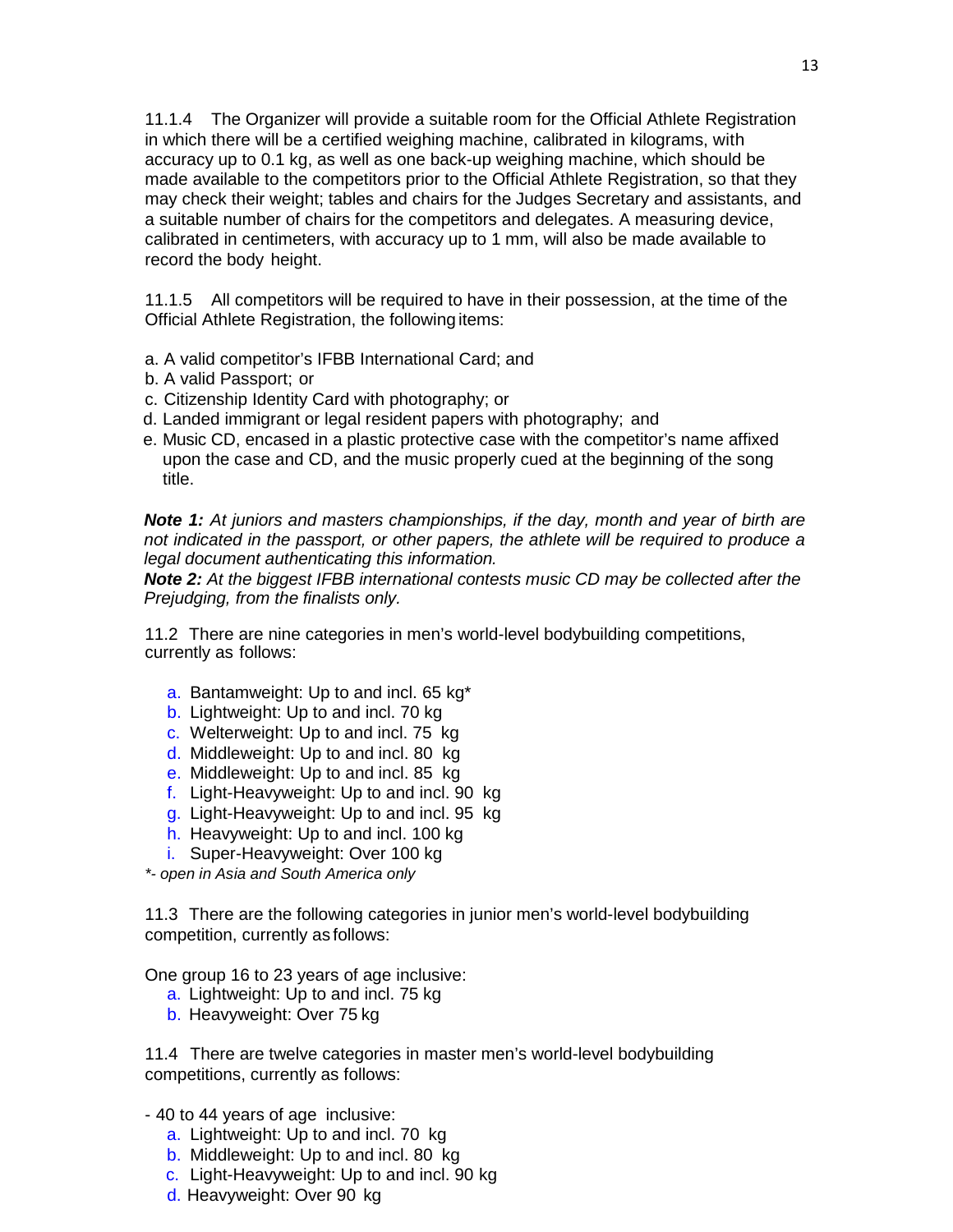- 45 to 49 years of age inclusive:
	- a. Lightweight: Up to and incl. 70 kg
	- b. Middleweight: Up to and incl. 80 kg
	- c. Light-Heavyweight: Up to and incl. 90 kg
	- d. Heavyweight: Over 90 kg

- 50 to 54 years of age inclusive:

- a. Middleweight: Up to and incl. 80 kg
- b. Heavyweight: Over 80 kg
- 55 years of age and over:
	- a. Middleweight: Up to and incl. 75 kg
	- b. Heavyweight: Over 75 kg
- 11.5 There are five categories in men's world-level classic bodybuilding competitions, with the following bodyweight limitations:
	- a. Class A: Up to & incl. 168 cm: Max Weight [kg] = (Height [cm] - 100) + 0 [kg]
	- b. Class B: Up to & incl. 171 cm: Max Weight  $[kq] = (Height [cm] - 100) + 2 [kg]$
	- c. Class C: Up to & incl. 175 cm: Max Weight  $[kg] = (Height [cm] - 100) + 4 [kg]$
	- d. Class D: Up to & incl. 180 cm: Max Weight  $[kg] = (Height [cm] - 100) + 7 [kg]$
	- e. Class E: Over 180 cm: Max Weight [kg] = (Height [cm] - 100) + 9 [kg]

*Note 1: For competitors with a body height of over 190 cm up and up to and including 198 cm, the following formula will be used: Max Weight [kg] = (Height [cm] – 100) + 11 [kg]*

*Note 2: For competitors with a body height of over 198 cm, the following formula will be used: Max Weight [kg] = (Height [cm] – 100) + 13 [kg]*

*Note 3: All of the above mentioned competitors will participate in the "Over 180 cm" category.*

11.6 There are the following categories in junior men's world-level classic bodybuilding competitions:

One group 16 to 23 years of age inclusive: a. One open category

with the following bodyweight limitations:

Up to & incl. 168 cm Max Weight  $[kg] = (Height [cm] - 100) + 0 [kg]$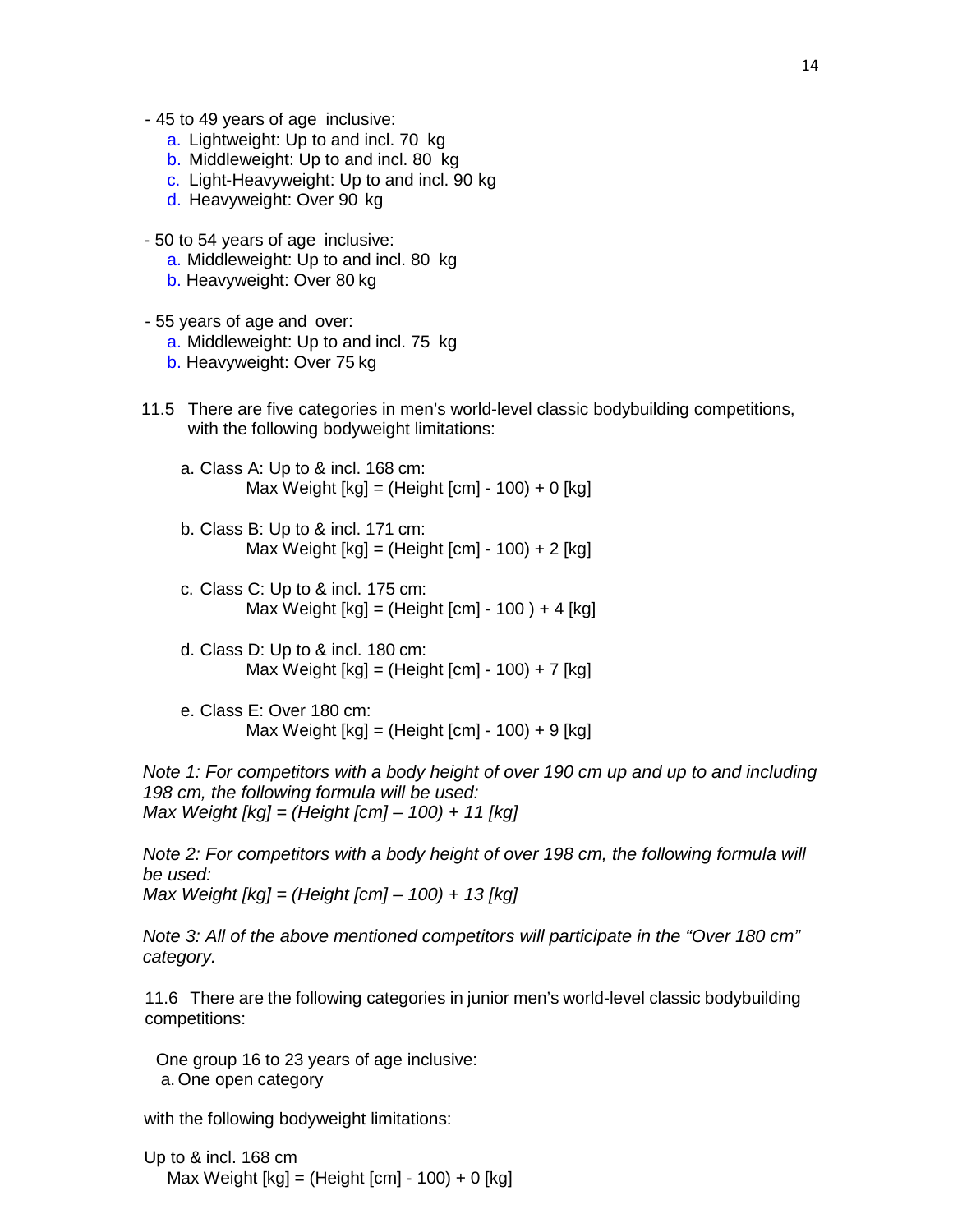Up to & incl. 171 cm Max Weight [kg] = (Height [cm] - 100) + 1 [kg] Up to & incl. 175 cm Max Weight [kg] = (Height [cm] -100) + 2 [kg] Up to & incl. 180 cm Max Weight [kg] = (Height [cm] -100) + 4 [kg] Up to& incl. 190 cm Max Weight [kg] = (Height [cm] -100) + 5 [kg] Up to& incl. 198 cm: Max Weight [kg] = (Height [cm] - 100) + 6 [kg] Over 198 cm: Max Weight [kg] = (Height [cm] - 100) + 7 [kg]

11.7 There are three categories in master men's world-level classic bodybuilding competitions, currently as follows:

- 40 to 44 years of age inclusive: One open category.
- 45 to 49 years of age inclusive: One open category.
- 50 years of age and over: One open category

*Note 1: Bodyweight limitations for all master men's classic bodybuilding competitors are the same like for men classic bodybuilding competitors (see point 11.5).*

11.8 There are two categories in men's world-level games classicbodybuilding competitions, currently as follows:

a. Class A: Up to & incl. 175 cm

b. Class B: Over 175 cm

with the following bodyweight limitations:

Up to & incl. 162 cm Max Weight  $[kg] = (Height [cm] - 100) - 2 [kg]$ 

Up to & incl. 165 cm Max Weight  $[kg] = (Height [cm] - 100) - 1 [kg]$ 

Up to & incl. 168 cm Max Weight  $[kg] = (Height [cm] - 100) + 0 [kg]$ 

Up to & incl. 171 cm Max Weight  $[kg] = (Height [cm] - 100) + 1 [kg]$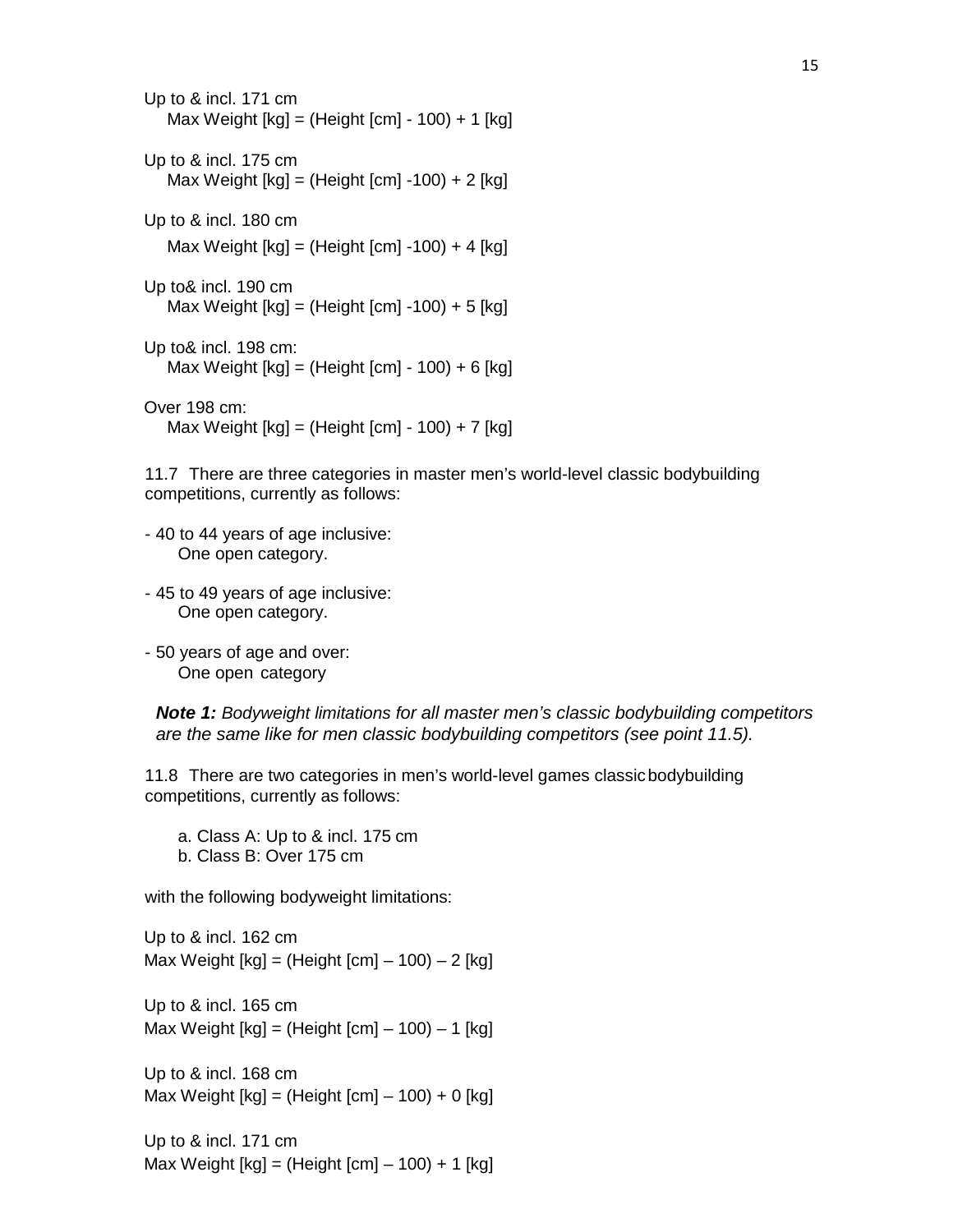Up to & incl. 175 cm Max Weight  $[kq] = (Height [cm] - 100) + 2 [kg]$ 

Up to & incl. 180 cm Max Weight  $[kg] = (Height [cm] - 100) + 3 [kg]$ 

Up to& incl. 188 cm Max Weight  $[kq] = (Height [cm] - 100) + 4 [kg]$ 

Up to& incl. 196 cm Max Weight  $[kg] = (Height [cm] - 100) + 5 [kg]$ 

Over 196 cm: Max Weight  $[kg] = (Height [cm] - 100) + 6 [kg]$ 

11.9 There are five categories in men's world-level men's classic physique competitions, with the following bodyweight limitations:

- a. Class A: Up to & incl. 168 cm: Max Weight  $[kg] = (Height [cm] - 100) + 4 [kg]$
- b. Class B: Up to & incl. 171 cm: Max Weight  $[kg] = (Height [cm] - 100) + 6 [kg]$
- c. Class C: Up to & incl. 175 cm: Max Weight  $[kq] = (Height [cm] - 100) + 8 [kg]$
- d. Class D: Up to & incl. 180 cm: Max Weight [kg] = (Height [cm] - 100) + 11 [kg]
- e. Class E: Over 180 cm: Max Weight  $[kg] = (Height [cm] - 100) + 13 [kg]$

*Note 1: For competitors with a body height of over 190 cm up and up to and including 198 cm, the following formula will be used: Max Weight [kg] = (Height [cm] – 100) + 15 [kg]*

*Note 2: For competitors with a body height of over 198 cm, the following formula will be used: Max Weight [kg] = (Height [cm] – 100) + 17 [kg]*

*Note 3: All of the above mentioned competitors will participate in the "Over 180 cm" category.*

11.10There are the following categories in junior men's world-level classic physique competitions:

One group 16 to 23 years of age inclusive:

b. One open category

with the following bodyweight limitations: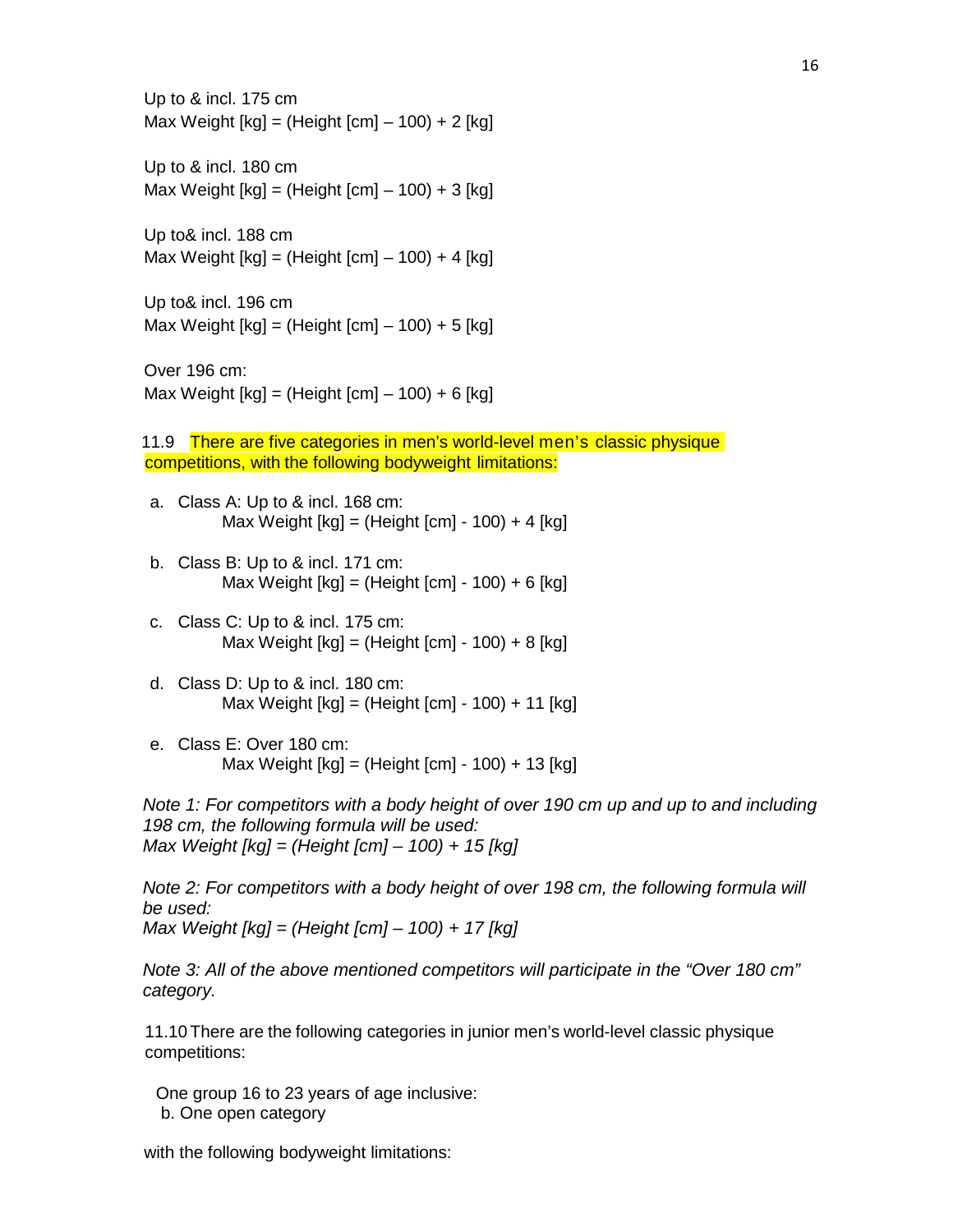```
Up to & incl. 168 cm
   Max Weight [kg] = (Height [cm] - 100) + 2 [kg]Up to & incl. 171 cm
   Max Weight [kg] = (Height [cm] - 100) + 3 [kg]Up to & incl. 175 cm
   Max Weight [kg] = (Height [cm] - 100) + 4 [kg]
Up to & incl. 180 cm
   Max Weight [kg] = (Height [cm] - 100) + 6 [kg]Up to& incl. 190 cm
   Max Weight [kg] = (Height [cm] - 100) + 7 [kg]Up to& incl. 198 cm:
   Max Weight [kg] = (Height [cm] - 100) + 8 [kg]Over 198 cm:
   Max Weight [kg] = (Height [cm] - 100) + 9 [kg]
```
11.11 There are three categories in Master Men's Classic Physique competition, currently as follows:

- 40 to 44 years of age inclusive: One open category
- 45 to 49 years of age inclusive: One open category
- 50 years and over: One open category
- 11.12 Bodyweight limits for Master Men's Classic Physique competitors are the same like for senior Men's Classic Physique.
- 11.13 There are two categories in women's world-level fitness competitions, currently as follows:
	- a. Class A: Up to and incl. 163 cm
	- b. Class B: Over 163 cm

11.14There are the following categories in junior women's world-level fitness competitions, currently as follows:

- One group 16 to 23 years of age inclusive:
	- a. Class A: Up to and incl. 163 cm
	- b. Class B: Over 163 cm

11.15 There is one open category in men's world-level fitness competitions, with the following bodyweight limitations:

Up to & including 170 cm: Max Weight [kg] = (Height [cm] -100) + 1 [kg]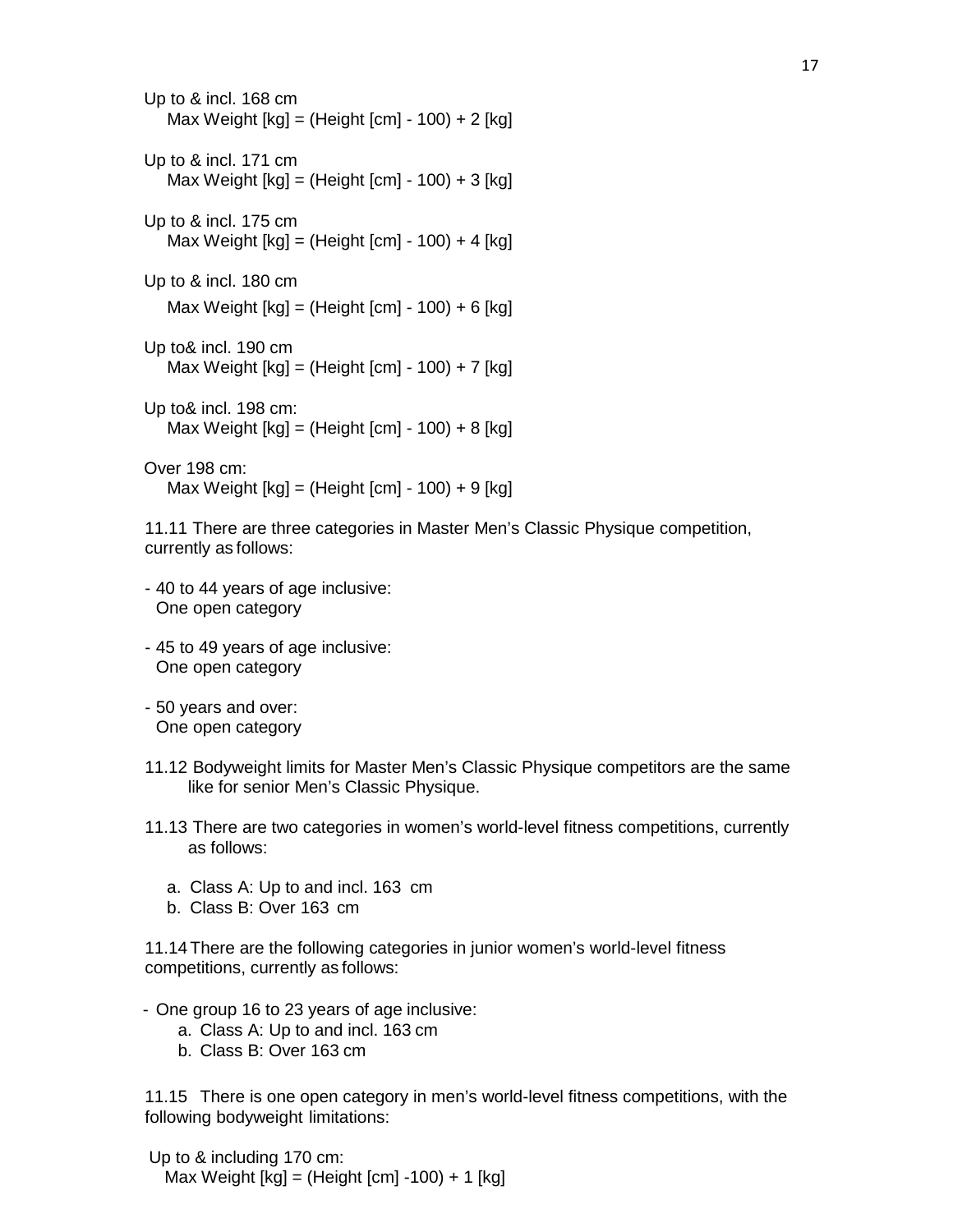Up to & including 175 cm: Max Weight  $[kg] = (Height [cm] -100) + 2 [kg]$ Up to & including 180 cm: Max Weight  $[kg] = (Height [cm] -100) + 3 [kg]$ Up to & including 190 cm Max Weight  $[kq] = (Height [cm] -100) + 4 [kg]$ Up to & including 198 cm: Max Weight  $[kq] = (Height [cm] - 100) + 4.5 [kg]$ 

Over 198 cm: Max Weight  $[kg] = (Height [cm] - 100) + 5 [kg]$ 

11.16 There are the following categories in junior men fitness world-level competitions:

- One group 16 to 23 years of age inclusive: a. One open category

with the following bodyweight limitations: Max. Weight [kg] = Height [cm] – 100 [kg]

11.17 There are four categories in senior women's world-level bodyfitness competitions, currently as follows:

- a. Class A: Up to and incl. 158 cm
- b. Class B: Up to and incl. 163 cm
- c. Class C: Up to and incl. 168 cm
- d. Class D: Over 168 cm

11.18 There are the following categories in junior women's world-level bodyfitness competitions:

- One group 16 to 23 years of age inclusive: a. One open category

11.19 There are three categories in master women's world-level bodyfitness competitions, currently as follows:

- 35 to 39 years of age inclusive: One open category.
- 40 to 44 years of age inclusive: One open category.
- 45 years of age and over: One open category.

11.20 There are eight categories in women's world-level bikini fitness competitions, currently as follows:

- a. Class A: Up to and incl. 158 cm
- b. Class B: Up to and incl. 160 cm
- c. Class C: Up to and incl. 162 cm
- d. Class D: Up to and incl. 164 cm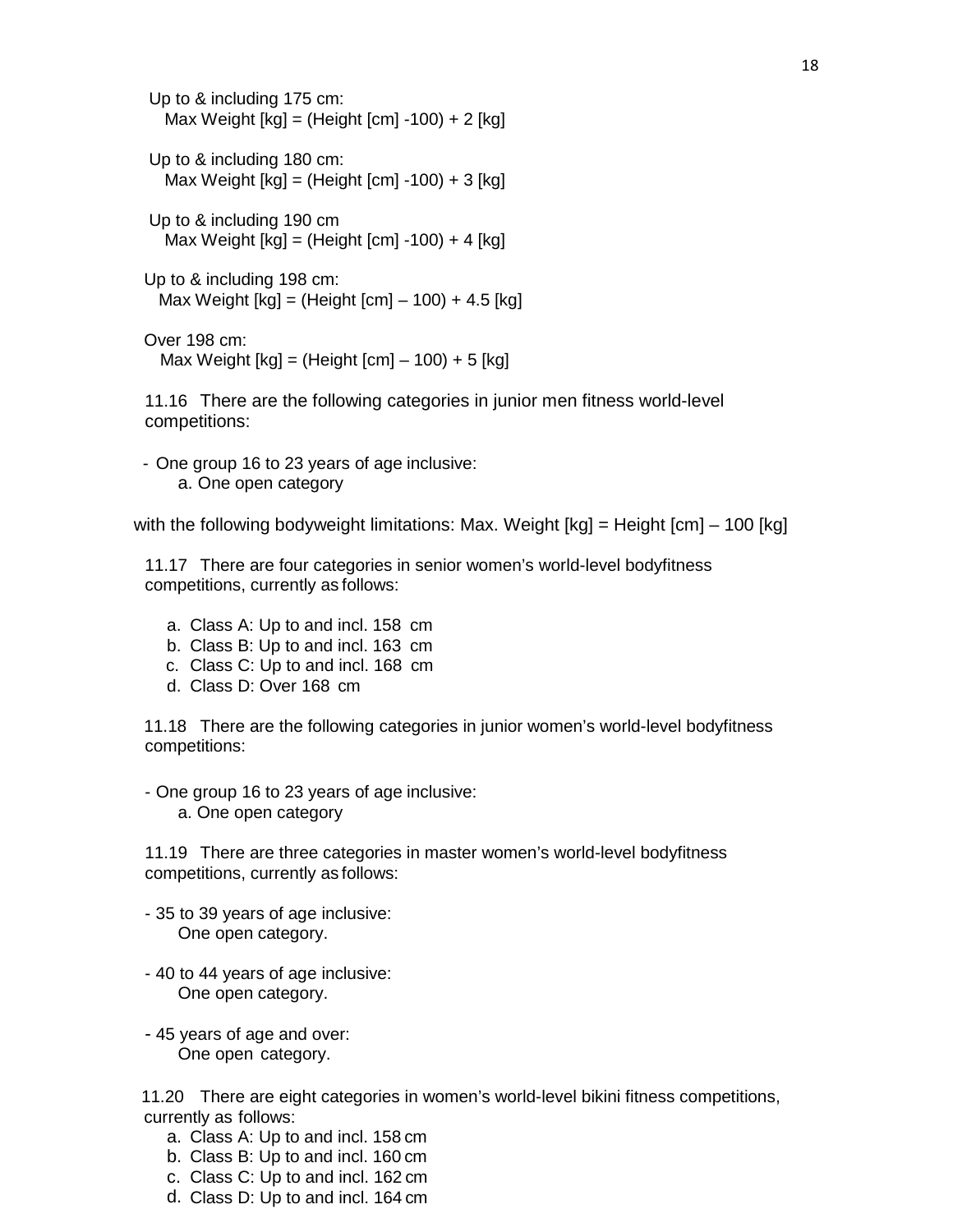- e. Class E: Up to and incl. 166 cm
- f. Class F: Up to and incl. 169 cm
- g. Class G: Up to and incl. 172 cm
- h. Class H: Over 172 cm

11.21 There are thefollowing categories in junior women's world-level bikini fitness competitions:

- One group 16 to 23 years of age inclusive:
	- a. Class A: Up to and incl. 160 cm
	- b. Class B: Up to and incl. 166 cm
	- c. Class C: Over 166 cm

11.22 There are four categories in master women's bikini fitness world-level competitions:

- 35 to 39 years of age inclusive: a. Class A: Up to and incl. 163 cm b. Class B: Over 163 cm
- 40 to 44 years of age inclusive: a. One open category
- 45 years of age and over: a. One open category

11.23 There are four categories in senior women's world-level wellness fitness competitions, currently as follows:

- a. Class A: Up to and incl. 158 cm
- b. Class B: Up to and incl. 163 cm
- c. Class C: Up to and incl. 168 cm
- d. Class D: Over 168 cm

11.24 There are two categories in women's physique world-level competitions, currently as follows:

- a. Class A: Up to and incl. 163 cm
- b. Class B: Over 163 cm

11.25 There is one open category in master women's physique world-level competitions, age 35 and over.

11.26 There are six categories in men's physique world-level competitions, currently as follows:

- a. Class A: Up to and incl. 170 cm
- b. Class B: Up to and incl. 173 cm
- c. Class C: Up to and incl. 176 cm
- d. Class D: Up to and incl. 179 cm
- e. Class E: Up to and incl. 182 cm
- f. Class F: Over 182 cm

11.27 There is one open category in world-level muscular men's physique competitions.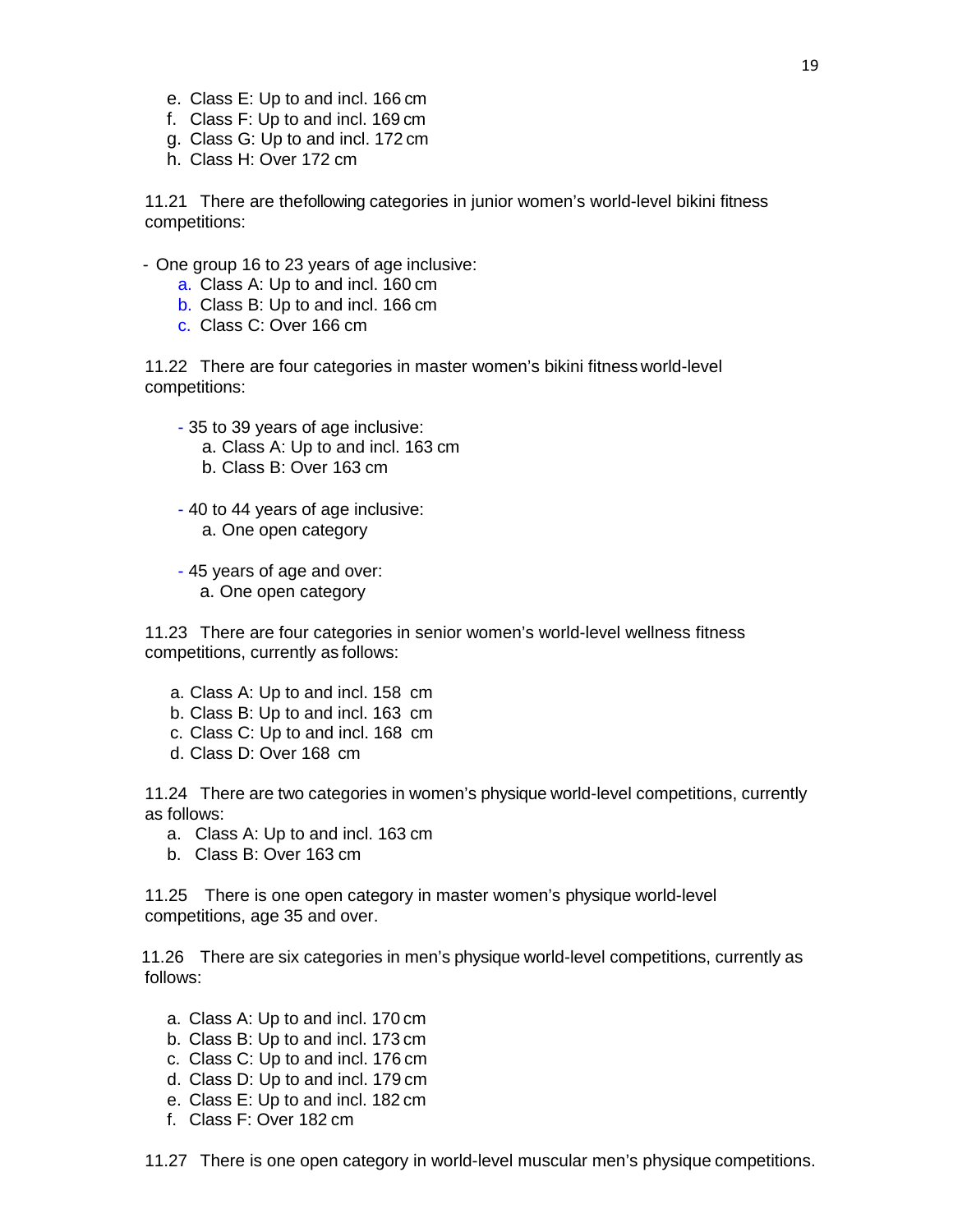**Note:** Muscular men's physique category is intended for competitors with **slightly** bigger *muscularity than accepted in the regular men's physique. This category winner doesn't take part in the Men's Physique Overall Category.*

11.28 There are the following categories in junior men's physique world-level competitions:

- One group 16 to 23 years of age inclusive:
	- a. Class A: Up to and incl. 174 cm
	- b. Class B: Up to and incl. 178 cm
	- c. Class C: Over 178 cm

11.29 There are two categories in master men's physique world-level competitions, currently as follows:

- 40 to 44 years of age inclusive:
	- a. One open category.
- 45 years of age and over:
	- a. One open category

11.30 There are nine categories in female children fitness world-level competitions, currently as follows:

- a. Class A: age up to & incl. 7 years old
- b. Class B: 8 years old
- c. Class C: 9 years old
- d. Class D: 10 years old
- e. Class E: 11 years old
- f. Class F: 12 years old
- g. Class G: 13 years old
- h. Class H: 14 years old
- i. Class I: 15 years old

11.31 There are five categories in male children fitness world-level competitions, currently as follows:

- a. Class A: age up to & incl. 7 years old
- b. Class B: 8 to 9 years old
- c. Class C: 10 to 11 years old
- d. Class D: 12 to 13 years old
- e. Class E: 14 to 15 years old

11.32 In reference to all divisions and categories:

11.28.1 A category can only be run if there are not less than 5 athletes. If less than 5 athletes, the categories will be combined with the next heavier/taller class, wherever possible.

11.28.2 If less than 5 athletes in the heaviest or tallest class, it will be combined with the closest lighter or shorter category.

11.28.3 If still less than 5 athletes, more categories will be combined or, eventually, one open class will be run. In case of categories with less than 5 competitors, no titles willbe awarded and no points to the IFBB World Ranking will be counted.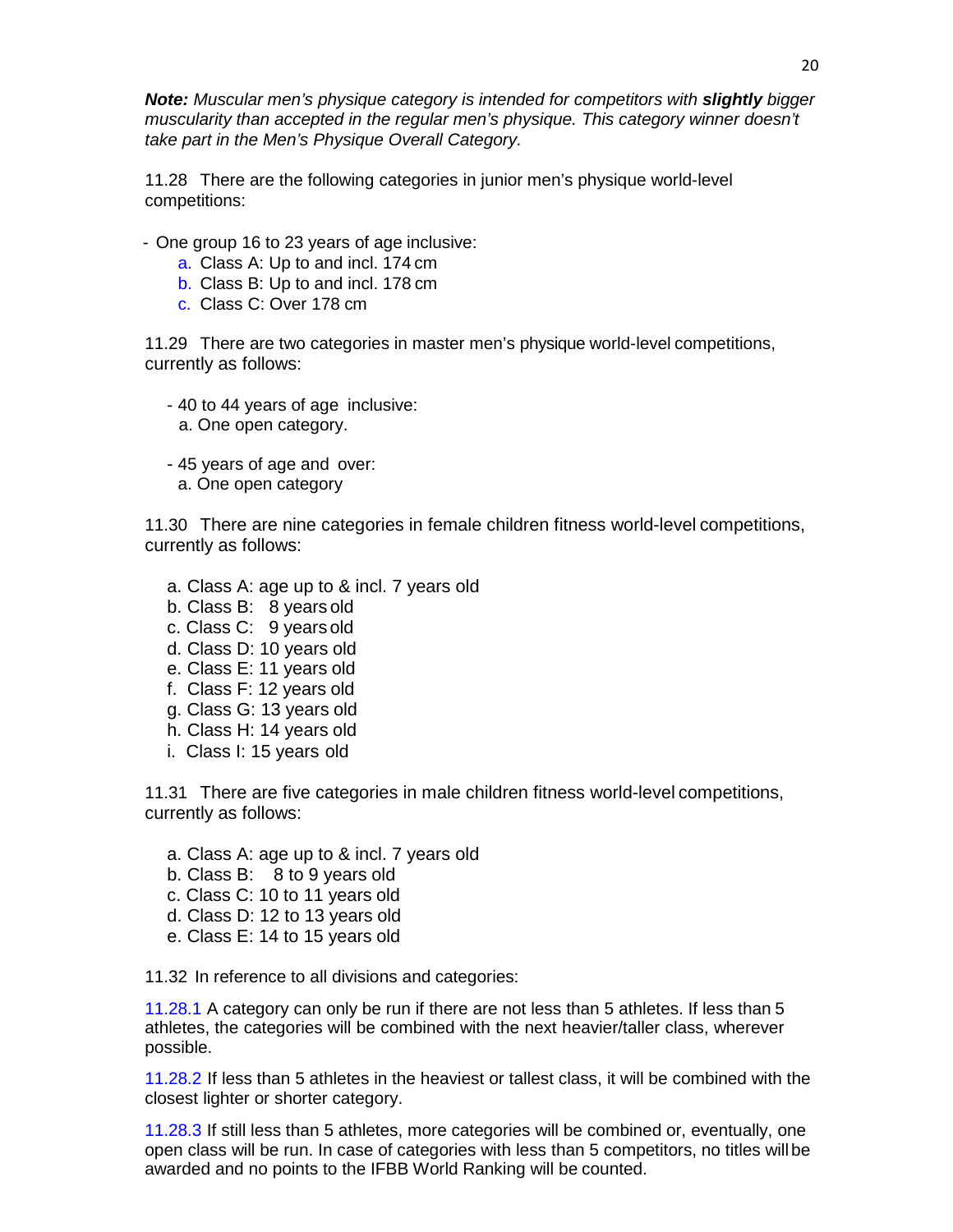11.28.4 Juniors and masters age divisions will not be combined; however, categories inside the same age division may be combined, if less than 5 athletes per category.

11.29 The Official Athlete Registration start time will be published by the Organizer. All competitors, regardless of category, must be present for the Official Athlete Registration at the published start time.

11.29 Any competitor who fails to register within the time limits set for his or her category may be eliminated from the competition.

11.30 Any competitor who does not make weight will be given a maximum of thirty minutes in which to do so. If, for whatever reason, the competitor does not return within thirty minutes, he or she will be eliminated from the competition. The onus is on the competitor to return within the deadline; the IFBB is under no obligation to issue time warnings or to track down the competitor.

11.31 A competitor who weighs in over his or her chosen category limit may elect to compete in the next higher bodyweight category, provided this does not result in more than the maximum allowable number of competitors from the same National Federation in that category.

11.32 The IFBB Chief Judge, and his or her assistant(s), will control the weighing machine and measuring device and will verify the bodyweight and/or height of each competitor, beginning with the lowest bodyweight /height category and proceeding to the highest or according to other schedule published in the Inspection Report.

11.33 All competitors must produce a valid athlete's IFBB International Card and other identity document according to Art. 11, point 5, failing which the competitor will not be registered.

11.34 The Judges Secretary, and his or her assistant(s), will compile lists of all of the competitors, by category, once their body weight and/or height is verified by the IFBB Chief Judge and will then prepare photocopies of these lists for the IFBB Chief Judge, the IFBB Chief Expeditor and his or her assistants, IFBB General Secretary and his or her assistants (statisticians), the Music Control Judge, the chief delegates for the National Federations, the Master of Ceremonies, IFBB Press Commission representative, the various media personnel in attendance, and other individuals as required.

11.35 During the Official Athlete Registration, the IFBB Judges Committee will determine the order in which the competitors will appear before the judging panel. The Judges Secretary, or an assistant, will issue each competitor with a competitor number, said number which will be randomly-selected by the athlete and which will thereafter correspond to the order in which that competitor will appear before the judging panel. This number must be attached to the left side of the posing trunks, or bikini, and must be worn throughout the Prejudging and Finals.

11.36 All competitors will be required to hand in their music CDs, properly cued at the start of the music, at Official Athlete Registration, said CD which must be housed within a protective plastic case with the competitor's name affixed upon the case and the CD. The Judges Secretary, or an assistant, will affix, on the music CD, a number corresponding to the same number that the competitor was given to attach to his or her posing attire.

At the biggest IFBB international Competitions, the music CDs may be collected from the finalists only, after the Prejudging, what will be announced at the Official Athlete Registration.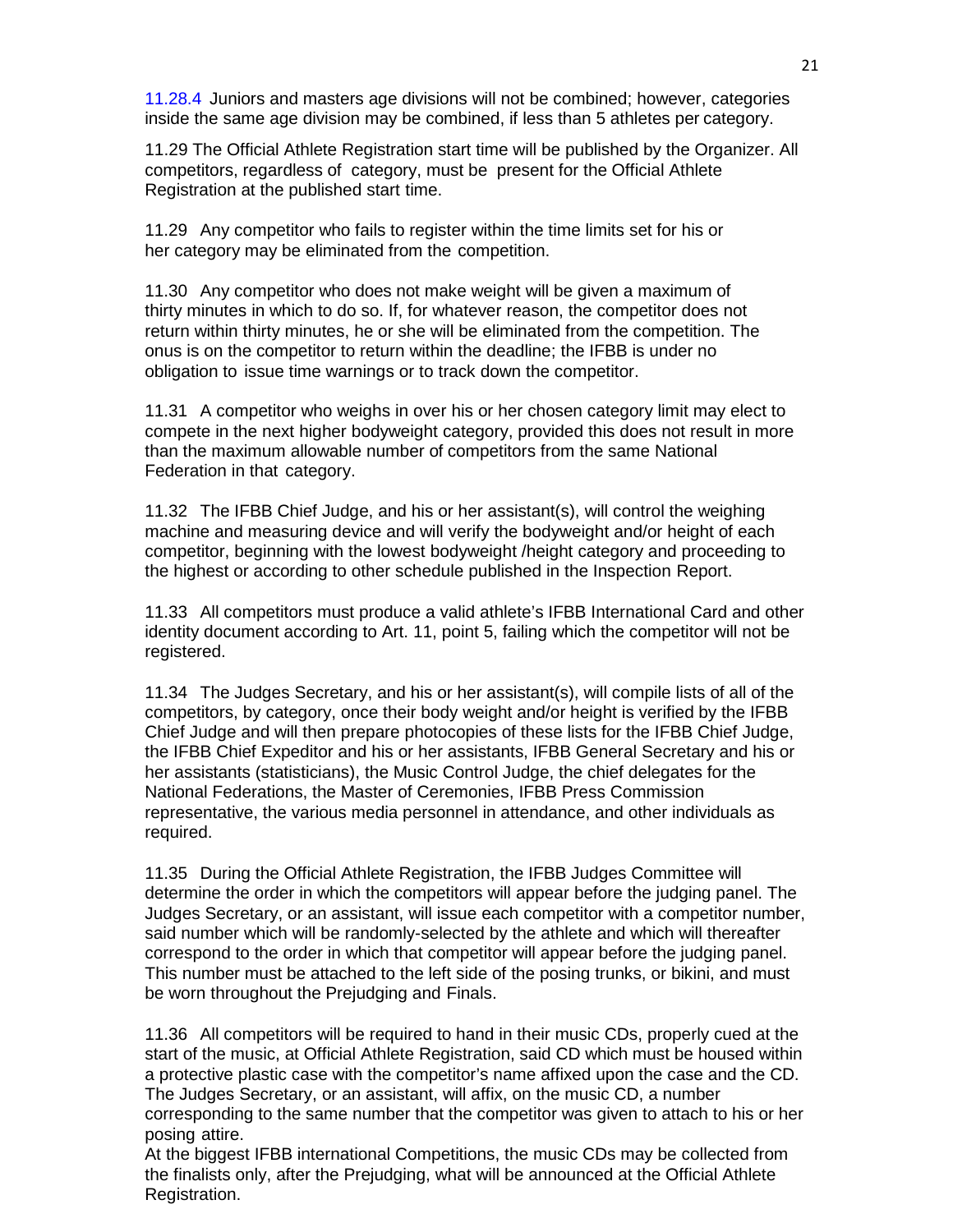11.37 The use of profane, vulgar or offensive language in posing music is prohibited. If a competitor uses such language in his or her posing music, the IFBB Chief Judge will order the music to be immediately stopped and will direct the competitor to leave the stage. The competitor will not be given another opportunity to perform his or her posing routine and will receive zero points from thisround.

11.38 At the time of the Official Athlete Registration, a junior or master competitor must produce documentary evidence of his or her date of birth (ie: passport, birth certificate, etc.).

11.39 An athlete, male or female, may compete as a JUNIOR competitor from January 1st of the year in which the athlete reaches his or her 16th birthday up to and including December 31st of the year in which the athlete reaches his or her 23rd birthday.

11.40 A male athlete:

11.40.1 May compete as a MASTER competitor in the category 40-44 years of age from January 1<sup>st</sup> of the year in which the athlete reaches his  $40<sup>th</sup>$  birthday up to and including December 31<sup>st</sup> of the year in which the athlete turns 44. From January 1<sup>st</sup> of the next year, he may only compete in the category 45-49 years of age.

- From January 1<sup>st</sup> of the next year, he may compete only in the over 45 years of age category (Men's Physique).

11.40.2 May compete as a MASTER competitor in the category 45-49 years of age from January 1<sup>st</sup> of the year in which the athlete reaches his  $45<sup>th</sup>$  birthday up to and including December 31<sup>st</sup> of the year in which the athlete turns 49. From January 1<sup>st</sup> of the next year, he may only compete in the category 50-54 years of age.

- From January  $1<sup>st</sup>$  of the next year, he may compete only in the over 50 years of age category (Classic Bodybuilding).

11.40.3 May compete as a MASTER competitor in the category 50-54 years of age from January 1<sup>st</sup> of the year in which the athlete reaches his  $50<sup>th</sup>$  birthday up to and including December 31<sup>st</sup> of the year in which the athlete turns 54. From January 1<sup>st</sup> of the next year, he may only compete in the over 55 years of age category.

11.40.4 May compete as a MASTER competitor in the category over 55 years of age from January  $1<sup>st</sup>$  of the year in which the athlete reaches his 55<sup>th</sup> birthday.

11.41 A female athlete:

11.41.1 May compete as a MASTER competitor in the category over 35 years of age from January 1<sup>st</sup> of the year in which she reaches her  $35<sup>th</sup>$  birthday (Women's Physique)

11.41.2 May compete as a MASTER competitor in the category 35-39 years of age from January 1<sup>st</sup> of the year in which she reaches her  $35<sup>th</sup>$  birthday up to and including December 31<sup>st</sup> of the year in which she turns 39. From January 1<sup>st</sup> of the next year, she may only compete in the category 40-44 years of age.

11.41.2 May compete as a MASTER competitor in the category 40-44 years of age from January 1<sup>st</sup> of the year in which she reaches her  $40<sup>th</sup>$  birthday up to and including December 31<sup>st</sup> of the year in which she turns 44. From January 1<sup>st</sup> of the next year, she may only compete in the category over 45 years of age.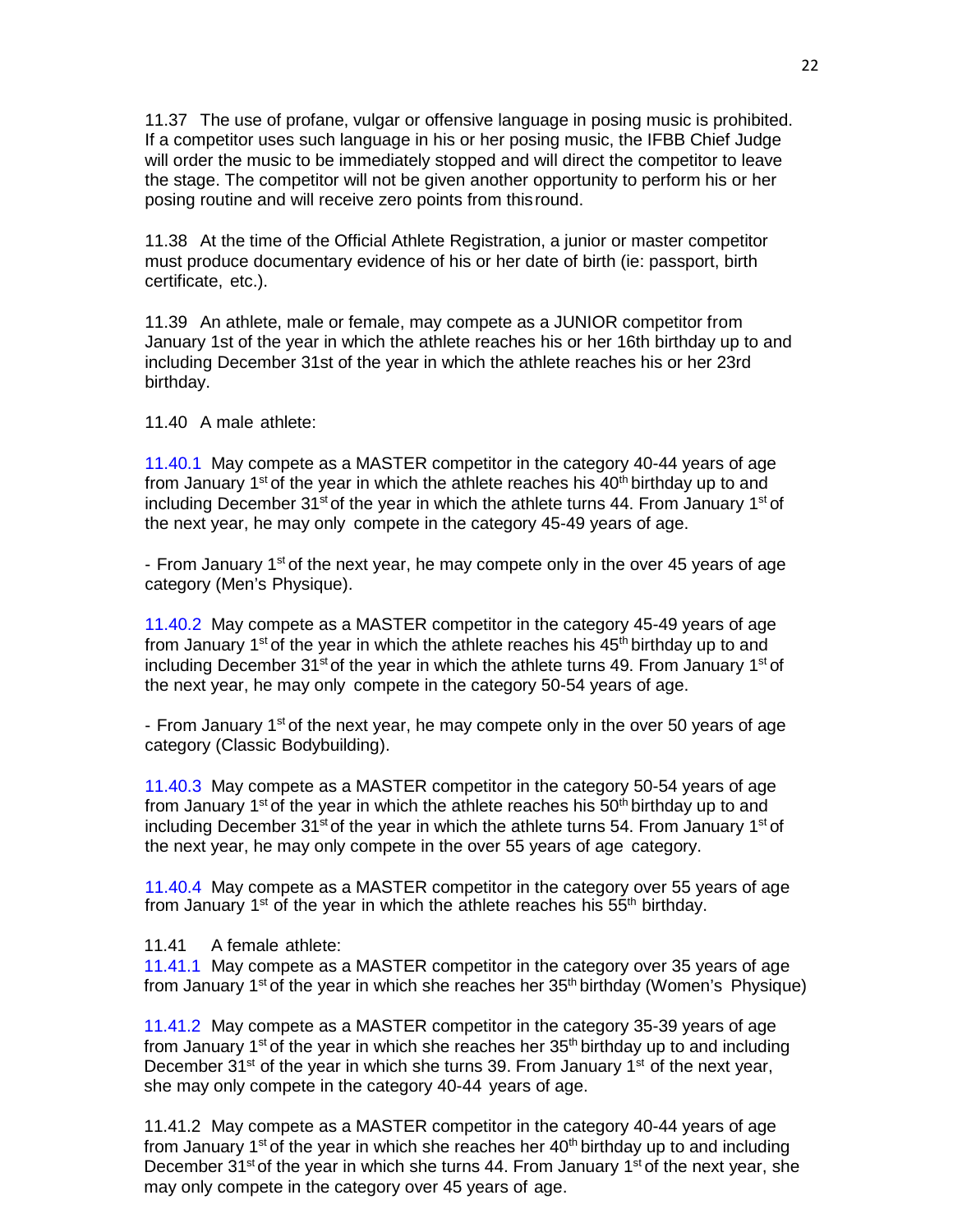11.41.3 May compete as a MASTER competitor in the category over 45 years of age from January 1<sup>st</sup> of the year in which the athlete reaches her  $45<sup>th</sup>$  birthday.

11.42 Any competitor, once having been officially nominated by his or her National Federation for participation in an International Competition, and who is actually present at the event, who subsequently withdraws from the event, for whatever reason, without the expressed permission of the IFBB Chief Judge, may be suspended for a period of up to one year and his or her National Federation may be fined up to EUR 1,000.

# 11.43 Media Waiver of Liability:

By registering as a competitor at an International Competition, the participant agrees that his or her person and/or likeness may be filmed, videotaped, photographed and/or otherwise recorded, by electronic or other means, for use by the IFBB in promoting the IFBB and the sports of Bodybuilding and Fitness.

# 11.44 Access Control:

The IFBB reserves the right to control access to the Official Athlete Registration room (Weigh-in and/or Height Measurement) as well as to the warming-up area during the Prejudging and Finals. The IFBB may issue one or more access control passes (Green Cards) to each National Federation. These passes will normally be distributed at the Team Managers and Judges Meeting, as follows:

- a. Up to 5 competitors 1 green card
- b. Up to 10 competitors 2 green cards
- c. Over 10 competitors 3 green cards

\*The Green Card allows access to the restricted areas only and does not absolve the holder from requiring Prejudging and Finals tickets and/or passes.

# **Article 12 - Doping Controls**

# 12.1 Doping Controls:

Doping controls will be conducted, under the supervision of the IFBB Medical Commission, at all International Competitions. The testing will be governed by, and conducted pursuant to, the IFBB Anti-Doping Rules, which conform to the provisions of the World Anti-Doping Agency (WADA) Code.

# 12.2 Declaration:

As a participant in an International Competition, an athlete agrees to abide by the IFBB rules governing doping controls. Should an athlete be found guilty of an anti- doping rule violation, the athlete agrees to accept whatever penalties or sanctions may be imposed pursuant to the IFBB Anti-Doping Rules. The athlete agrees that he or she may be provisionally suspended immediately the results of the "A" sample are known.

# 12.3 Testing:

12.3.1 In-Competition testing will be carried out as follows:

- a. RANDOM: A number of athletes selected at random during the Competition e.g. at the Weigh-in and/or Height Measurement and Official Athlete Registration; and/or
- b. WEIGHTED: A number of athletes selected at random from among the Top Finalists e.g. at the Finals; and/or
- c. TARGETED: The IFBB reserves the right to target test any athlete.
- 12.3.2 Out-of-Competition testing will be carried out from a Registered Athlete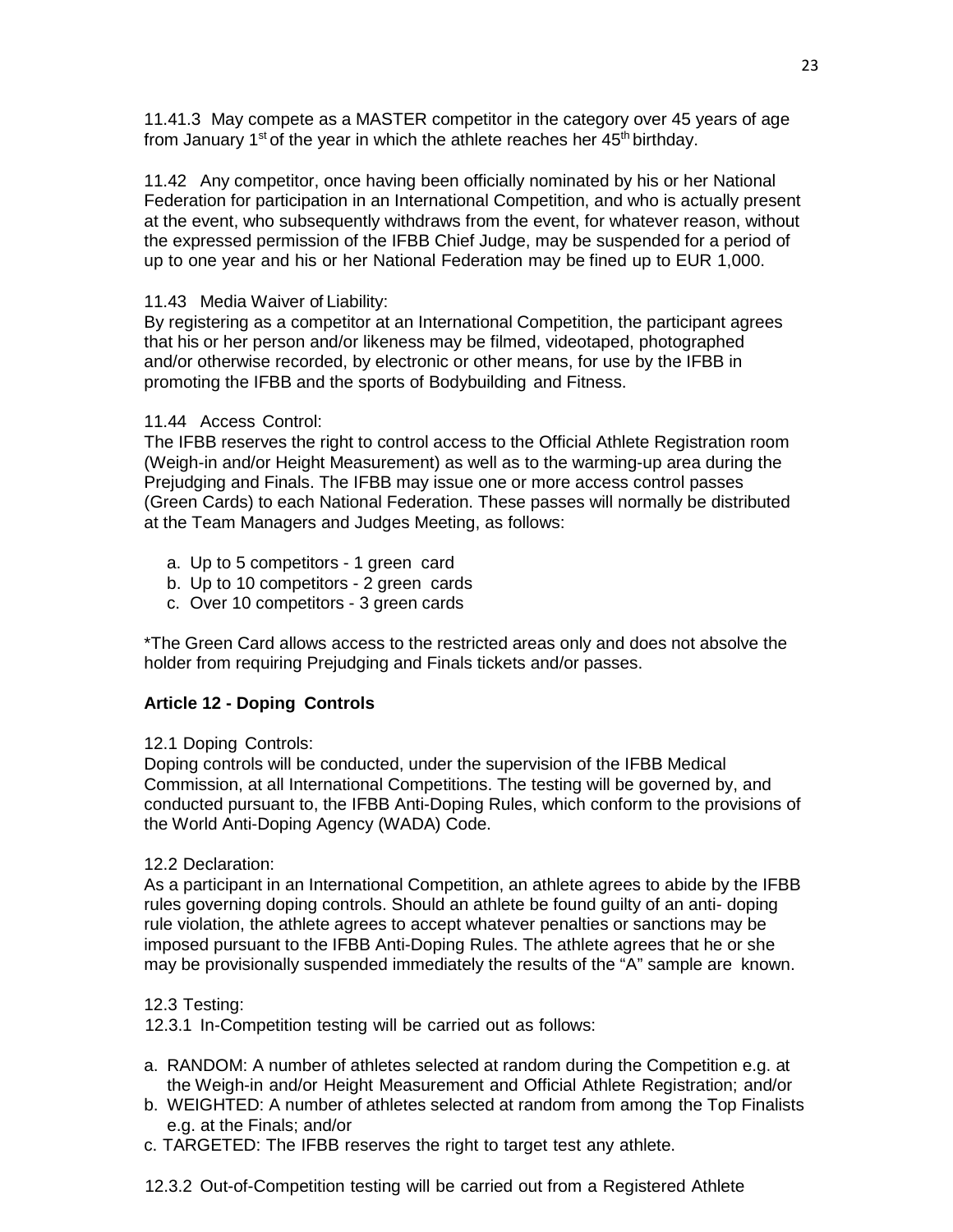Testing Pool, said Pool which was established in 2008 from among the Top Finalists at all IFBB World Championships and has been updated each year.

### 12.4 Continental & National Federations:

Doping control at the Continental and National levels falls within the jurisdiction of, and is governed by, the respective Continental or National Federation. The antidoping programs of all Continental and National Federations must conform to the provisions of the IFBB Anti-Doping Rules.

12.5 Drug Testing Consent & Waiver of Liability Form: Each competitor must complete and sign the Drug Testing Consent & Waiver of Liability Form attached as Appendix 5 to these rules.

#### 12.6 Athlete Whereabouts Information Form:

Each competitor must complete and sign the Athlete Whereabouts Information Form attached as Appendix 6 to these rules.

#### 12.7 Responsibility:

All National Federations and athletes, judges and officials are solely responsible for remaining current with competition rules. National Federations and their members are fully aware that these rules are available on the Official IFBB Website, [www.ifbb.com.](http://www.ifbb.com/) The IFBB does not accept a member's claim of ignorance of the rules as a reason to act in a manner contrary to these rules.

# **Article 13 - Judges**

#### 13.1 General:

All judges wishing to judge at International Competitions must be members of an affiliated National Federation and must first be qualified to judge at the national level prior to test judging or judging at the international level.

#### 13.2 National Judges Cards:

Each National Federation is responsible for issuing National Judges Cards to qualified individuals within their own jurisdiction. Continental Federations are responsible for issuing Continental Judges Cards at the continental level.

#### 13.3 International Class Judges

Each National Federation is responsible for nominating qualified national judges to take an exam for international class. The National Federation must provide on the Final Entry Form the names of all individuals who it nominates to take the test at the competition and/or one of the IFBB World Judges Seminars. Individual requests will not be accepted. Each test judge will have to pay a test judging fee, which fee will be in an amount as determined from time to time by the IFBB Judges Committee.

13.4 There are three classes of the IFBB international judges. Requirements and procedures for each class are as follows:

# C-CLASS

- Nomination by the IFBB-affiliated National Federation a judge is a member of.

- Participation in one of the IFBB Judges Seminars and passing the final judges rules theoretical knowledge test.

- Passing the judges practical skills test at one of the IFBB international competition indicated by the IFBB Judges Committee.

# B-CLASS

- Continuity of practical judging activity at the IFBB international events.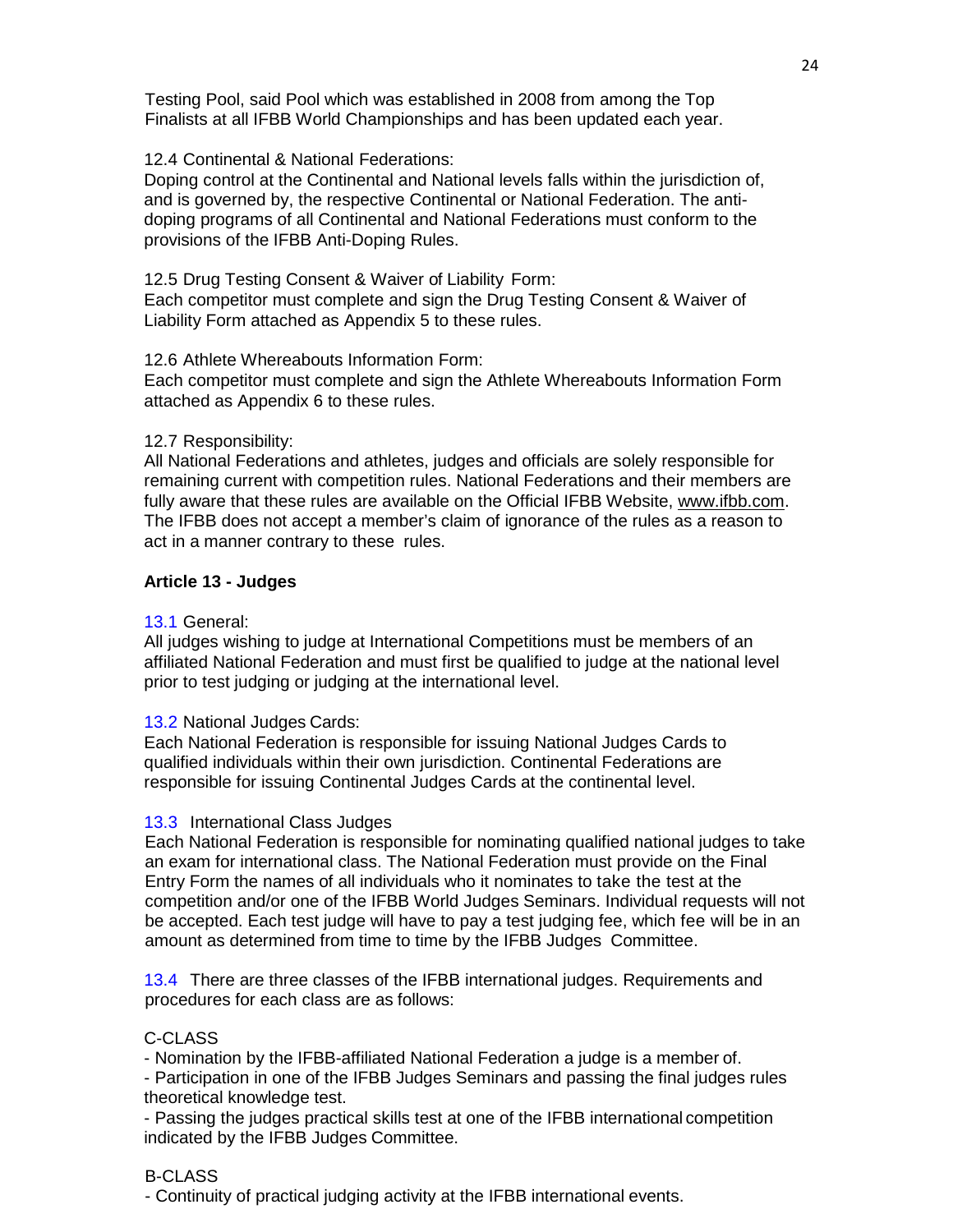- During the period of the C-Class activity, working in the judging panel at no less than:

- 3 international events each of 3 years or

- 12 international events within 2 years

- Participation in one of the IFBB Judges Seminars and passing the final judges rules theoretical knowledge test.

# A-CLASS

- Continuity of practical judging activity at the IFBB international events.

- During the period of the B-Class activity, working in the judging panel at no less than:

- 3 international events each of 3 years or
- 12 international events within 2 years

- Participation in one of the IFBB Judges Seminars and passing the final judges rules theoretical knowledge test.

- A-Class judges are entitled to work in the judges panels at the Elite Pro competitions.

13.5 Judges practical skills test procedures:

13.5.1. A test judge must complete Prejudging test papers from categories as selected by the IFBB Chief Judge. To pass the test of practical judging, an average accuracy of 80% at least is required in selected number of categories, with each category having a minimum of twelve competitors.

13.5.2. A test judge is required to complete test papers for the **Prejudging** only.

13.5.3. The Organizer should prepare seats and tables (if possible) for the test judges. These seats and tables should be placed center to the stage in a row just behind the judge's panel and photographers. If this setup is not possible, the Organizer should reserve the middle (or right) part of the first or the second row for the test judges. These seats will be occupied during the Prejudging only.

# 13.6 International Judges Cards:

Upon successfully passing the practical judging test at one of indicated IFBB international competitions and judges rules theoretical knowledge test at one of the IFBB World Judges Seminars and upon payment of a one-time fee for issuing the International Judge Card, said fee which will be in an amount as determined from time to time by the IFBB Judges Committee, the individual will be issued an IFBB International Judge Card and official IFBB judge's badge.

# 13.7 Judging at International Competitions:

Every individual wishing to judge at an International Competition must first be in possession of a valid IFBB International Judge's Card, must pay an annual judge's fee, which fee will be in an amount as determined from time to time by the IFBB Judges Committee and must participate once per 3 years in the official judges seminar organized by the IFBB Judges Committee. Judges Cards of all nominated judges must be surrendered to the IFBB Judges Committee at the Team Managers and Judges Meeting which will be held prior to the Prejudging. The IFBB Judges Committee will select those individuals whom they consider to be the most qualified to serve on the judging panels. The Cards will be returned at the Finals. Once selected for a panel, a judge must be present on the panel throughout the entire Prejudging and Finals.

# 13.8 Nomination Deadline:

A National Federation must provide on the Final Entry Form the names of all individuals who it nominates to judge at the competition, failing which the individual will not be allowed to judge. Names of judges nominated by a National Federation should also be sent to the IFBB Judges Committee Chairman, to his e-mail address provided in the Inspection Report for a given International Competition.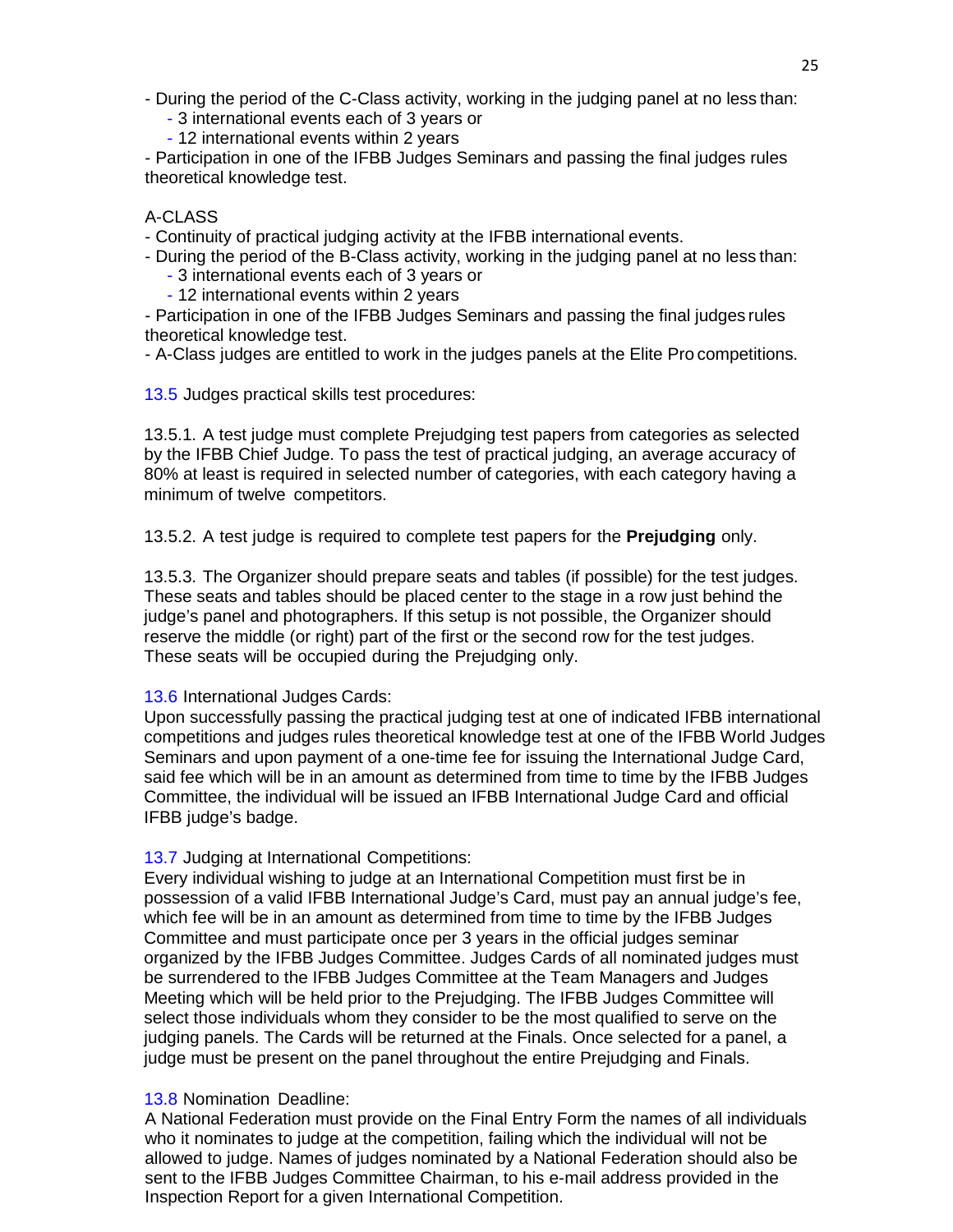13.9 Makeup of the Regular Judging Panel:

Nine judges are normally appointed by the IFBB Judges Committee to serve on a regular judging panel. Every attempt is made to ensure that all qualified judges who are present at the Technical Meeting are given the opportunity to serve on a panel and that all countries are equally and fairly represented with no country having two or more judges on the same panel. Where it is not possible to appoint nine judges, seven are appointed. At no time will the number of judges on a panel be fewer than five. The IFBB Chief Judge is the final authority on the makeup of the judging panels.

### 13.10 Alternate Judges:

The IFBB Chief Judge may, at his discretion, allow a number of alternate judges, not to exceed four, to sit on the panel. Information, which judges from the panel work as alternate judges will be provided by the IFBB Chief Judge to the Statisticians just before the start of each category or group of categories.

13.11 Accuracy in Judging:

The following rules pertain to judging accuracy:

13.11.1. The Code of Ethics obligate our sport's officials to ensure that all athletes are adjudicated by the most qualified judges available. The IFBB Judges Committee is empowered to take whatever measures it deems necessary to ensure that this obligation is met by selecting and panelling only those judges who meet or exceed the minimum accepted standard of judging accuracy approved by the IFBB.

13.11.2. The minimum acceptable standard is an overall average score of **70**% at Prejudging.

13.11.3. Judging accuracy is calculated using the "Deviation Method". This method calculates the "deviation" between an individual judge's placement of an athlete and the entire regular judge's panel placement of that same athlete.

#### **Article 14 – Judges' Attires and Judging Panel**

14.1 Judging Attire: Judges shall be attired as follows:

14.1.1 The official IFBB uniform for male judges at all International Competitions consists of a blue blazer with the official IFBB crest on the left breast pocket, pale blue or white shirt with the official IFBB tie, grey dress pants, black socks and black dress shoes.

14.1.2 The official IFBB uniform for female judges at all International Competitions consists of a blue blazer with the official IFBB crest on the left breast pocket, pale blue or white blouse (official IFBB tie optional), grey skirt or dress pants, and black dress shoes.

14.1.3 The IFBB Chief Judge has authority to remove from the panel any judge who is not correctly dressed in the official IFBB uniform.

14.1.4 The IFBB may adopt a Relaxed Dress Code e.g. a polo shirt with IFBB logo on the left breast, which may be worn by judges, expediters and other IFBB officials working at competition. The decision on when to wear Relaxed Dress is made by the IFBB Chief Official on a case-by-case basis e.g. tropical climates or hot conditions.

#### 14.2 Officials:

The following officials are needed to control International Competitions: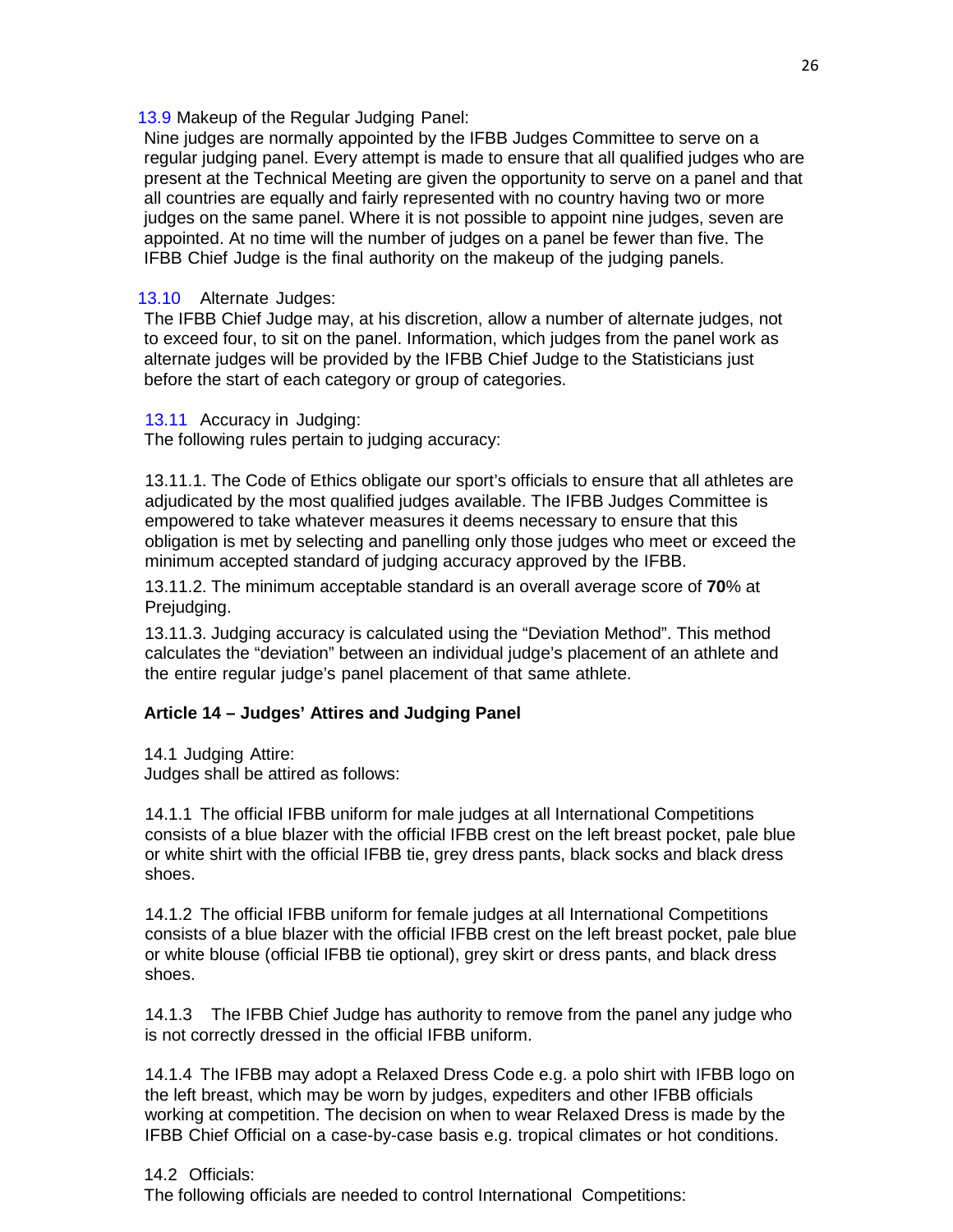# 1. An IFBB Chief Judge;

2. An IFBB Stage Director;

3. A Judges Secretary;

4. Judges from as many different countries as possible, with the quantity according to Article 13.8. If enough qualified judges are available, two or more panels of judges may be appointed.

5. Two statisticians;

6. An IFBB Chief Expeditor and an appropriate number of assistants; and

7. A Master of Ceremonies, or Announcer.

8. A Music Control Judge cooperating with the Sound Operator to control the order of replaying CD's given by the competitors for the free posing routines and music backgrounds selected for the posedown.

# 14.3 IFBB Chief Judge:

The IFBB Chief Judge will coordinate and control all aspects of Official Athlete Registration, Prejudging and Finals. No other official will make any decision which might impact upon the smooth running of the competition without seeking the prior approval of the IFBB Chief Judge. The IFBB Chief Judge and his assistant will take seats in the center of the judging panel. Using his microphone and following the order of competition, the IFBB Chief Judge will give commands to competitors on the stage, will direct the comparisons and will control the procedure on the stage.

# 14.4 IFBB Stage Director

The IFBB Stage Director should be nominated by the IFBB Chief Judge from among the most experienced judges available at the competition. He will assist the IFBB Chief Judge in directing and controlling the activity on the stage.

# 14.5 Judges Secretary

The IFBB Judges Secretary will coordinate the work of the panel judges, will distribute and collect judges score sheets and forms in each round and will cooperate with the statisticians. During the Prejudging and Finals, the Judges Secretary, together with the IFBB Chief Judge, will scrutinize the marks for the purpose of determining their accuracy. If any judge has awarded marks that are greatly at variance with those of the other judges, the Chief Judge may question that judge for an explanation of his or her marks. The IFBB Chief Judge has authority to remove from the panel any judge who is unfairly biased or incompetent, or who engages in misconduct or unacceptable behaviour.

# 14.6 Placement of Judges:

The placement of judges will proceed as follows:

14.6.1 The Judges Secretary will seat the judges at their respective tables, which will be located at the front center of the stage, and will then seat the two statisticians at their tables, which will be located at the end of the row of judge's tables nearest to the Master of Ceremonies.

14.6.2 Each judge's position on the panel will be numbered using a small card (black numbers on a white background) situated at the front of the judge's table. The numbers will be printed on both sides of the card so as to be viewed by the competitors and the judges. The regular panel judges will be seated so as to have the best view of the athletes; alternate judges shall be seated at one end of the regular panel.

# 14.7 Conduct of Judges:

Once the judging panel is seated, the Judges Secretary will remind the judges of the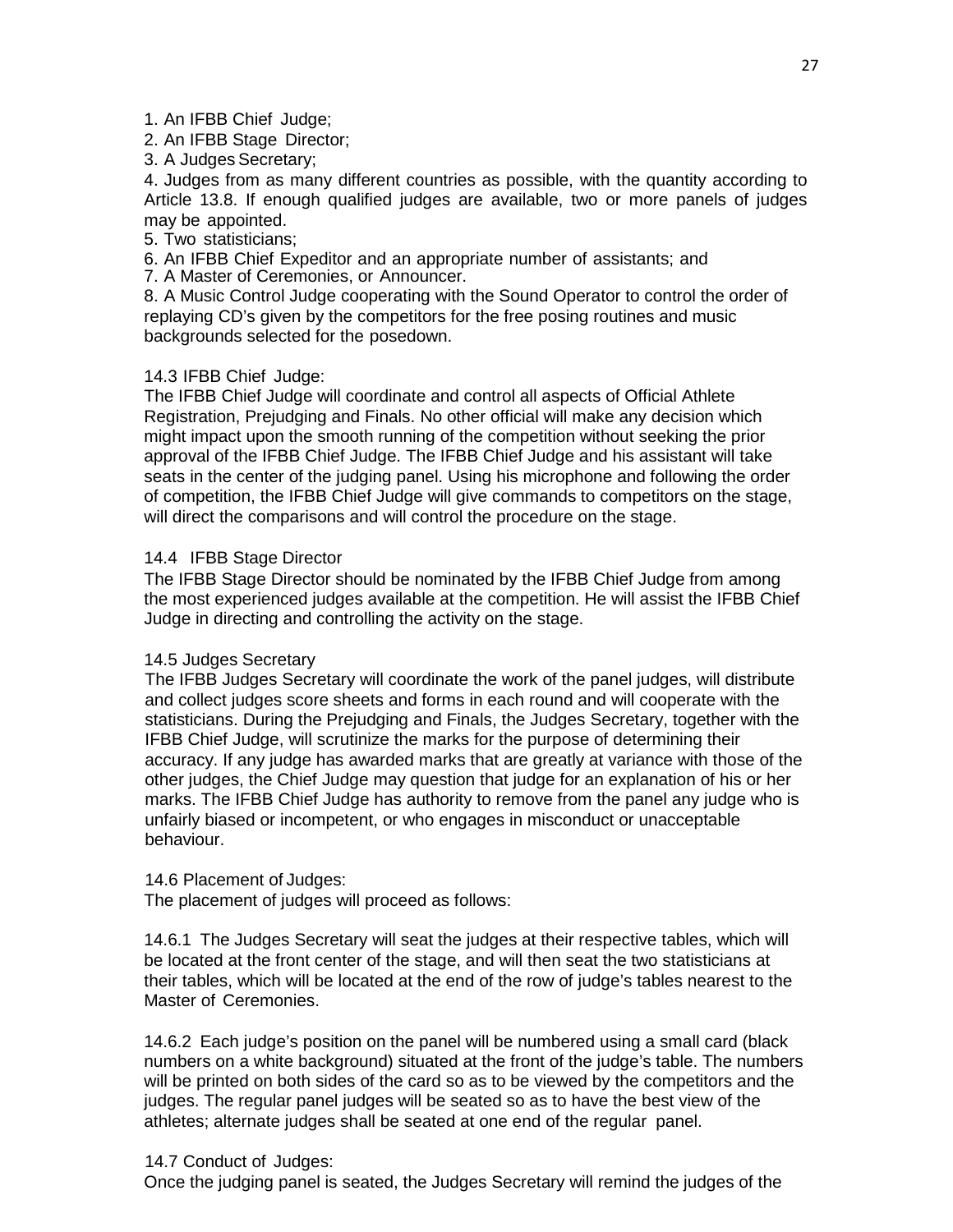rules of conduct, said rules which must be strictly followed throughout the Prejudging and Finals. Under penalty of immediate dismissal from the judging panel, no judge will:

- 1. Converse with any other judge, or judges;
- 2. Attempt to influence the decisions of any other judge, or judges;
- 3. Take photographs while the judging is in progress;
- 4. Coach any competitor.

5. Judge while under the influence of drugs or alcohol, or consume alcoholic beverages while judging.

# 14.8 Statisticians:

The Judges Secretary will ensure that the statisticians are seated, preferably on the same side of the stage as the Master of Ceremonies, and that they are in possession of the appropriate Statistician's Score Sheets or laptop with the IFBB approved software to make the necessary calculations.

The statistician's score sheets and the competitor's scores must be kept strictly confidential and are known only to the statisticians, the IFBB Chief Judge, and the Judges Secretary who are obligated not to divulge any score, or scores, to any competitor, judge, other official, administrator, organizer, or member of the IFBB Executive Council, except the President.

# 14.9 Refreshments:

The Organizer is responsible for ensuring that liquid refreshments (e.g. water) are made available to each judge throughout the Prejudging and Finals.

# **Article 15 – International Competition Procedures (general concept)**

15.1 The procedures of the International Competitions are as follows:

# 15.1.1 Prejudging: Eliminations Round

When there are more than 15 athletes competing in a category, an elimination round will usually be held for the purpose of reducing the number to 15. IFBB Chief Judge decides if the Elimination Round will be necessary. The judges will select the top 15 by placing an "X" beside their numbers, using Form 1, entitled "Elimination Round (Judges)".

Using Form 2, entitled "Elimination Round (Statisticians)", the statisticians will transcribe the judge's selections onto this sheet and will then tally the judge's scores to select the top 15 competitors.

If there is a tie between two or more athletes at the 15th place, the tied athletes will be brought back onstage, and will once again be called on stage for the purpose of breaking the tie. Only the top 15 competitors will advance to Round 1.

The details of Elimination Round for each IFBB sports discipline are provided in a Section of rules for this discipline.

# 15.1.2 Prejudging: Semifinals

Semifinals (Round 1) will immediately follow the Elimination Round. Only the top 15 athletes may compete in Semifinals. Semifinals round(s) may not be held if there are 6 or less competitors in a category. Decision will be made by the Chief Judge and will be announced after the Official Athlete Registration.

Using Form 3, entitled "Judge's Individual Placings (Prejudging)", each judge will award each competitor an individual placing from 1 to 15, ensuring that no two or more competitors receive the same placing. The judges may use Form 4, entitled "Judge's Personal Notes" to record their assessment about each competitor. The scores for the Semifinals will be used to place the top 15 competitors from 1st place to 15th place. The top 6 competitors from the Semifinals will advance to the Finals.

The top 6 finalists may be announced after the Prejudging and before the Finals. The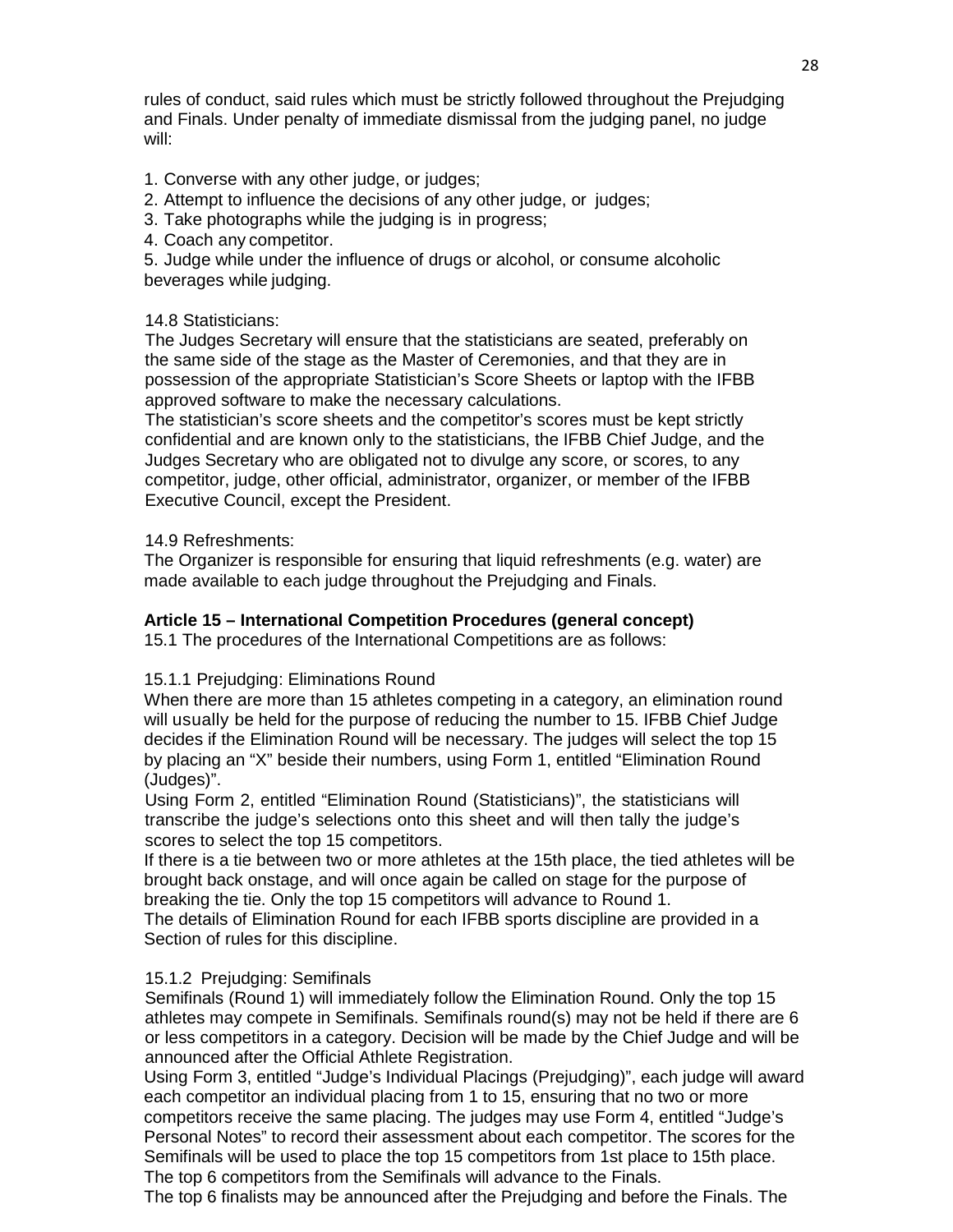details of Semifinals for each IFBB sports discipline are provided in a Section of rules for this discipline.

# 15.1.3 Invitational Events

At the Invitational Events the Semifinals (Round 1) may start even when there are more than 15 competitors in a category, with no Elimination Round before. The number of competitors in comparisons will be decided by the IFBB Chief Judge.

# 15.1.4 Finals

Only the top 6 athletes from the Semifinals will take part in the Finals. They will start the Finals with zero points. Each judge will award each competitor an individual placing from 1st to 6th, ensuring that no two or more competitors receive the same placing. The statisticians will transcribe each judge's placings onto Form 5, entitled "Score Sheet (Statisticians)", under the Finals section. At the end of the Finals, the "FINAL SCORE" will be produced. Points from the Prejudging (Round 1 and Round 2) are not taken into consideration in the Finals. Each competitor begins the Finals with "zero points". The competitor with the lowest "FINAL SCORE" is awarded 1st place while the competitor with the highest "FINAL SCORE" is awarded 6th place. The details of the Finals for each IFBB sports discipline are provided in a Section of rules for this discipline.

# **Article 16 – Awarding Ceremony**

16.1 Procedures: The Awarding Ceremony will normally proceed as follows:

1. The top 6 finalists will be called onstage to take part in the awarding ceremony.

The Master of Ceremonies, using Form 7, entitled "Top 6 Finalists (for MC)", will announce the number, name and country of the competitor in 6th place and that competitor will stand to the left side (when viewed from the front) of the victory pedestal and shall receive his or her award. The Master of Ceremonies will then announce the number, name and country of the competitor in 5th place and that competitor will stand to the right side of the victory pedestal and shall receive his or her award. The Master of Ceremonies will then announce the number, name and country of the competitor in 4th place and that competitor will stand to the left side of the victory pedestal and will receive his or her award. The Master of Ceremonies will continue to announce the results from 3rd, 2nd and finally, the winner. If the victory pedestal is not used, competitors are placed in the center of the stage, on both sides of the center cross or point.

2. The President of the IFBB, or his representative, will present the official IFBB competitor's Gold Medal to the 1st-place competitor, the official IFBB competitor's Silver Medal to the 2nd place competitor, and the official IFBB competitor's Bronze Medal to the 3rd place competitor. The official IFBB medals are mandatory prizes at all World Championships and must be purchased from the IFBB Head Office by the Organizer. In addition, the Organizer must provide six trophies for the six finalists, said trophies which will also be presented by the President, or his representative, as each place winner is called to the victory pedestal. The Organizer will also supply Certificates of Excellence to be presented to the 6th to 1st place finalists.

The national anthem (short version) of the country of the 1st-place winner will be played immediately following his or her receipt of the 1st-place award(s). At the same time as the playing of the national anthem, the flags of the top 3 countries will be slowly raised, with the 1st-place country's flag higher than the 2nd-place and the 2nd-place country's flag higher than the 3rd-place. During the Awarding Ceremony, competitors are not allowed to display their country's flag.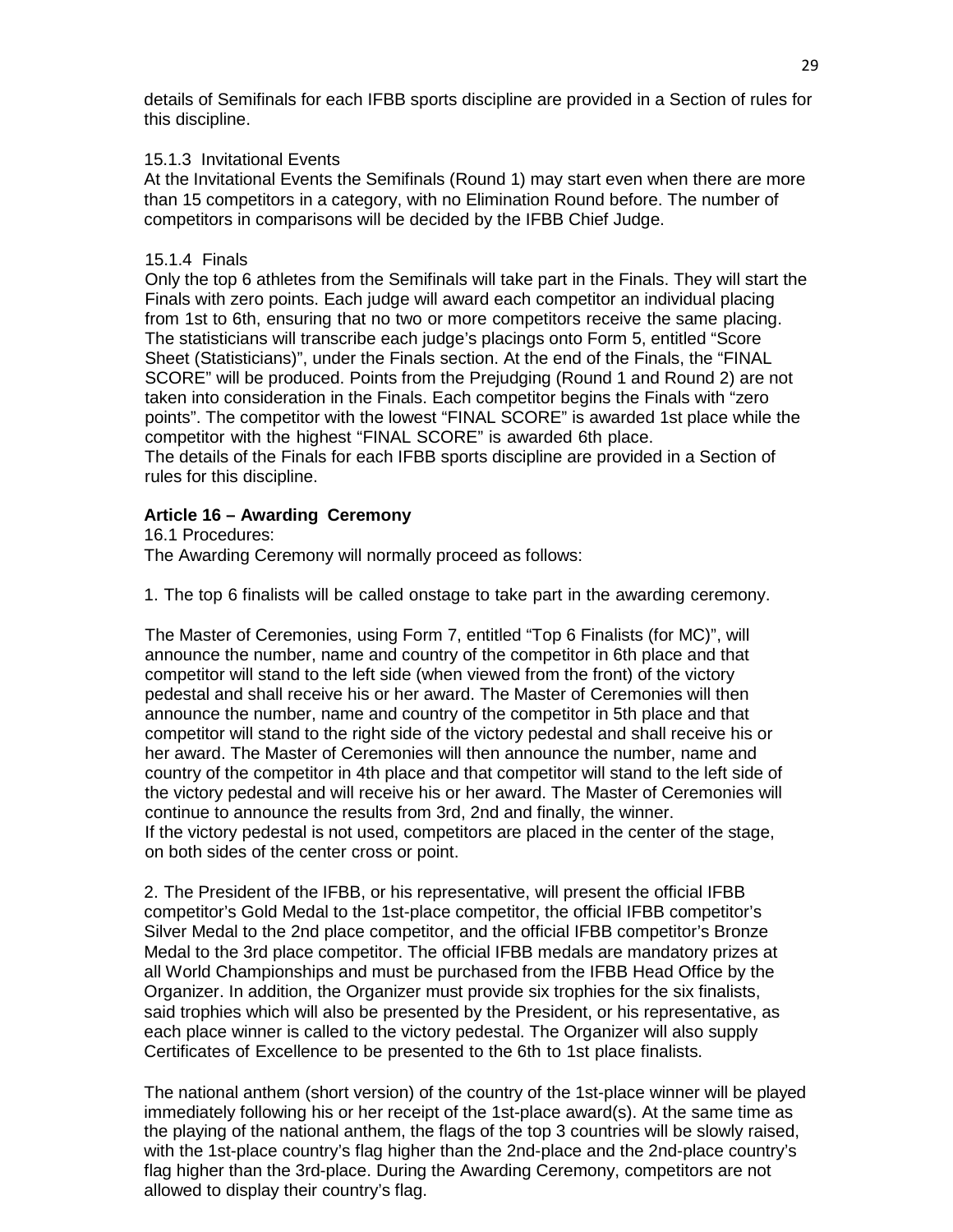3. After the national anthem, the finalists are obliged to remain onstage for a brief period of time for photographic purposes, and to follow the IFBB Chief Judge or Stage Director commands.

Four separate photographs are needed:

- top 6 (finalists) with officials,
- top 6 (finalists) alone
- top 3 (medal winners) and
- the winner

4. Competitors are expected to accept the Official Results of the competition and their places, medals and/or awards and to take part in the Awarding Ceremony to its end (photo session). Competitor, who ostentatiously manifests his/her disapproval and/or leave the stage prior to the end of the Awarding Ceremony, may be disqualified.

# **Article 17 – Overall Category and Award**

17.1 Overall Category is conducted in each IFBB sport discipline where two or more weight or height categories were held, except Children Fitness. At the World Championship or other International Competition, the Overall Category will proceed immediately following the Award Ceremony for the last bodyweight or body height category or age division in a given sport discipline.

17.2 The IFBB Chief Judge will direct the competitors through the compulsory poses or quarter turns and comparisons, if necessary.

17.3 The judges will use Form 6, entitled "Judge's Individual Placings (Finals)", to place each athlete from 1st to last. The judges must place each athlete and not just select the one whom they feel is the Overall Champion.

17.4 The statisticians, using Form 5, entitled "Score Sheet (Statisticians)", will tally the scores and determine the places of all competitors.

17.5 The "Overall Champion" will be announced and the IFBB overall trophy will be presented to him or her by the IFBB President or top IFBB official at the contest. The trophy will be supplied by the organizing National Federation.

# **Article 18 – Teams Classification Results and Award**

18.1 Teams Classification:

The Teams Classification scoring includes competitors as specified below:

18.1.1 At the **World Bodybuilding Championships,** the results of the following competitors from each National Team, but no more than 2 per category, will be taken into consideration to calculate the total points of each team:

- 1. Men Bodybuilding top 6
- 2. Men Classic Bodybuilding top 3
- 3. Men Classic Physique top 3
- 4. Games Classic Bodybuilding top 2
- 5. Men's Physique top 4
- 6. Muscular Men's Physique top 1

18.1.2 At the **World Fitness Championships,** the results of the following competitors from each National Team, but no more than 2 per category, will be taken into consideration to calculate the total points of each team:

1.Men Fitness - top 1 2.Women Fitness - top 2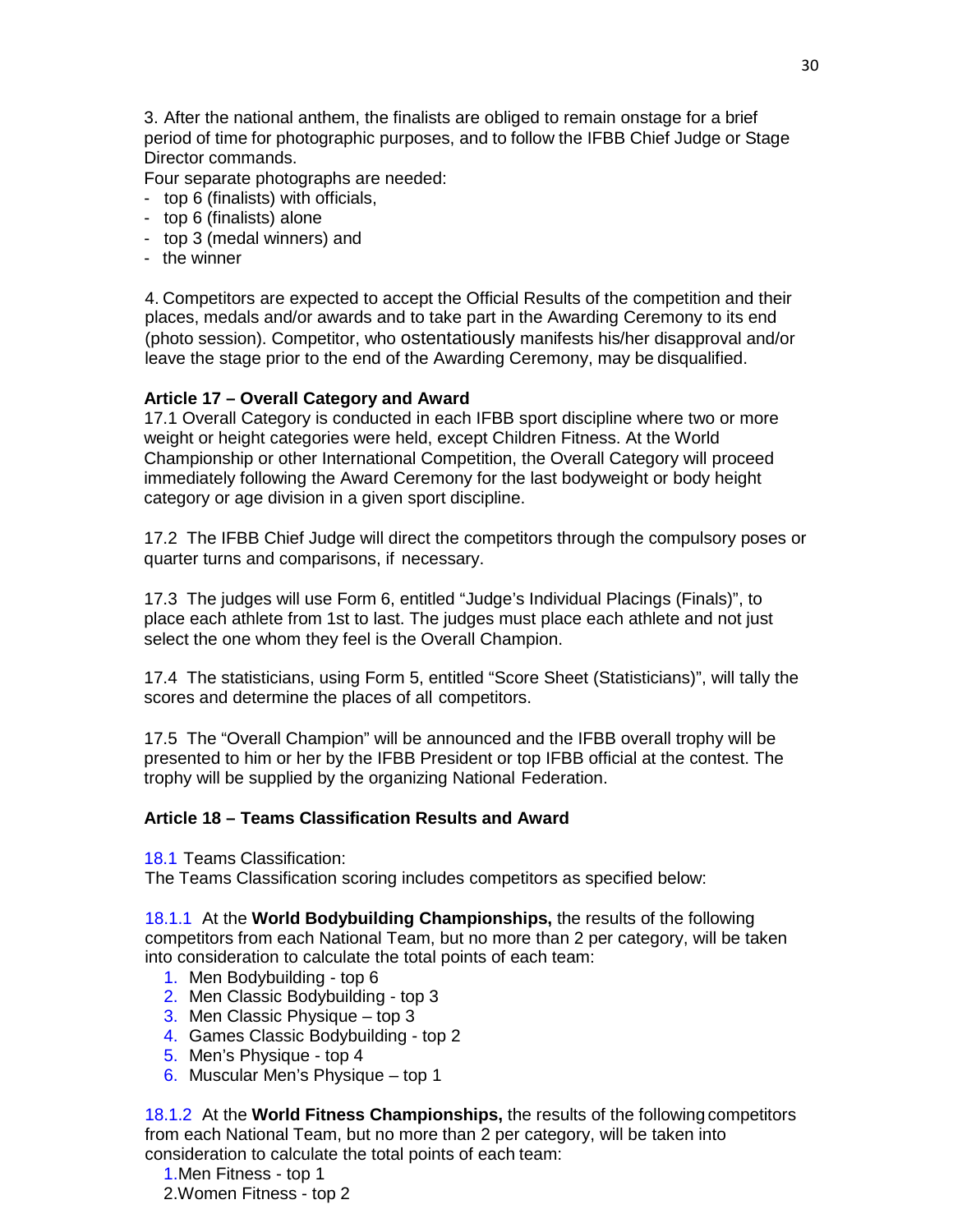3.Women's Physique - top1 4.Women Bodyfitness - top 3 5.Women Bikini-fitness - top 5 6.Women Wellness-Fitness - top 2 7. Mixed Pairs - top 1

18.1.3 At the **World Juniors and Masters Championships,** the results of the following competitors from each National Team, but no more than 2 per category, will be taken into consideration to calculate the total points of each team:

- 1. Junior Men Bodybuilding 16-23 years top 2
- 2. Junior Men Classic Bodybuilding 16-23 years top 1
- 3. Junior Men Classic Physique
- 4. Junior Men's Physique 16-23 years top 2
- 5. Junior Men Fitness 16-23 years top 1
- 6. Junior Women Fitness 16-23 years top 2
- 7. Junior Women Bodyfitness 16-23 years top 1
- 8. Junior Women Bikini-Fitness 16-23 years top 2
- 9. Master Men Bodybuilding, age 40-44 top 3
- 10. Master Men Bodybuilding, age 44-49 top 3
- 11. Master Men Bodybuilding, age 50-54 top 1
- 12. Master Men Bodybuilding, age 55 & over top 1
- 13. Master Men Classic Bodybuilding top 2
- 14. Master Men Classic Physique top 2
- 15. Master Men's Physique top 2
- 16. Master Women's Physique top 1
- 17. Master Women Bodyfitness top1
- 18. Master Women Bikini-Fitness top 2

18.1.4 At the **World Children Fitness Championships** the results of the following competitors from each National Team, but no more than 2 per age category, will be taken into consideration to calculate the total points of each team:

1.Girls Fitness - top 5

2.Boys Fitness - top 2

18.2 A separate teams classification for Juniors categories and for Masters categories will be run.

18.3 A separate teams classification for Women's categories and for Men'scategories will also be run.

18.4 Points awarded to National Federation for individual places won by its top competitors:

| <b>IFBB WORLD &amp; CONTINENTAL</b><br><b>CHAMPIONSHIPS</b> |        |  |
|-------------------------------------------------------------|--------|--|
|                                                             |        |  |
| Place                                                       | Points |  |
| 1st                                                         | 16     |  |
| 2n <sub>d</sub>                                             | 12     |  |
| <b>2rd</b>                                                  |        |  |
| 4 <sup>th</sup>                                             |        |  |
| ξth                                                         | 6      |  |
| 6 <sup>th</sup>                                             | 5      |  |
| 7th                                                         |        |  |
| Qth                                                         |        |  |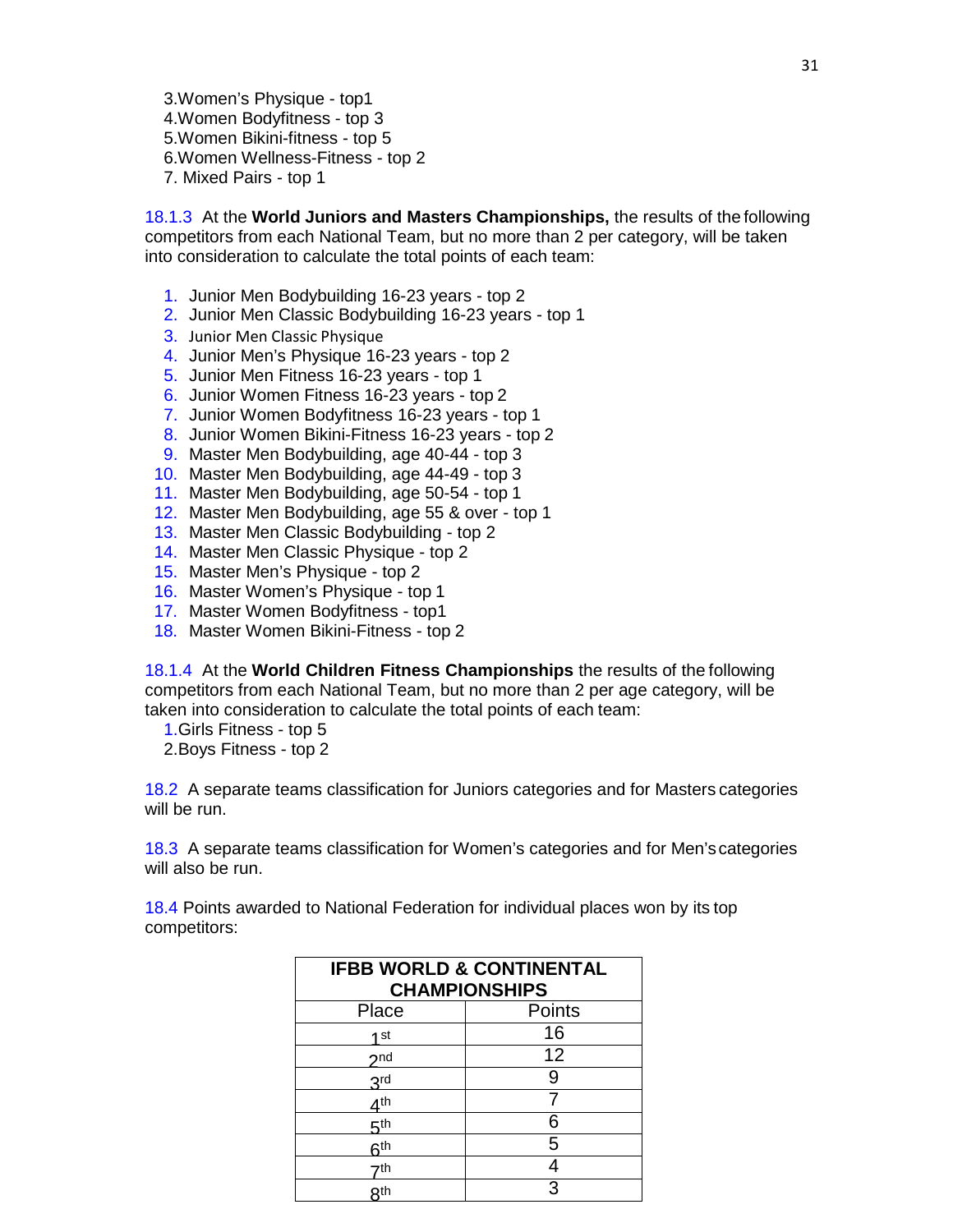| $\Omega$ <sup>th</sup> |  |
|------------------------|--|
| $1$ $\cap$ th          |  |

18. The Teams Classification calculations will proceed as follows:

At the world level IFBB international competitions the Judges Secretary will use the IFBB official computer application program to calculate each country's points "total" and "place".

At other competitions, where the computer application program is not available, the Judges Secretary will use the "Score Sheet (Statisticians)" for all of the categories included in the Championships (according to the Inspection Report) in order to enter the names of the top 10 athlete's countries in each category on Form 8, entitled "Best National Team", and will then use this sheet to calculate each country's points "total" and "place". When the top three national teams have been determined, a victory ceremony similar to that of the category victory ceremony will be held. The IFBB President, or his representative, will present the Best National Team awards, in the following order: 3<sup>rd</sup> place winner,  $2<sup>nd</sup>$  place winner and the winning team, said awards which will be provided by the organizing National Federation, to the top 3 countries.

The complete Teams Classification will be a part of the final Results of the competition.

18.4 The chief delegates or team leaders of the top 3 countries will accept the awards on behalf of their countries.

18.5 If a tie exists between two or more countries, the tie will be broken by determining which country has the "most number-one places, most number-two places, most number-three places", etc. If a tie still exists, the country which entered more competitors to the Championships will be placed higher.

# **Article 19 – Publication of the Final Results**

#### 19.1 Final Results:

The Judges Secretary will collect the Statistician's Score Sheet for each category and will then transcribe the results onto Form 9, entitled "Final Results". Copies of these Results will be distributed to the national delegations, press, radio, and television immediately after the competition (normally at the Farewell Banquet) and then will be published online on the IFBB website.

# 19.2 Contents:

The "Final Results" will contain the number, name and country of every athlete participating in each category, listing the top 15 finalists in order of their final places, together with their round-by-round point total, followed by the remaining athletes by number, name and country. Competitors disqualified for any reason will be mentioned at the end of the list in his category.

# 19.3 Other Contents:

The full results of the Overall Categories and full classification of the National Teams will also be listed on the "Final Results sheet".

### 19.4 Amendments:

The IFBB will publish online at [www.ifbb.com any s](http://www.ifbb.comany/)ubsequent amendment(s) to the initial competition results e.g. as a result of doping control.

# **Article 20 - Cash Awards**

20.1 Cash Awards: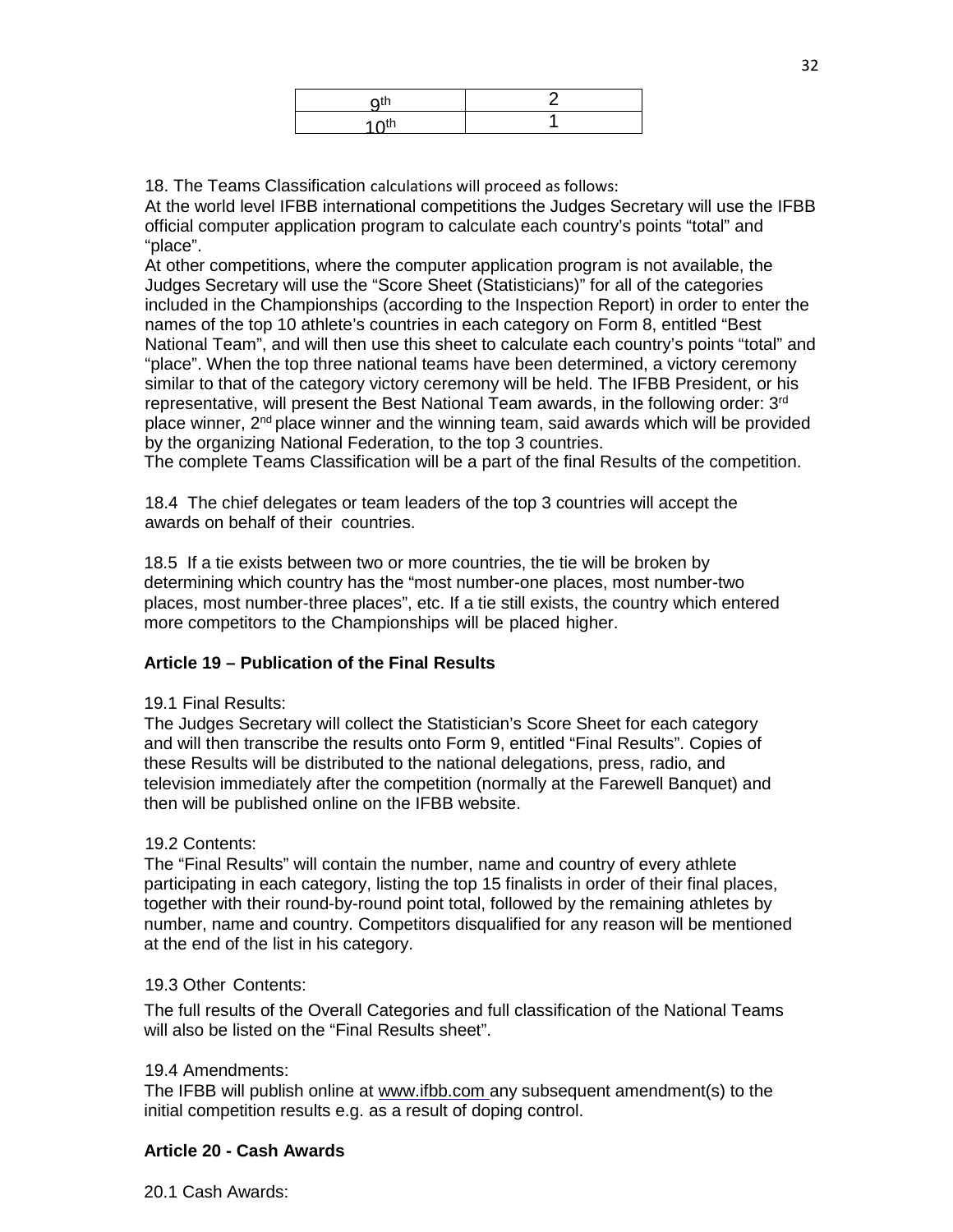National, Regional and Continental Federations are free to present cash awards at designated events. For events at and below the national level, the respective National Federation shall decide the rules and regulations governing cash awards, and the terms and conditions governing participation, except that a National Federation may not invite other countries, or athletes from other countries, to participate in a competition at this level. For events above the national level and at or below the continental level, the respective Continental Federation shall decide the rules and regulations governing cash awards, and the terms and conditions governing participation.

# **Article 21 – Finals: The Opening Ceremony**

# 21.1 Opening Ceremony:

The opening ceremony at all World Championships will normally proceed as follows:

1. All participating National Federations will appear onstage in alphabetical order with the host National Federation appearing last.

2. The chief delegate of each National Federation's team will carry that country's flag and/or name at the forefront of the team and will form up at the back of the stage. The chief delegate must be dressed in the IFBB official uniform. It is decided at the Technical Meeting if only delegate or one delegate plus one competitor per country will take part in the Parade of Nations. The dress code for all athletes taking part in the Parade of Nations is posing attire.

3. The national flag of the host National Federation's country and the IFBB flag will be raised while the national anthem of the host National Federation's country is played.

4. The following individuals will be called upon to give speeches, the order of which will be as follows:

- a. The President of the host National Federation; and/or
- b. The IFBB Vice-President of the area; and/or
- c. The guest of honour of the host National Federation; and/or

d. The President of the IFBB, or the IFBB Chief Official, who will declare the championships open for competition.

5. The speakers will then leave the stage followed by the National Federation delegates.

6. The host National Federation may present a cultural show, the time of which should not exceed 20 minutes.

# **Article 22 – IFBB Registration Fee**

22.1 Each Official Participant (Athletes and Delegates), must pay the IFBB Registration Fee, published in the Inspection Report for that International Competition.

Unless otherwise stated in the Inspection Report, the Registration Fee should be paid BEFOREHAND online at [www.ifbb.com/registration.](http://www.ifbb.com/registration)

If any official participant has not paid the IFBB Registration Fee before the Championships, and will pay it at arrival to the official hotel, the Registration Fee will be EUR 50.00 per person more.

The IFBB Registration Fee is completely separate from the hotel security deposit. You must pay the hotel security deposit BEFORE your team members are provided accommodations.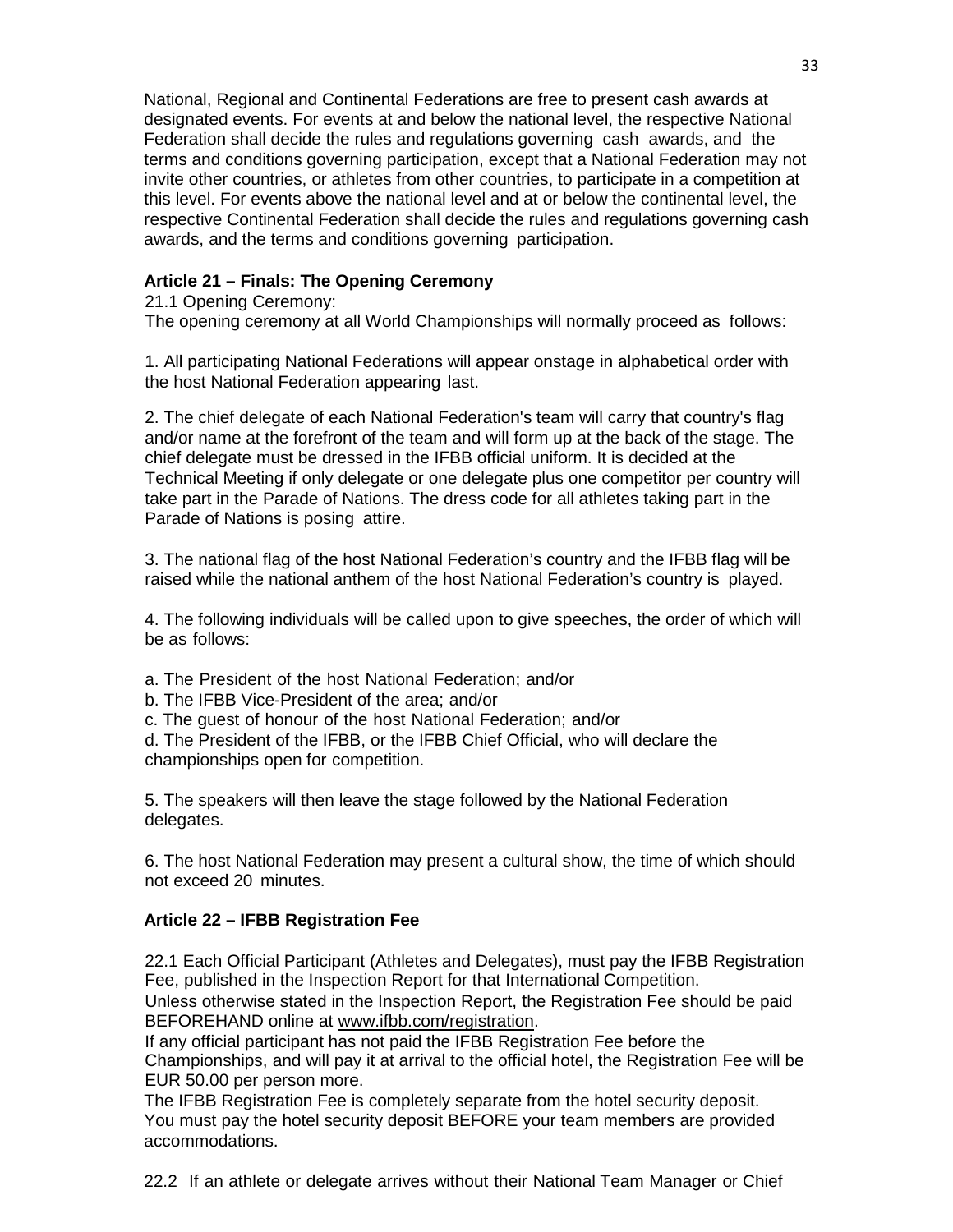Delegate, that athlete or delegate must pay the Hotel Security Deposit or provide his or her credit card and, if didn't do this in advance, IFBB Registration Fee BEFORE a room can be assigned.

# **Article 23 – Other Rules Pertaining to World Championships**

# 23.1 Accommodations:

23.1.1 The Organizing Committee will provide accommodations and three (3) meals per day for all Official Participants (Athletes and Delegates) from the National Federations according to the following IFBB Rules:

- Three (3) or more competitors: two (2) delegates

- One (1) or two (2) competitors: one (1) delegate

National Federations with no athletes may send one (1) delegate. Delegates without athletes will have to pay for the Full Package Special Rate.

23.2 All National Team Official Participants (Athletes and Delegates) must check-in BEFORE the start of the Weigh-in and Registration. Any Official Participant not checked-in by the deadline, which will be clearly stated for each event and which will normally be one (1) hour before the start of the Weigh-in and Registration, will be classified as an "extra delegate" and will be responsible for all of his or her expenses.

23.3 Any judge, coach or trainer who is not an Official Participant (Athlete or Delegate) will be responsible for all of his or her own expenses. If your National Federation wishes to bring a judge, coach or trainer, it is recommended that your National Federation select this individual to be an Official Delegate for your National Federation; otherwise, this individual will be responsible for all of his or her own expenses. This ruling also applies to family members. No exceptions will be made under any circumstances.

# 23.4 Hotel Security Deposit:

A hotel security deposit of EUR 100 per person is required upon check-in for incidental and personal expenses that may arise (telephone, mini-bar, laundry, room service, etc.). The unused portion of this deposit will be refunded at check-out in the same currency as remitted. In order to facilitate matters, the chief delegate or team leader will be asked to provide a credit card or cash to cover the deposit for the entire team. This individual will be fully responsible for all expenses incurred by any members of his or her team. Please advise your team before departure not to create additional expenses.

# 23.5 Early Arrivals/Late Departures:

Any National Federation, including any of its individual team members arriving before the Official Arrival Date and/or staying on after the Official Departure Date, will be responsible for all of their own expenses, including arranging their own transportation between the airport and the hotel. You must notify the Organizing Committee of any early arrivals and/or late departures.

# 23.6 Athletes without Delegates:

All Athletes competing at IFBB World Championships must be Members in Good Standing of their National Federations. All athletes must be nominated by their National Federations to take part in an International Competition by sending the Final Entry Form to the Organizing Committee, with a copy to the IFBB Headquarters, before the deadline provided in the Inspection Report to that competition. Any Athlete who arrives without previous nomination by his or her National Federation and without Delegate must carry an Official Letter of Authorization of Participation from his or her National Federation, failing which the Athlete will not be allowed to participate.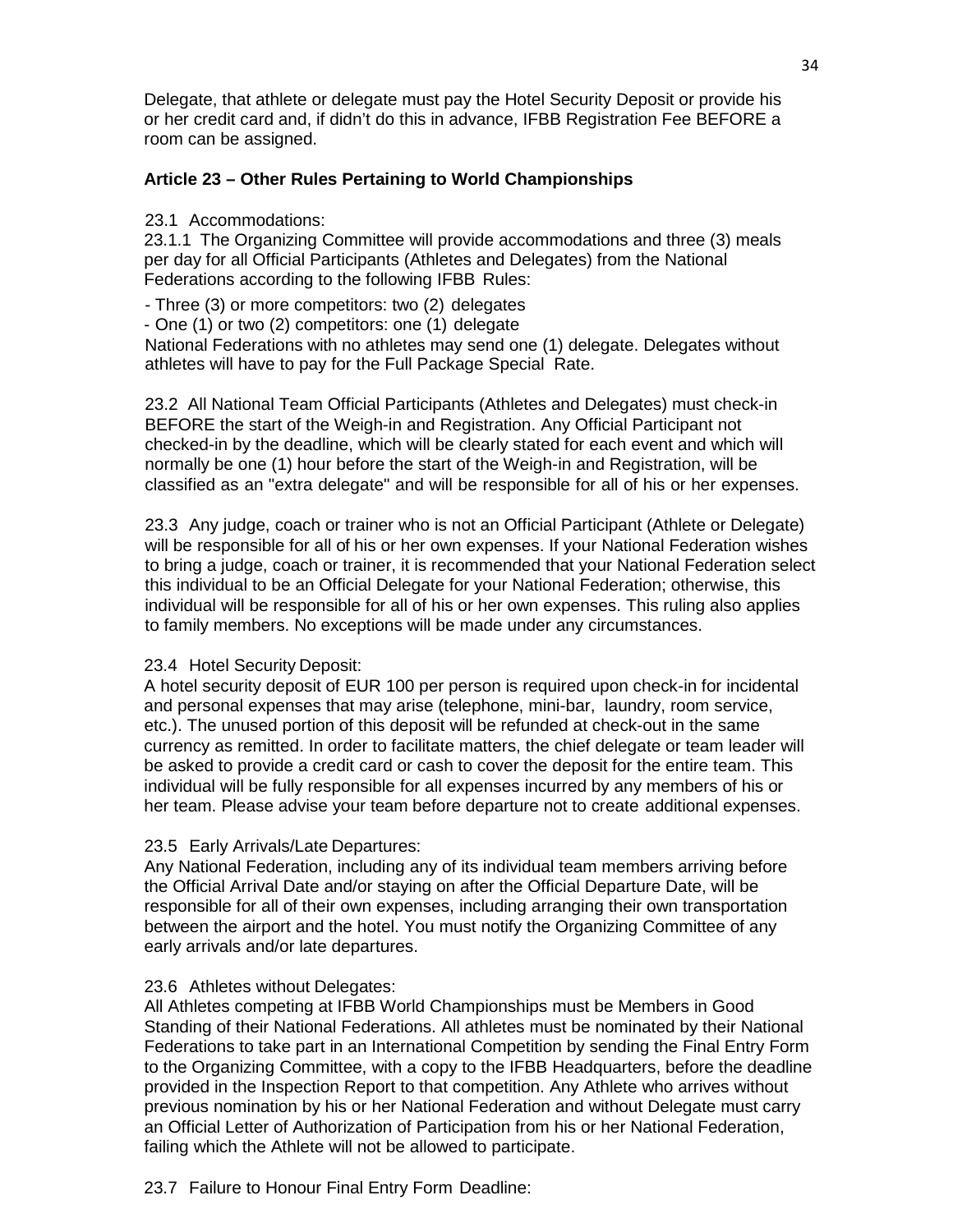23.7.1 Deadlines are set to assist the Organizer with arranging accommodations, meals, onsite transportation and other Championship activities. A failure to respect these deadlines is a breach of the IFBB Rules and IFBB Code of Ethics.

23.7.2 If a National Federation fails to respect the deadline written on the Final Entry Form, each "Official Participant" from that federation will be required to pay all of his or her own expenses, including accommodations, meals, onsite transportation, and access to the Prejudging, Finals and Farewell Banquet.

23.8 Misrepresentation:

23.9.1 Misrepresentation is a serious breach of the IFBB Code of Ethics and occurs when an "official" of a National Federation deliberately misrepresents the number of Athletes and Delegates so as to obtain free-of-charge accommodations, meals, onsite transportation, access to the Prejudging, Finals and Farewell Banquet, and other amenities at the expense of the Organizer.

23.9.2 Part of this misrepresentation may be a false claim that a person is an Athlete only to have that so-called Athlete fail to officially register as a competitor at the Official Athlete Registration or, once having officially registered, fail to compete.

23.9.3 Any National Federation found guilty of misrepresentation will be immediately disqualified from the Championships and will be fined an amount equal to the Special Package Rate for each person involved.

23.10 Medical Withdrawal:

23.10.1 Once officially registered, no Athlete may withdraw from competition without the prior approval of the IFBB Chief Judge. It is not acceptable for a National Federation to unilaterally withdraw an Athlete without the prior approval of the IFBB Chief Judge, who has the right to verify the reason for the withdrawal.

23.10.2 Any National Federation that fails to seek the prior approval of the IFBB Chief Judge before withdrawing an Athlete may, for that Athlete's non-participation, be fined up to EUR 1,000.

23.10.3 Attendance at the IFBB International Congress:

It is the duty and responsibility of each National Federation to ensure that it is represented at the IFBB International Congress meeting. All National Federations officially participating in the Championships must also attend the Congress, including National Federations with athletes and no delegates. In this case, the athlete must attend and represent his country at the Congress.

# 23.11 Rules and Regulations

# 23.11.1 Visas

It is National Federations responsibility to obtain an entry visa for the country organizing the championship. All National Federations could ask for an Invitation Letter either to the Championship Organizer or IFBB. The invitation letter does not mean you are granted your visa. IFBB and Championship organizer are not responsible of attendants visas.

To receive invitation letter, the applicant should forward to the IFBB or Championship organizer a copy (scan) of his/her passport. If the visa is not granted, the Cancellation Policies for the championship will still apply.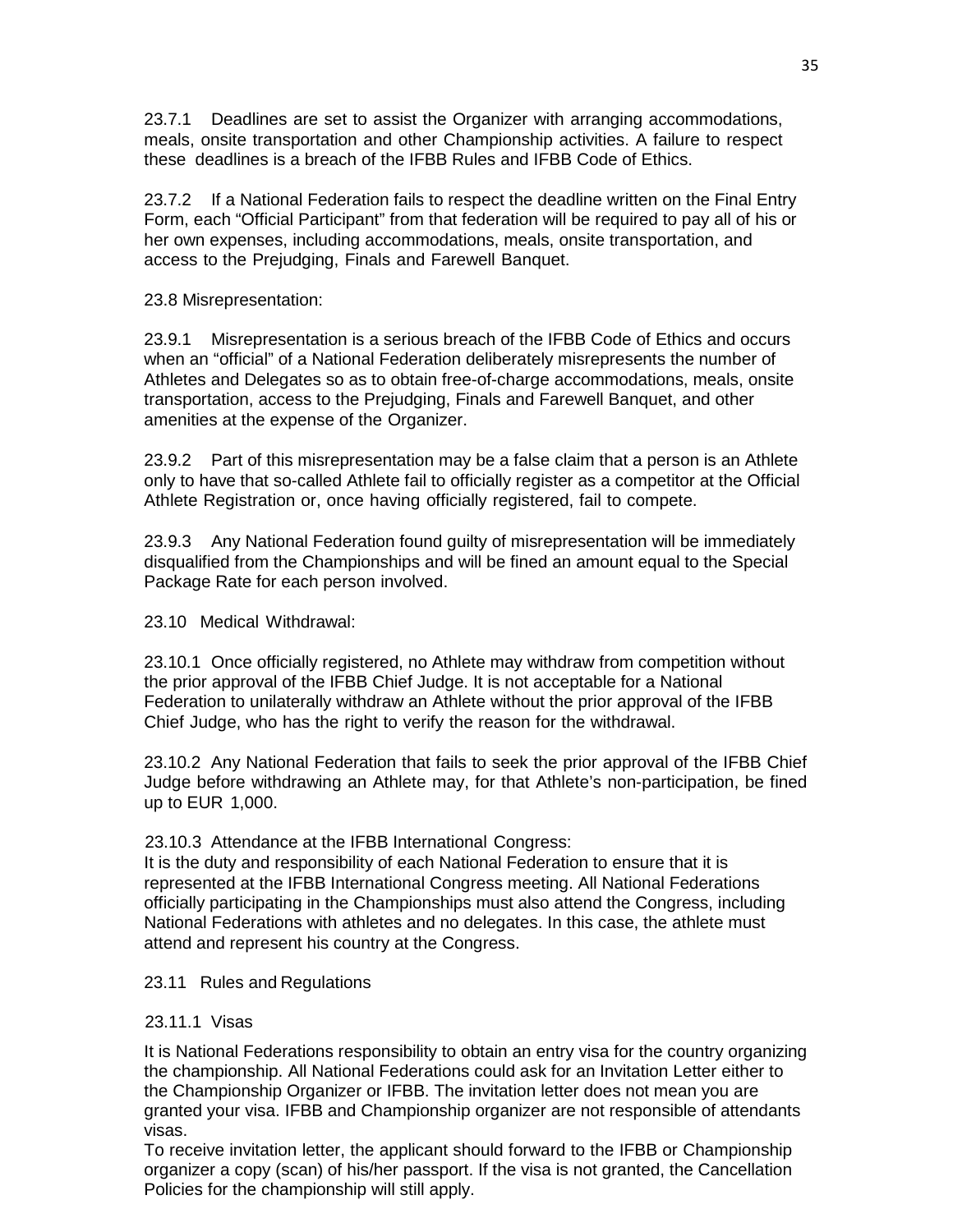An athlete, included in an official National Federation team, who request and receive an invitation from the IFBB Head Office or the Organizing Committee of an IFBB sanctioned event for visa purposes, and uses that visa to unlawfully stay in the host country or any other country, will be subjected to the disciplinary proceedings and measures.

The relevant National Federation is responsible to carefully control the proper, legal use of the visa by his/her athlete and it will be subjected to a fine and/or a suspension, in case of any misuse and/or unlawful utilization of the same visa.

23.11.2 It is the responsibility of the president or general-secretary of each participating National Federation to ensure that all National Team members (athletes, delegates, extra delegates) are fully aware of the rules and regulations governing participation at IFBB World Championships and other international contests of the world level, to include the IFBB Constitution, IFBB Code of Ethics, IFBB Rulebook for all physique sports disciplines, IFBB Anti-Doping Program and the statements contained within the Inspection Report.

23.11.3 If any of your athletes and/or delegates are travelling and arriving separate from your Team Manager or Chief Delegate, you must ensure they are familiar with all of the abovementioned rules and regulations.

23.11.4 All of these documents are available online at [www.ifbb.com.](http://www.ifbb.com/)

# **APPENDIX 1**

# **IFBB CODE OF ETHICS**

#### Introduction:

The IFBB Code of Ethics exist as a set of beliefs that have been written to serve as guidelines for the way in which all Members, be they athletes, judges, officials, administrators or others, should strive to conduct themselves as Members of the IFBB family. National Federations and other Members join the IFBB of their own free will and, in so doing, agree to abide by the IFBB Constitution and Rules of which the Code of Ethics forms an integral part. Any Member who is found to have contravened the Code of Ethics may be subject to disciplinary measures.

#### **Athletes:**

We, the athletes, realizing that our conduct reflects on the good name of the sport, and realizing the responsibility thereby placed upon us, pledge ourselves:

1. to fulfill our responsibility to society, to other athletes, judges, officials, and administrators of the IFBB.

2. to honour, dignify, and support the sport by competing in the best condition and to the best of our ability, and by being in top shape when giving an exhibition or a seminar.

3. to respect our opponents on equal terms in the spirit of friendly rivalry and good sportsmanship.

4. to respect the IFBB Constitution and Rules as well as the rules of competition and to observe them honestly in cooperation with other competitors, judges, officials,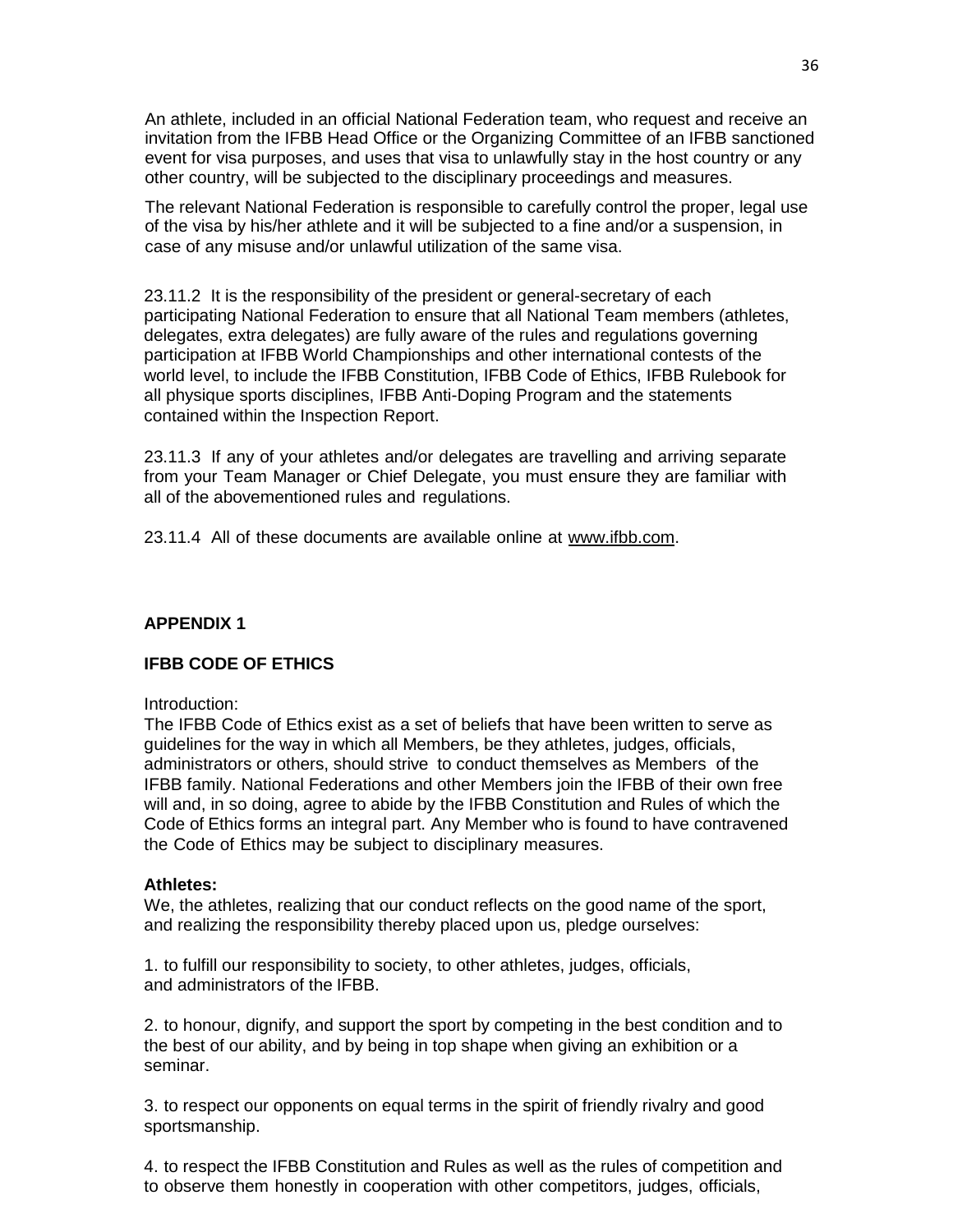administrators, and organizers.

5. to accept the decisions of the judges, officials and administrators in the spirit of good sportsmanship without descending to selfish recriminations, realizing that these decisions have been made honestly, fairly, and objectively.

6. to assist the IFBB in the promotion of the sport by acting as a goodwill ambassador of the sport, promoting the sport in a positive manner, and protecting the good image and integrity of the sport and the IFBB.

7. to work for the IFBB, not against it, in promoting its values, morals and ethics; to exercise our right of protest in a courteous, respectful manner, following the proper chain of command; to refrain from innuendo, malicious gossip and rumourmongering; to refrain from personal attacks against any other Member of the IFBB.

8. to continue striving for bodily perfection and correct moral principles.

9. to honour the special trust conferred upon us by our participation in, and by our representation of, the IFBB and our country, at international events, and to adhere to the standards of personal conduct expected of us.

10. to recognize the value of the sport and to promote its future by serving as an example to inspire other people to participate.

11. to cooperate with our officials and administrators in the development of high standards, both moral and physical, for the sport and in the progressive furtherance of the objects of the IFBB.

12. to oppose the use of banned substances and methods and to compete drug free.

13. to refrain from any conduct that may be considered prejudicial to the IFBB;

14. to conduct ourselves at all times in a manner that reflects positively upon the image of the sport and the IFBB.

# **Judges:**

We, the judges, realizing that our actions and decisions as judges reflect on the good name of the sport, and realizing the responsibility thereby placed upon us, pledge ourselves:

1. to apply honestly, impartially, and objectively all of the rules governing competitions.

2. to safeguard the interests of all competitors on equal terms.

3. to cooperate in providing the best possible conditions for the benefit of the competitors, other officials, andadministrators.

4. to respect the feelings and competitive drive of the athletes, and to make reasonable allowances for their heightened emotions in the heat of competition.

5. to respect the IFBB Constitution and Rules and the requirements of an effective administration and to cooperate willingly and promptly with the officially elected or appointed administrators and other officials in the carrying out of their duties and responsibilities.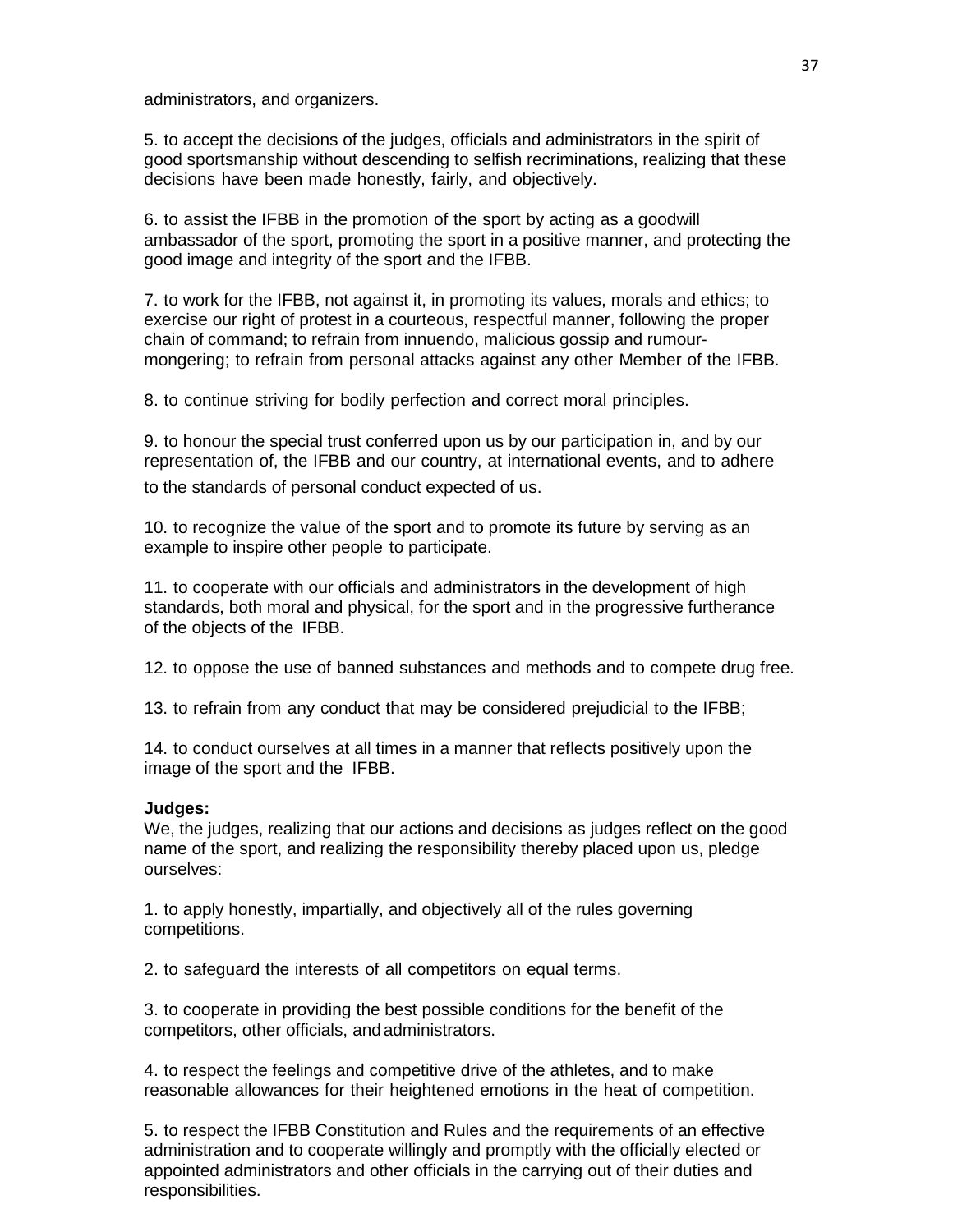6. to cooperate with the organizers of the competitions by rendering decisions clearly and promptly, and in accordance with the requirements of the competition or judging procedures.

7. to refrain from attempting to influence the decisions of other judges or officials, and to respect their individual opinions and decisions.

8. to assist the IFBB in the promotion of the sport by acting as a goodwill ambassador of the sport, promoting the sport in a positive manner, and protecting the good image and integrity of the sport and the IFBB.

9. to work for the IFBB, not against it, in promoting its values, morals and ethics; to exercise our right of protest in a courteous, respectful manner, following the proper chain of command; to refrain from innuendo, malicious gossip and rumourmongering; to refrain from personal attacks against any other Member of the IFBB.

10. to honour the special trust conferred upon us by our selection as judges, and to adhere to the standards of personal conduct expected of us.

11. to cooperate with the athletes, other officials, and administrators in the development of high standards, both moral and physical, for the sport and in the progressive furtherance of the objects of the IFBB.

12. to oppose the use of banned substances and methods and to take reasonable measures to ensure that all athletes are competing drug-free.

13. to refrain from any conduct that may be considered prejudicial to the IFBB;

14. to conduct ourselves at all times in a manner that reflects positively upon the image of the sport and the IFBB.

#### **Officials:**

We, the officials, realizing that our policies, decisions, and actions reflect on the good name of the sport, and realizing the responsibility thereby placed upon us, pledge ourselves:

1. to serve all members, be they athletes, judges, officials, or other administrators, according to their needs.

2. to promote, through the sport, an understanding of its objects, its values and achievements, uniting all those who participate, in whatever capacity, in the feelings of mutual respect and friendship.

3. to safeguard the health and physical fitness of the athletes.

4. to provide the athletes with the best possible conditions for achieving bodily perfection.

5. to provide the athletes, judges, officials, and other administrators, with the best possible conditions for the conduct of competitions.

6. to cooperate with the organizers, judges, officials, and other administrators, in the carrying out of their competition duties with the utmost of efficiency.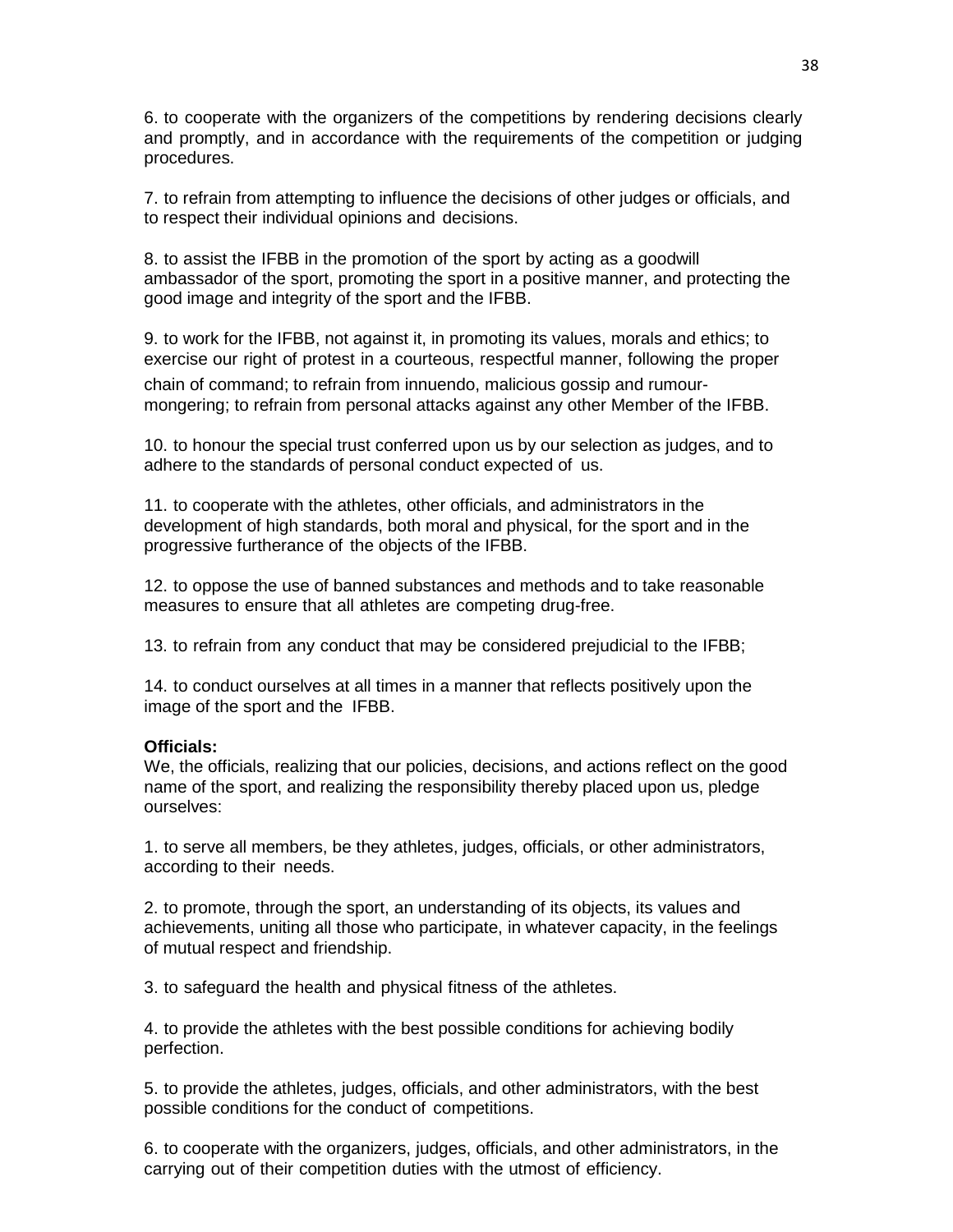7. to respect the IFBB Constitution and Rules and to observe all of the rules of competition and to apply them honestly and fairly when dealing with the membership of the IFBB.

8. to assist the IFBB in the promotion of the sport by acting as a goodwill ambassador of the sport, promoting the sport in a positive manner, and protecting the good image and integrity of the sport and the IFBB.

9. to work for the IFBB, not against it, in promoting its values, morals and ethics; to exercise our right of protest in a courteous, respectful manner, following the proper chain of command; to refrain from innuendo, malicious gossip and rumourmongering; to refrain from personal attacks against any other Member of the IFBB.

10. to recognize the value of the sport and to cooperate with the athletes in inspiring other people to participate in order to ensure the future of the sport.

11. to cooperate with all interested parties in the development of high standards, both moral and physical, for the sport and in the progressive furtherance of the objects of the IFBB.

12. to oppose the use of banned substances and methods and to take reasonable measures to ensure that all athletes are competing drug-free.

13. to refrain from any conduct that may be considered prejudicial to the IFBB;

14. to conduct ourselves at all times in a manner that reflects positively upon the image of the sport and the IFBB.

# **APPENDIX 2**

# **JUDGING FORMS**

Judging Forms can be found online at [www.ifbb.com](http://www.ifbb.com/)

- Form 1 Preliminary Assessment-{Elimination} (Judges)
- Form 2 Preliminary Assessment-{Elimination} (Statisticians)
- Form 3 Judge's Individual Placing (Prejudging)
- Form 4 Judge's Personal Notes
- Form 5 Score Sheet (Statisticians)
- Form 6 Judge's Individual Placing (Finals)
- Form 7 Top 6 Finalists (for MC)
- Form 8 Best National Team
- Form 9 Final Score sheet

# **APPENDIX 3**

# **DRUG TESTING CONSENT & WAIVER OF LIABILITY FORM**

PLEASE READ THIS FORM CAREFULLY

In order to participate as a Competitor in this Event, I the undersigned Athlete do hereby agree to be bound by the IFBB Constitution and Rules, the IFBB Code of Ethics, the IFBB Rulebook, and the IFBB Anti-Doping Rules. I further agree to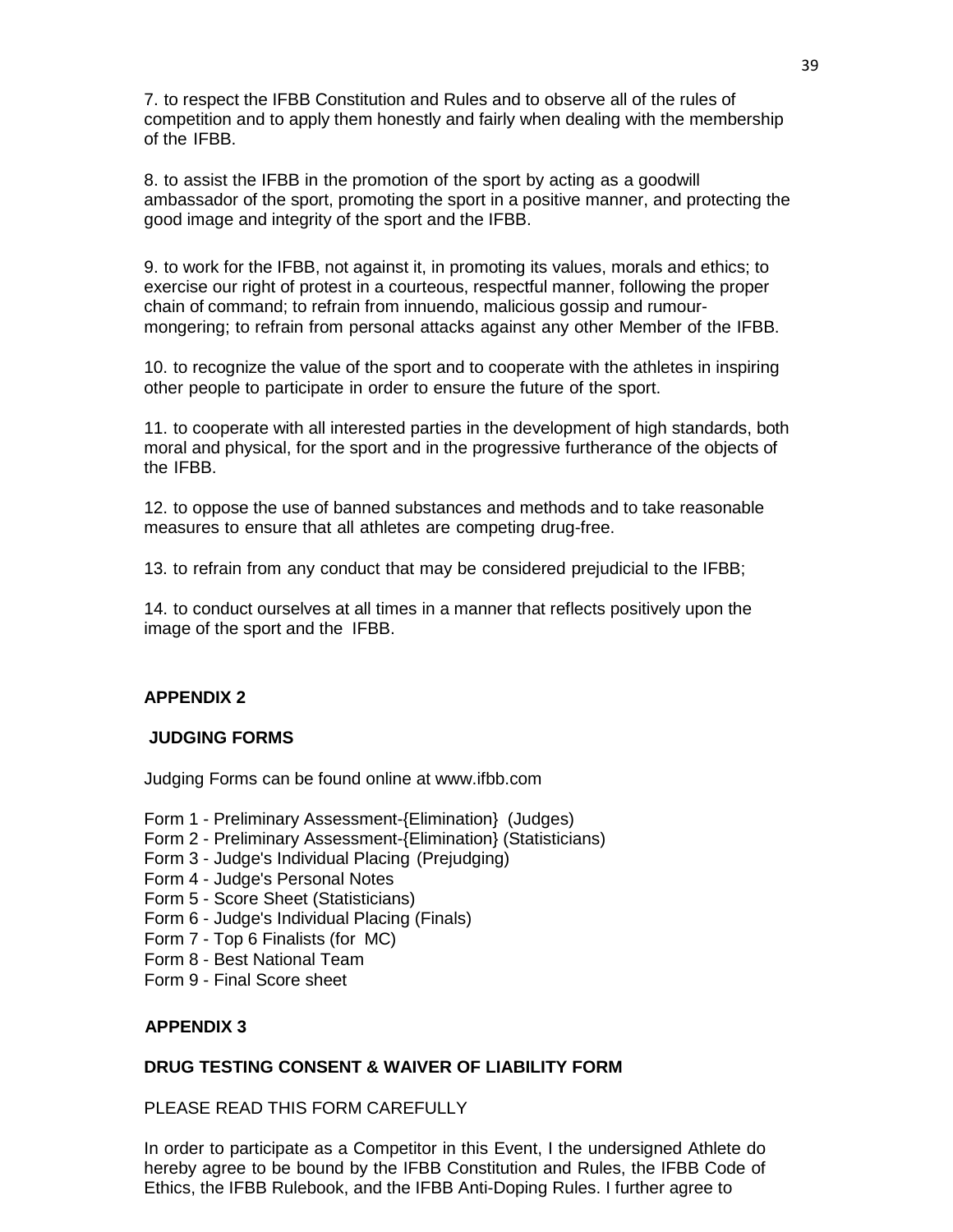cooperate fully with the IFBB and the Event Organizer. I understand, accept and agree to the following conditions:

# DRUG TESTING CONSENT

1. That the IFBB has the right to conduct drug testing at this Event, pursuant to the IFBB Anti-Doping Rules.

2. That if I am selected for drug testing, I will cooperate fully with the drug testing officials at all times and will, under the direct observation of a witness, provide a sample of my urine without undue delay.

3. That if I am subsequently found guilty of a doping offence, I will respect and abide by the relevant rules and regulations governing results management, including those pertaining to the appeal process.

4. That I accept sole responsibility to remain current with the rules and regulations governing this Event, including those pertaining to drug testing and results management.

5. That I do hereby declare and make oath that I am competing in this Event free from prohibited performance-enhancing drugs.

# WAIVER OF LIABILITY

1. That I understand that in order for me to participate as a Competitor in this Event, I must agree to be bound by this Waiver of Liability and that I do so willingly and of my own free will.

2. That I agree to waive any and all claims I may now and in the future have against, and release from all liability and agree not to sue the International Federation of Bodybuilding & Fitness (IFBB), its affiliated National Federation in the country of the Championships, the Event Organizer, the IFBB and Event officials, volunteers, agents or representatives, the official hotel and official competition venue and their staff, hereinafter referred to as the "Released Parties", for any personal injury, death and property damages, expenses or loss sustained by me as a result of my participation in the Event due to any cause whatsoever, including, without limitation, negligence or breach of statutory duty on the part of the Released Parties.

3. That I agree that medical and personal injury insurance coverage while participating in this Event is solely my responsibility and that I agree to be responsible for and to pay for any and all costs that may arise as a result of my requiring medical and/or other special services and, in any event, should the Released Parties incur any cost for any such services for me personally, I agree to reimburse the Released Parties for all costs of these services as may be incurred by them for my benefit or at my request.

4. In entering into this agreement, I am not relying on any oral, written or visual representations or statements made by the Released Parties to induce me to participate in this Event.

5. I confirm that I am the full age of majority or, in the alternative; I have indicated that I am the guardian of the minor participant named, and that I have read and understand this agreement prior to signing it and agree that this agreement will be binding upon me (as a participant or guardian), my heirs, next of kin, executors, administrators and successors.

PRINT FIRST & LAST NAME **COUNTRY** 

**SIGNATURE** DATE

THIS FORM MUST BE SIGNED BY THE ATHLETE AND PRESENTED TO THE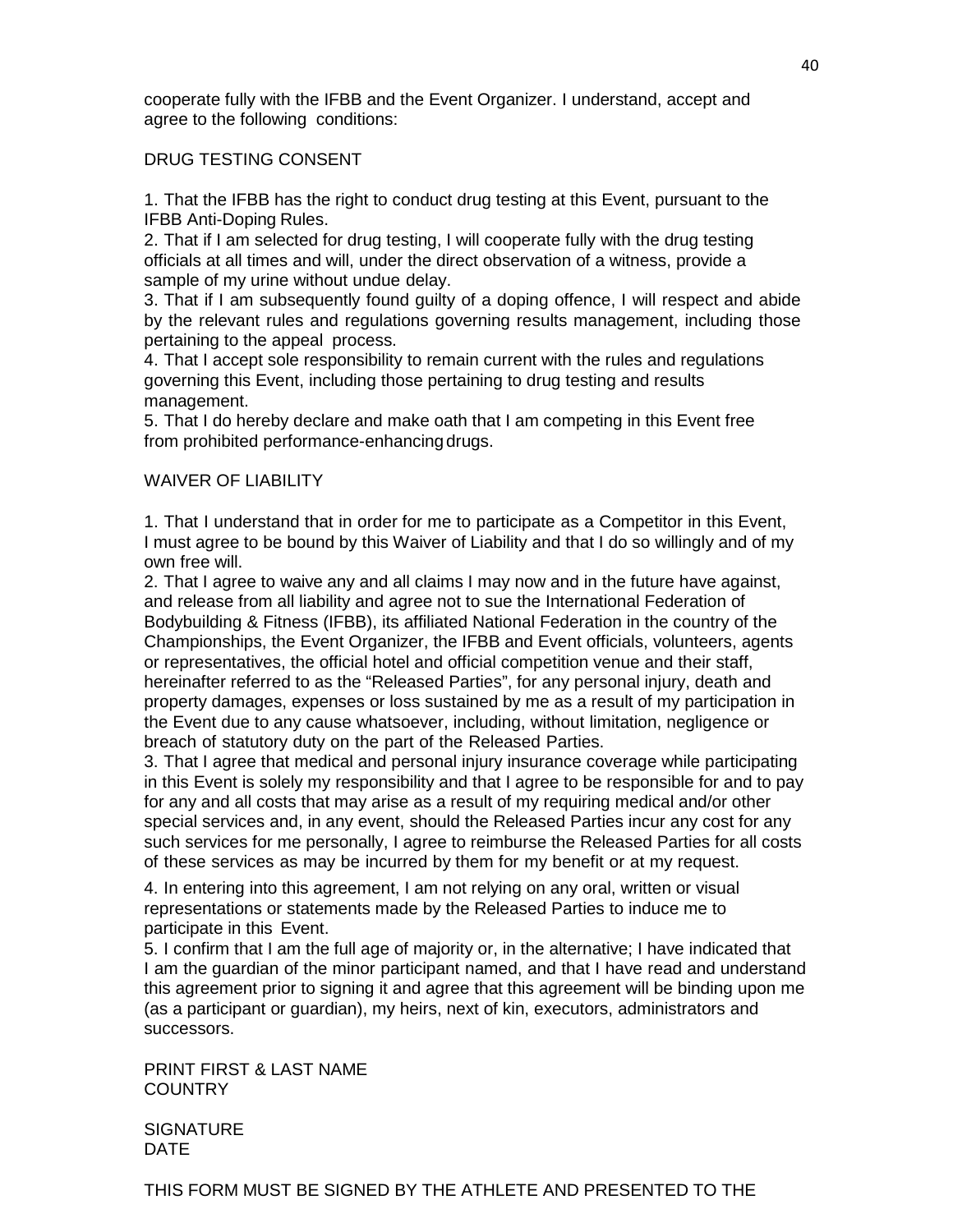IFBB BEFORE THE COMPLETION OF THE WEIGH-IN AND REGISTRATION, FAILING WHICH THE ATHLETE WILL NOT BE ALLOWED TO COMPETE. INFORMATION ON IFBB RULES AND REGULATIONS MAY BE FOUND AT [WWW.IFBB.COM.](http://www.ifbb.com/)